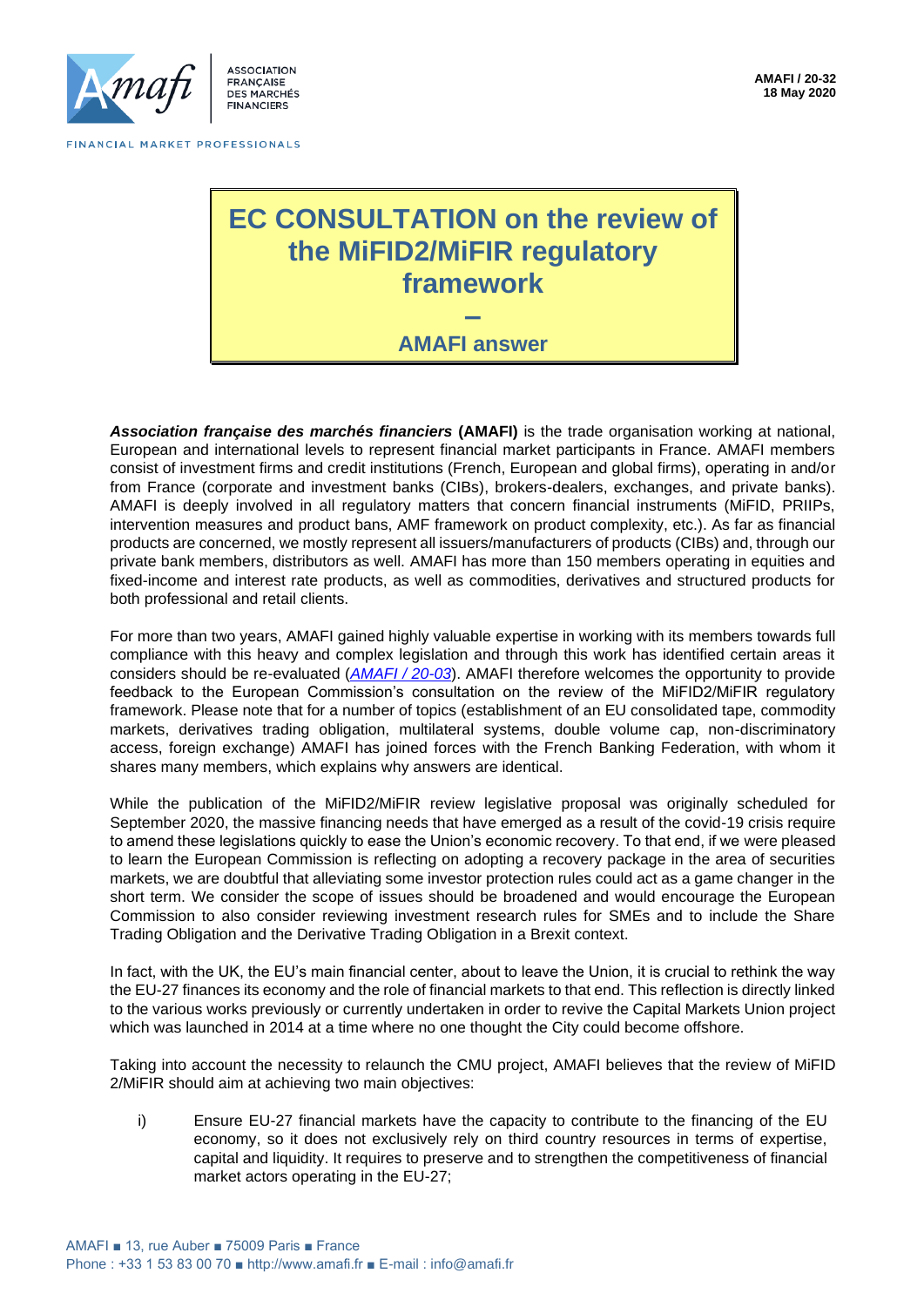

ii) Introduce more proportionality to better reflect the specificities of the wholesale market and of the most simple products (such as ordinary shares and bonds that directly finance the economy) for which a better integration at EU level is critical and should take place in the short term.

In light of these objectives, AMAFI remains at the disposal of the European Commission's services to contribute to its current and future work on the review of MiFID2/MiFIR and to bring any clarifications to its answers to the consultation.

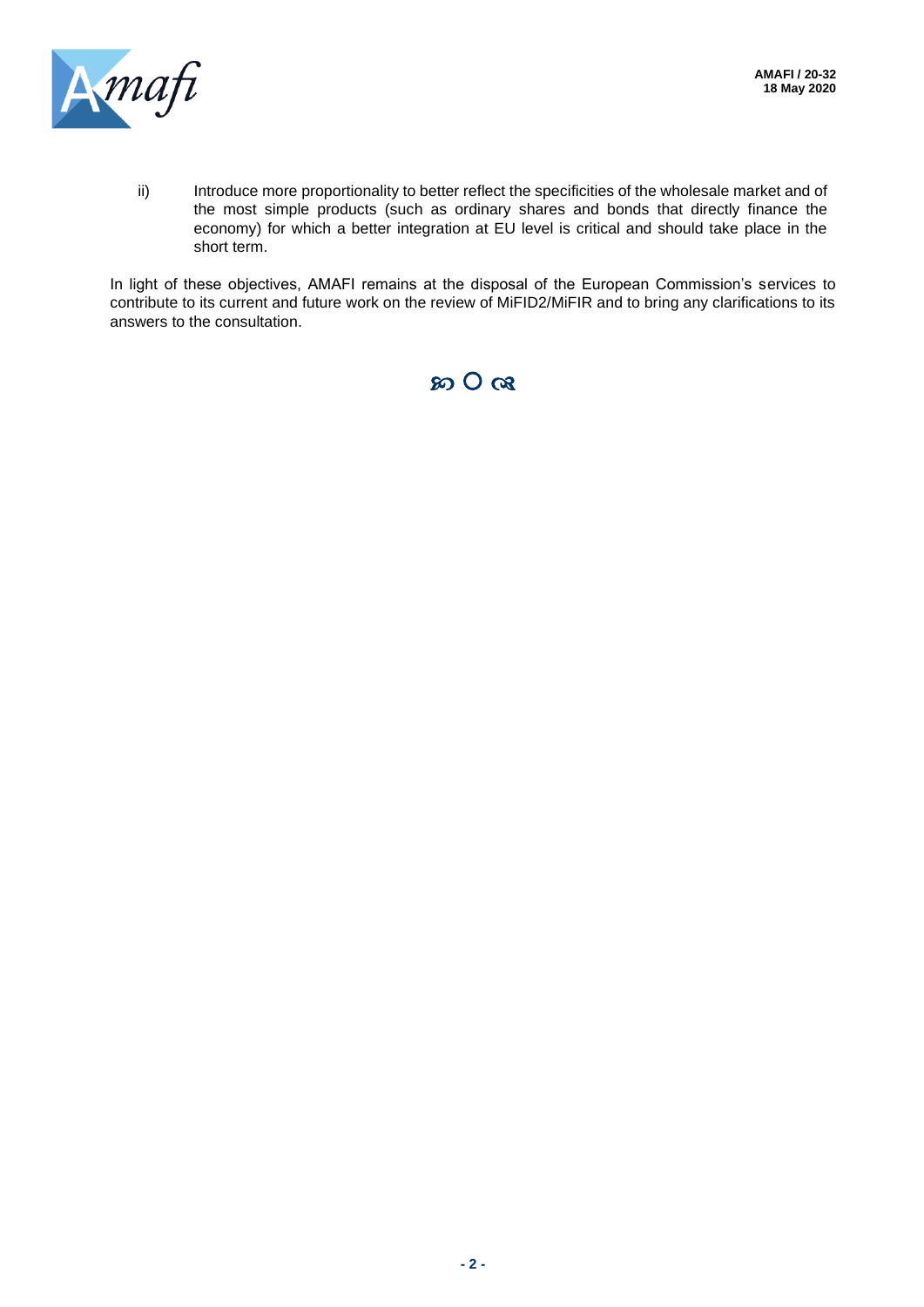

### **SECTION 1. GENERAL QUESTIONS ON THE OVERALL FUNCTIONING OF THE REGULATORY FRAMEWORK**

**Question 1 - To what extent are you satisfied with your overall experience with the implementation of the MiFID II/MiFIR framework?**

☐ Very unsatisfied ☐ Unsatisfied ☒ **Neutral** □ Satisfied ☐ Very satisfied □ Don't know/no opinion/not relevant

#### **Question 1.1 - Please explain your answer to question 1 and specify in which areas would you consider the opportunity (or need) for improvements (5000 characters maximum):**

While AMAFI's members are rather neutral when it comes to the implementation of the MiFID II/MiFIR framework, we consider that with the UK, the EU main financial center, about to leave the EU, it is crucial to rethink the way EU financial markets operate in financing EU-27 economies. The review of MiFID2/MiFIR feeds into that reflection and appears critical as the legislation was originally designed with the City as the EU main financial center.

We consider there are five main areas which would require to be reviewed.

First, with regards to investor protection issues, it is necessary to put in place simpler cost and charges disclosure requirements by reintroducing more proportionality according to investor categorization (in particular relief for wholesale) and the nature of financial instruments (see our answers to questions 32.1, 34 and 34.1). Besides, we consider crucial to introduce a more proportionate approach to product governance rules by reintroducing more proportionality for simple financial instruments, by excluding investment firms advising corporate issuers on the primary market and clarifying the Distributor concept to exclude "passive" / "broad" distribution and by excluding from the Product Governance field negotiations between eligible counterparties (see our answers to questions 32.1, 47 and 47.1).

Another issue revolves around the territorial application of MiFID2/MiFIR. In a post-Brexit regulatory environment, one can expect the UK STO and DTO to differ from those foreseen in MiFIR and that trading venues are expected not to be recognized by both EU and UK authorities creating a conflict of law. AMAFI considers that in such a context, the EU STO and DTO should not apply to third country branches of EU-27 investment firms. The application of these rules would not contribute to the protection of investors or the integrity of EU markets and would have a detrimental impact on the competitiveness of EU third country branches, it is hence better to apply local rules only.

Additionally, EU branches face a competitive disadvantage with their competitors especially in the US and Asia as the EU transparency regime is more stringent. When it comes to the UK, with a Brexit perspective, and even before considering the risk of a divergence in rules that would have a detrimental impact on the competitiveness of UK branches of EU firms, imposing a double transparency obligation to them would impair the quality of the data consolidation performed by data vendors. AMAFI calls for an exoneration of transparency obligations for third country branches of EU firms so they can remain competitive.

Another critical issue to improve the functioning of EU financial markets revolves around the cost of market data which play a central role in the investment decision making process of financial market actors. As things currently stand, trading venues have a monopoly on the market data coming from their trading platform both in terms of supply and price which is even more of a problem given market data are unique for each trading venue and therefore cannot be substituted. As a way forward, AMAFI believes it is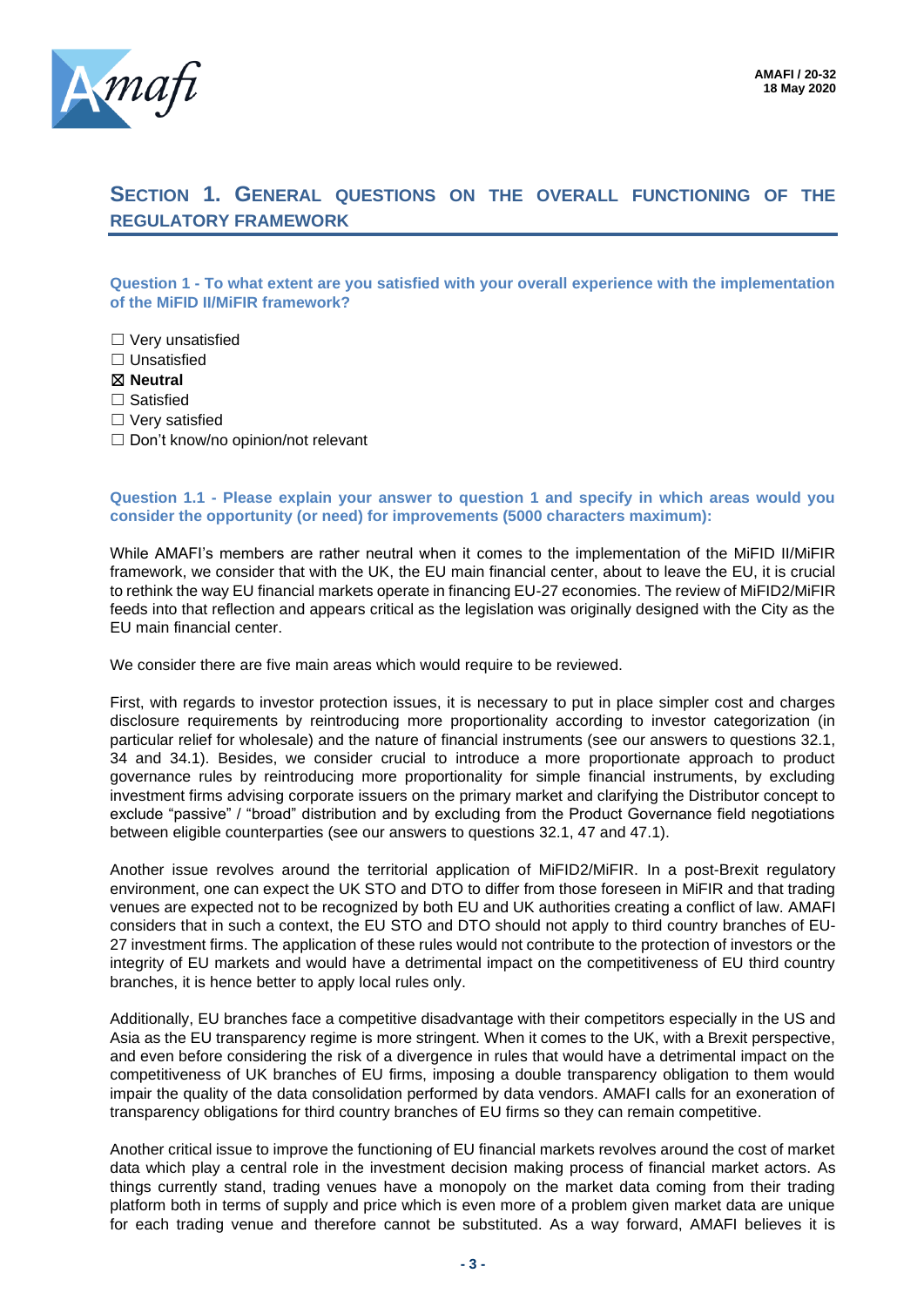

important to enable the enforcement of the reasonable commercial basis concept by a simplification and harmonization of tariff grids, contracts and audit procedures of trading venues. We consider this initiative should first be market driven and not result in further legislation.

A fourth topic for which we consider reforms are needed is the OTC derivatives and reference data regime where we consider it is essential to alleviate the obligations that restrain the efficiency of transparency provisions in order to remove investment firms requirements to supply reference data for Utotv instruments while leaving some freedom to investment firms already compliant so they do not have to proceed to expensive and heavy investments in terms of human resources.

Finally, as MiFID2/MiFIR has considerably modified the economic model of financial analysis for equity markets by prohibiting the former and largely used "bundled model". There is a large consensus among issuers, asset management companies and research providers in at least three major markets (Italy, Germany and France) that, given the new rules, the total amount paid for research has dramatically diminished and will likely continue to fall in the coming years. In light of the current covid-19 crisis, it appears crucial to review the existing rules to enable markets to contribute to the economic recovery of the Union. We consider that more proportionality should at least be introduced in the inducement regime for SMEs research. Besides, the development of issuer-sponsored research could constitute a credible alternative to SMEs research. That is why it is necessary to identify obstacles in MiFID II provisions of such development and modify accordingly, if relevant. Notably, it is crucial to be able to qualify issuer-sponsored research as "investment research" and not marketing communication (see our answers to questions 58 to 68).

|                                              |            | 2                     | 3         | 4       | 5       | <b>NA</b> |
|----------------------------------------------|------------|-----------------------|-----------|---------|---------|-----------|
|                                              | (Disagree) | (Rather<br>not agree) | (Neutral) | (Rather | (Fully  |           |
|                                              |            |                       |           | agree)  | agrees) |           |
| The UE intervention has been successful      |            |                       |           |         |         |           |
| towards its MiFIDII/MiFIR objectives         |            |                       | X         |         |         |           |
| (fair, transparent, efficient and integrated |            |                       |           |         |         |           |
| markets)                                     |            |                       |           |         |         |           |
| The MiFIDII/MiFIR costs and benefits are     |            |                       |           |         |         |           |
| balanced (in particular<br>regarding         | X          |                       |           |         |         |           |
| regulatory burden)                           |            |                       |           |         |         |           |
| different components<br>the<br>The<br>of     |            |                       |           |         |         |           |
| framework operate well together<br>to        |            |                       |           | X       |         |           |
| achieve the MiFIDII/MiFIR objectives         |            |                       |           |         |         |           |
| MiFIDII/MiFIR<br>The<br>objectives           |            |                       |           |         |         |           |
| correspond with the needs and problems       |            |                       |           | X       |         |           |
| in EU financial markets                      |            |                       |           |         |         |           |
| The MiFIDII/MiFIR has provided EU            |            |                       |           |         |         |           |
| added value                                  |            |                       |           | x       |         |           |

#### **Question 2 - Please specify to what extent you agree with the statements below regarding the overall experience with the implementation of the MiFID II /MiFIR framework?**

#### **Question 2.1 - Please provide qualitative elements to explain your answers to question 2 (5000 characters maximum):**

Please find below some concrete examples to explain our answers to question 2.

Regarding the question on whether the EU intervention has been successful towards MiFIDII/MiFIR objectives, we believe the efficiency can be improved especially with regards to investor protection rules (on that general point, see our answer to question 31.1). The cost and charges disclosure regime is highly complex and generates flows of information which are of limited use by clients, especially for wholesale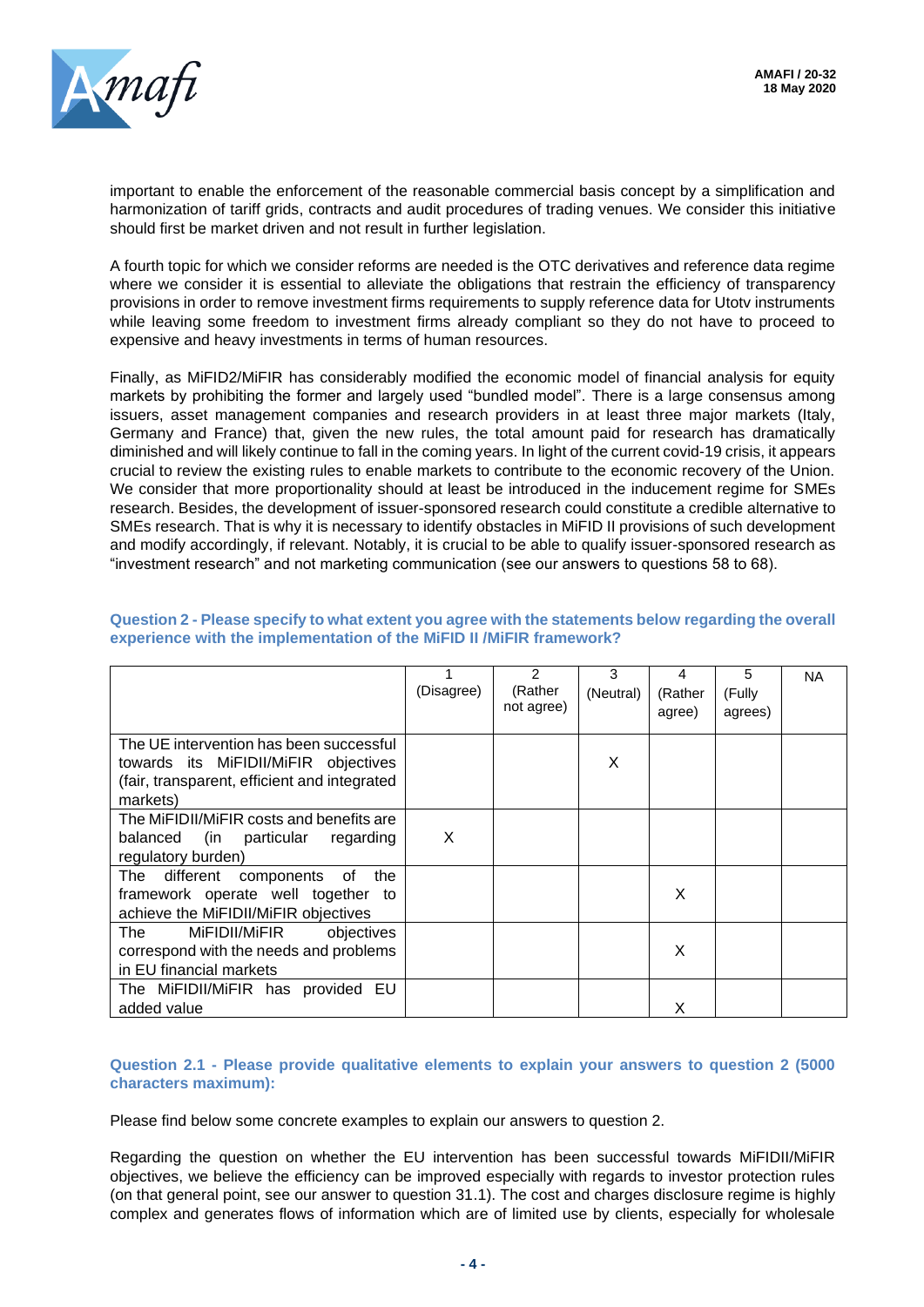

ones. AMAFI fully supports the obligation to inform investors, and in particular retail ones, of the costs and charges incurred. However, this obligation is difficult to implement given the complexity caused by the number of parameters to be taken into account in identifying the obligation applicable to each situation. It does not take sufficient account of the principle of proportionality and the very heterogeneous degrees of knowledge between eligible counterparties, professional clients and retail investors. This obligation, which has been complicated to implement for investment firms and which has not yet been stabilised, as evidenced by numerous ESMA question-and-answer publications, is, in AMAFI view, one of the priority topics for the review of MiFID II investor protection rules.

We also consider MiFIDII has not yet delivered on its objective to lower the prices of market data as participants are facing increased costs in the acquisition and management of data as well as the compliance to complex audit procedures. The main reasons are listed below:

- Unit prices of market data have not decreased and in some cases have continued to rise in a small proportion.

- Trading venues have added several items to their pricing list in order to provide data separately and have transformed existing licences. For instance, many trading venues have introduced new market data fees to cover usage of their data by Systematic Internalisers or other Trading Venues.

- Market data agreements proposed by trading venues are becoming more and more complex and difficult to understand and to comply with. This translated into a significant increase in resources required to monitor the use of market data.

- Audit procedures imposed are also more and more costly.

- Trading venues are not encouraged to lower their prices because each trading venue, notably each Regulated Market, provides indispensable datasets that cannot be replaced.

Therefore, market participants face increased costs in the acquisition and management of data and the compliance to complex auditing procedures. It is essential to enable the enforcement of the reasonable commercial basis concept.

A central objective which should be taken into account especially at a time where the UK is leaving the EU and was not central when MiFIDII/MiFIR was designed is the competitiveness of EU actors. To improve the competitiveness of EU-27 investment firms, we consider it is necessary to review the territorial application of the share trading obligation (STO), derivative trading obligation (DTO) as well as transparency obligations. At a time when there is a widespread consensus that financial markets and investment firms are to be given a greater role in the financing of the EU's economy, we consider that the EU STO/DTO and transparency obligations should not apply to third country branches of EU-27 investment firms.

**Question 3 - Do you see impediments to the effective implementation of MiFID II/MiFIR arising from national legislation or existing market practices?** 

- $\Box$  Not at all
- ☒ **Not really**
- □ Neutral
- □ Partially
- □ Totally
- □ Don't know/no opinion/not relevant

#### **Question 3.1 - Please explain your answer to question 3 (5000 character maximum)**

We do not see impediments to the effective implementation of MiFID II/MiFIR arising from the French legislation or existing market practices.

Nevertheless, MiFID II is a Directive which by essence leads to different transposition from a Member State to another which could be detrimental to the integration of EU financial markets even if, at this stage, AMAFI has not identified a fundamental issue.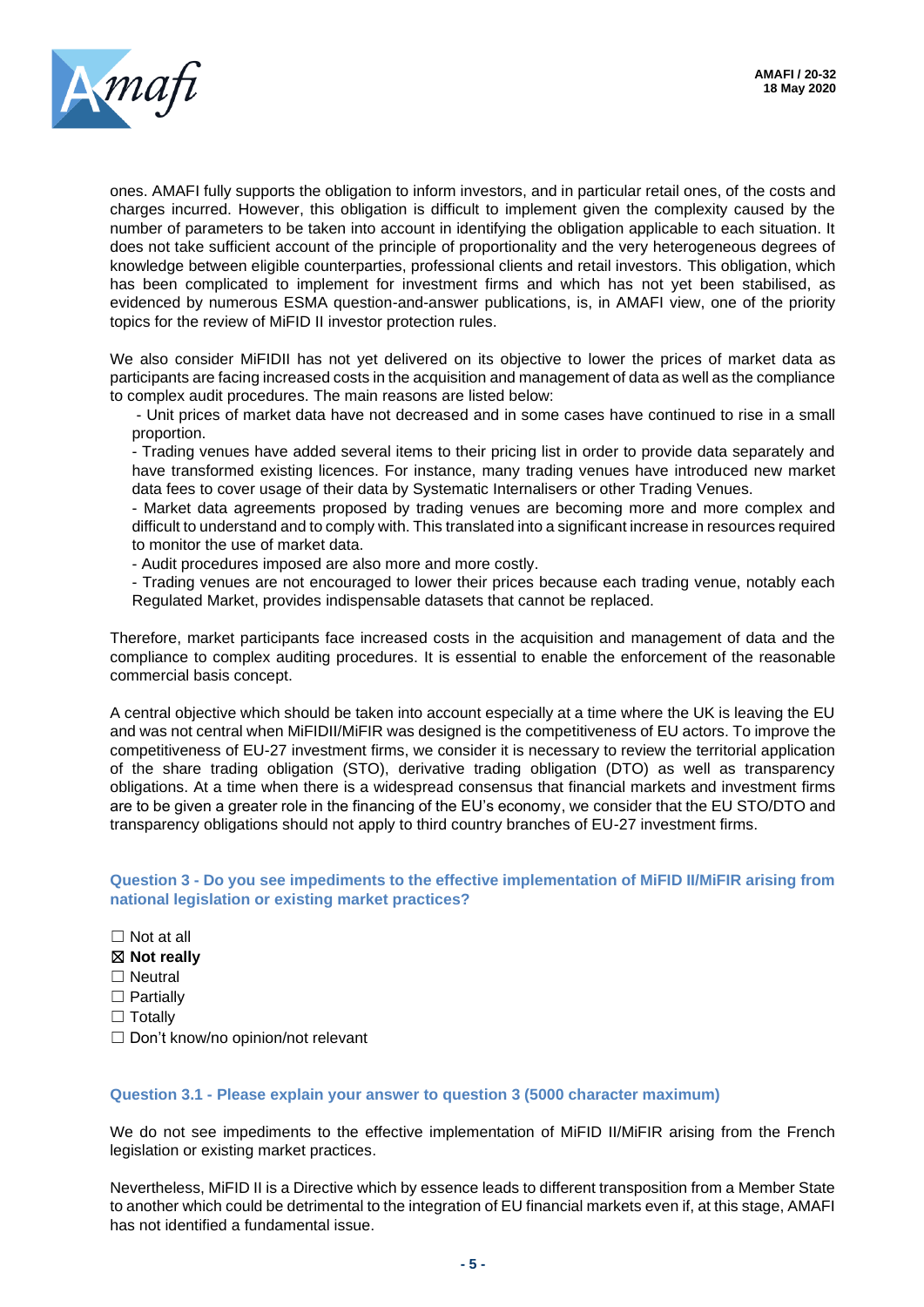

In that context, we are supportive of enhancing supervisory convergence and consider that ESMA powers with regards to supervisory convergence should be strengthened. We believe it is essential in order to strengthen the efficiency of EU-27 capital markets.

**Question 4 - Do you believe that MiFID II/MiFIR has increased pre- and post-trade transparency for financial instruments in the EU?** 

☐ Not at all

□ Not really

□ Neutral

☒ **Partially**

□ Totallv

□ Don't know/no opinion/not relevant

#### **Question 4.1 - Please explain your answer to question 4 (5000 character maximum)**

AMAFI would like to reiterate that while market transparency is an important element for the smooth operation of markets, other elements must be taken into account to ensure its quality: in particular, the ability of market participants to ensure liquidity, which may be contradictory with excessive transparency. The regulatory objective must be to strike the right balance between the two.

In the equity market, MIFIR did not bring any fundamental change to a market that was already largely transparent, but it did bring complexity to the system, for example with the introduction of the DVC regime (see our answer to questions 82)

With regards to non-equity instruments, it is fair to recognize that MiFID II/MiFIR has improved transparency of the market. However, if the post trade transparency regime is well calibrated, the pre-trade transparency one for Request For Quotes systems is more questionable. We have noticed that in practice, only the clients requesting a quote to a financial intermediary use the pre-trade transparency and are interested in executing a transaction with the latter. Therefore, we call for the simplification of the current regime to pretrade transparency obligations for liquid and illiquid non-equity instruments.

**Question 5 - Do you believe that MiFID II/MiFIR has levelled the playing field between different categories of execution venues such as, in particular, trading venues and investment firms operating as systematic internalisers?**

☐ Not at all

□ Not really

□ Neutral

□ Partially

☒ **Totally**

□ Don't know/no opinion/not relevant

#### **Question 5.1 - Please explain your answer to question 5.**

MiFID II/MiFIR clarified the framework applying to the different categories of execution venues whether we consider trading venues or investment firms operating as systematic internalisers (Sis) and especially when it comes to shares and equity like instruments.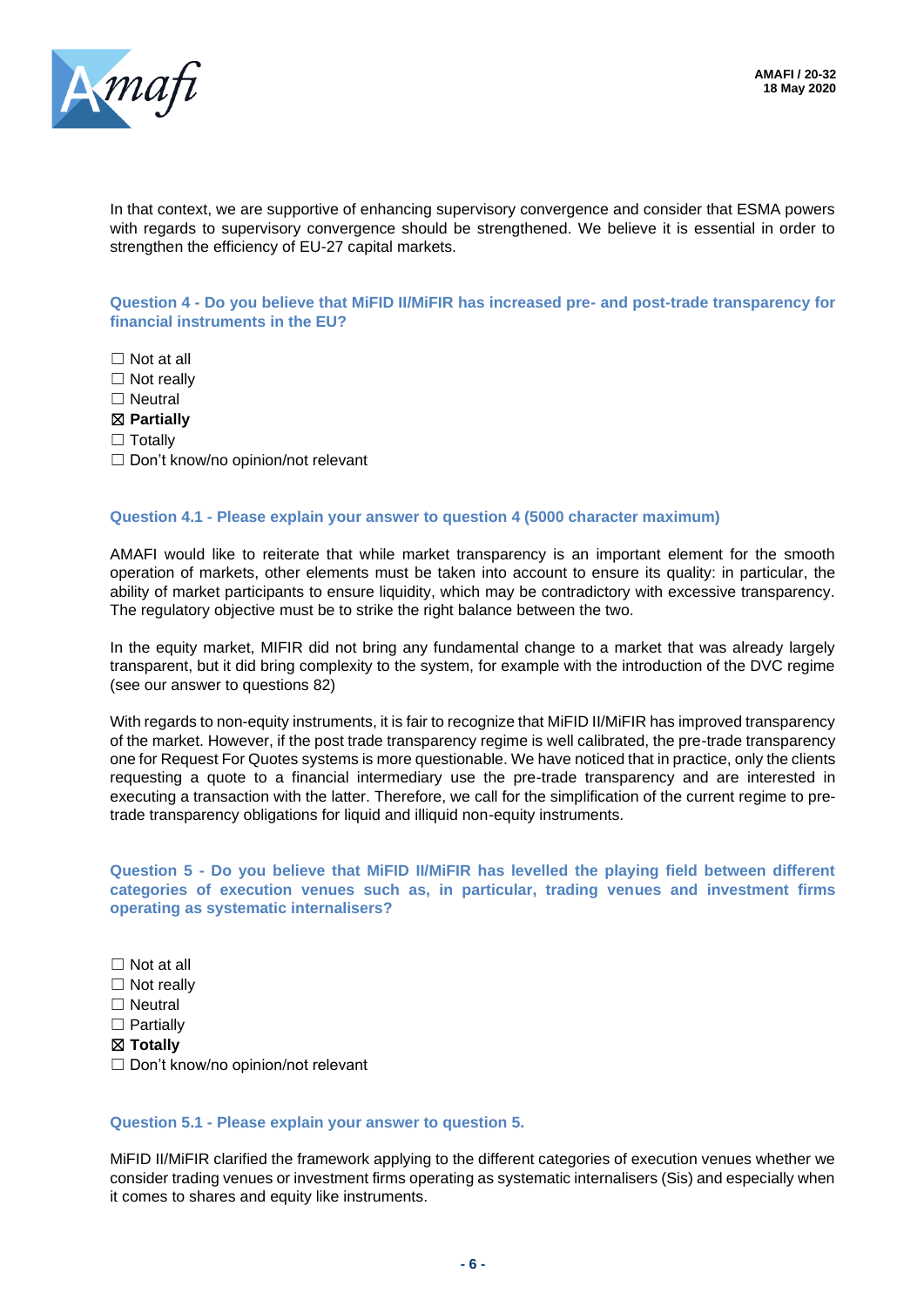

Nevertheless, we would like to emphasize that multilateral trading facilities and SIs cannot be compared. The business models of SIs means they have to invest and bear the risk on their own funds while multilateral trading facilities do not bear any risks for transactions executed on their own platform. Therefore, the issue of a level playing field does seem relevant.

With regards to the SIs regime, we believe it application to non-TOTV instruments and the requirement to supply reference data for uTOTV imposes major burdens. Furthermore, assigning ISIN codes to Utotv instruments creates difficulties in terms of transparency, efficiency and costs for both regulators and investment firms.

Therefore, we believe it is essential to alleviate the obligations that restrain the efficiency of transparency provisions in order to remove investment firms requirement to supply reference data for Utotv instruments while leaving some freedom to investment firms already compliant so they do not have to proceed to expensive and heavy investments in terms of human resources.

**Question 6 - Have you identified barriers that would prevent investors from accessing the widest possible range of financial instruments meeting their investment needs?**

- $\Box$  Not at all
- $\Box$  Not really
- ☒ **Neutral**
- □ Partially
- □ Totally
- □ Don't know/no opinion/not relevant

#### **Question 6.1 - Please explain your answer to question 6 (5000 characters maximum)**

As developed in our answers to questions 46 and 46.1, AMAFI considers that the product governance regime generally operates satisfactorily (especially for packaged/structured products) and does not prevent retail clients from accessing products that would be appropriate to them. However, several aspects of product governance requirements could lead to be detrimental for accessing products that would in principle be suitable for retail clients. Distributors could be induced to limit their offer and not sell suitable products every time they would feel at a higher regulatory risk because of product governance requirements:

- Products for which target market identify a risk tolerance higher than none: many retail clients are profiled with a low risk tolerance that could prevent distributors to make them access to riskier product, in accordance with product governance logic. If such approach is safe, retail clients could however be prevented from accessing to the most performing products or in the long run that turned out not so risky (like ordinary shares and bonds) and which are useful to diversify their investments.

-Similar risk with complexity feature that could automatically disqualify some products even though they could not be risky at all (with capital protection or guarantee).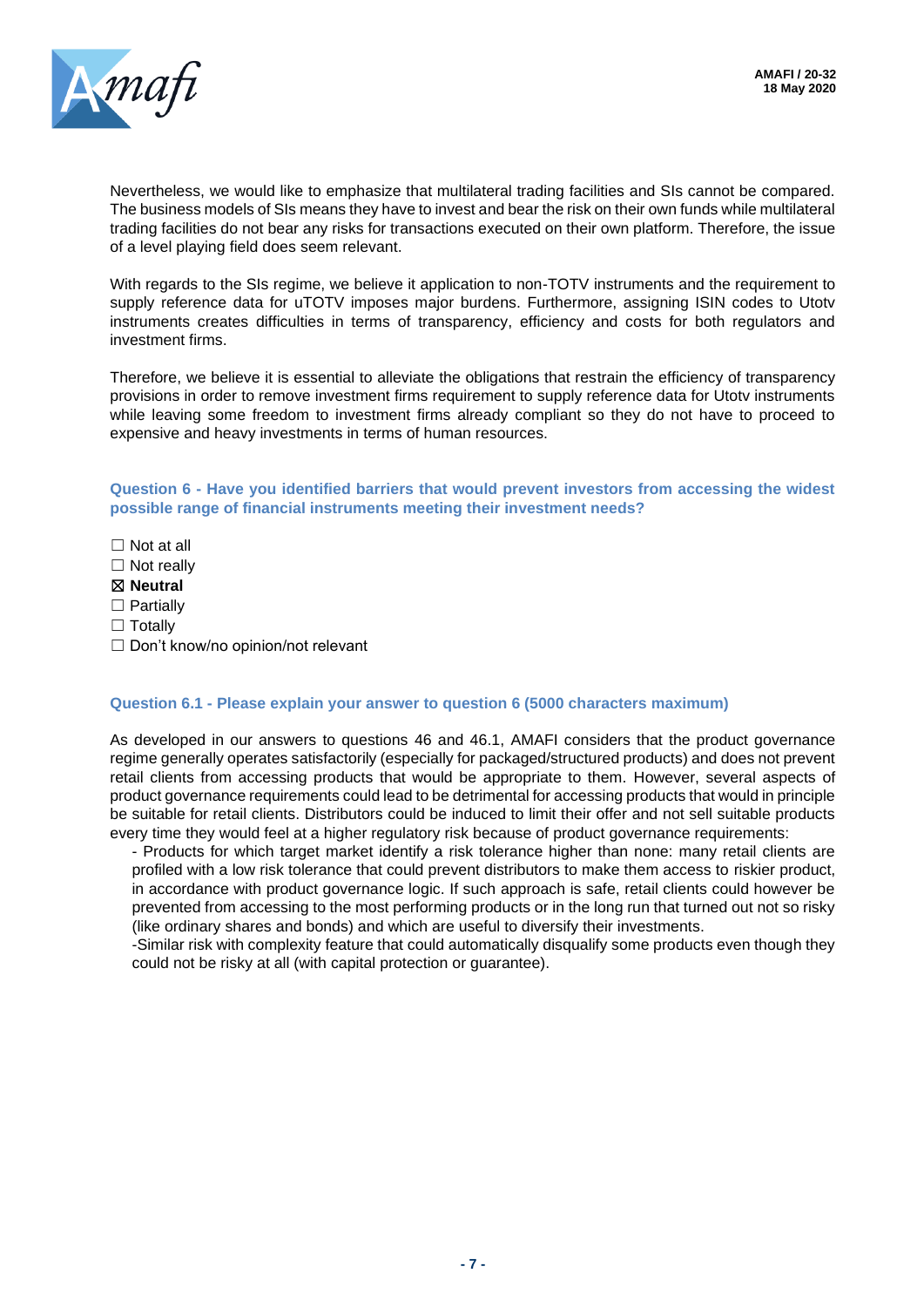

### **SECTION 2. SPECIFIC QUESTIONS ON THE EXISTING REGULATORY FRAMEWORK**

# **I.The establishment of an EU consolidated tape**

#### **Question 7 - What are in your view the reasons why an EU consolidated tape has not yet emerged?**

|                                                                                                                                            | (Disagree) | 2<br>(Rather not<br>agree) | 3<br>(Neutral) | 4<br>(Rather<br>agree) | 5<br>(Fully<br>agrees) | NA |
|--------------------------------------------------------------------------------------------------------------------------------------------|------------|----------------------------|----------------|------------------------|------------------------|----|
| Lack of financial incentives for<br>the running a CT                                                                                       |            |                            |                |                        | X                      |    |
| strict<br>Overly<br>regulatory<br>requirements for providing a<br>СT                                                                       |            |                            |                |                        | X                      |    |
| Competition by non-regulated<br>entities such as data vendors                                                                              |            |                            | X              |                        |                        |    |
| Lack of sufficient data quality,<br><b>OTC</b><br>for<br>particular<br>in.<br>transactions and transactions<br>on systematic internalisers |            |                            |                | X                      |                        |    |
| Other                                                                                                                                      |            |                            |                |                        | X                      |    |

#### **Please specify what are the other reasons why an EU consolidated tape has not yet emerged?**

The creation of a CT at least for equities was a strong demand from part of the industry during the Level 1 discussions prevailing at the adoption of MiFID II MiFIR. The choice to leave the realisation of such a scheme to private initiative did not produce the expected results for the two main reasons below:

There has been no in-depth discussion so far within the industry and with regulators on the precise outline of a potential CT in Europe (list of securities concerned, real-time or batch CT, pre-trade data, post-trade data, etc.).

There is no viable business model for a private operator to implement a CT as long as it has to acquire licenses from trading venues and APAS.

#### **Question 7.1 Please explain your answers to question 7:**

Lack of financial incentives for the running a CT

The strong regulatory constraints put on the CTP by MiFID II make it difficult for a provider to match its regulatory obligations while operating on a profitable or viable business model. A CT operator would have to integrate data from about 400 trading venues and 20 APAs.

The cost of such an infrastructure would be impossible to pass on to customers. Indeed, some customers will in any event be obliged to continue to acquire pre- and post-trade data from the trading venues.

Overly strict regulatory requirements for providing a CT

The obligation to cover 100% of a large list instruments make it impossible to be a CT operator. A more proportionate and step by step approach should be envisaged.

Competition by non-regulated entities such as data vendors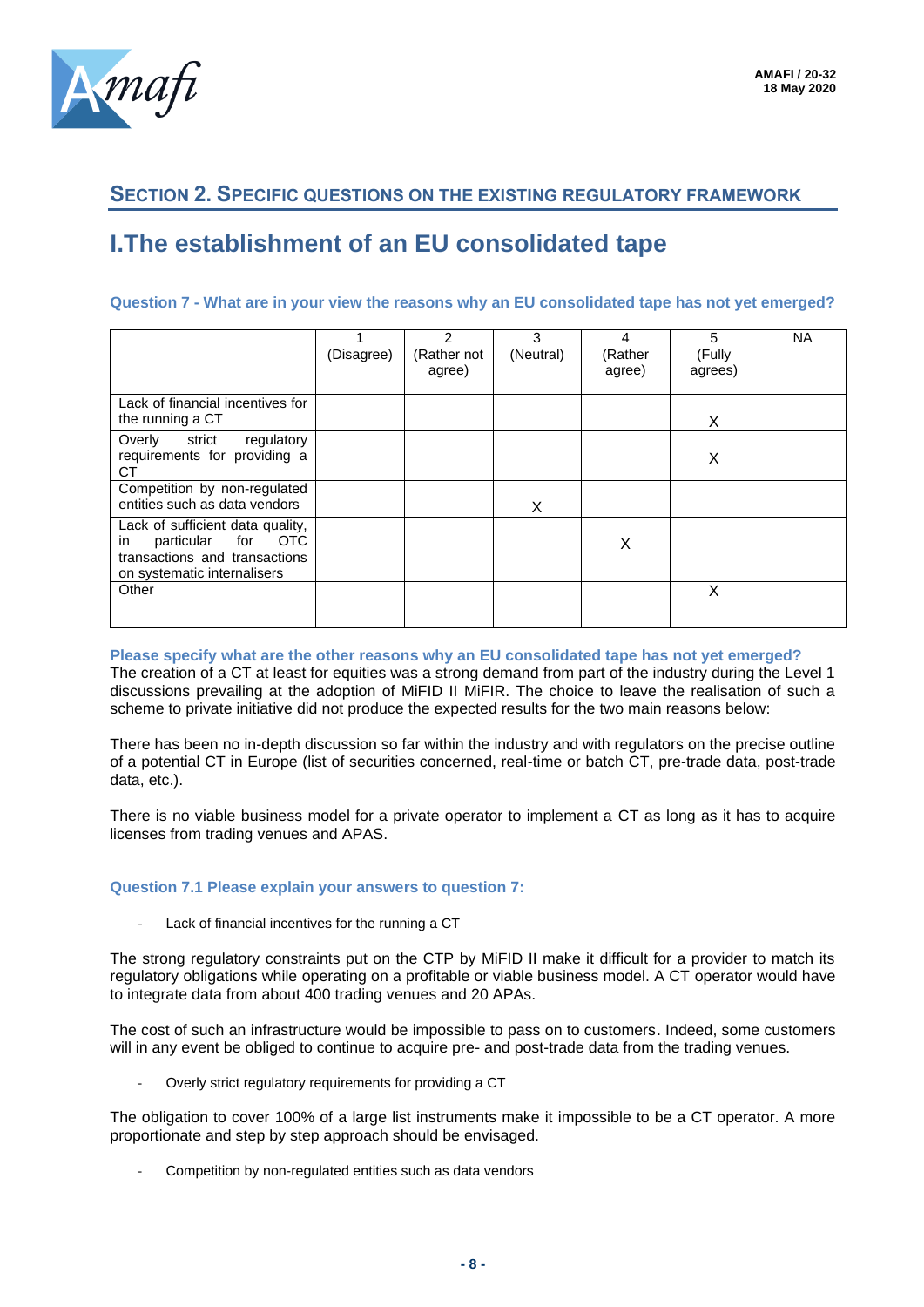

AMAFI does not believe that CT had not emerged because of the competition of data vendors even if they deliver consolidation of market data but at very high costs. As stated above, the main problem is the price and the format at which market data are sold by trading venues and APAs.

Lack of sufficient data quality, in particular for OTC transactions and transactions on systematic internalisers

Data quality is a real issue, but it is not the reason why at CT has not emerged yet. However, the proper functioning of a CT is conditioned by the improvement of the quality of the data. In particular

For equities: put in place additional flags in order to have a common view on what transactions are price forming and/or addressable.

For non-equities markets there are a large number of investment firms reporting off-venue trades via a broad number of APAs. This information is currently published in different formats by the APAs and the trading venues and is not always published in a harmonised, machine-readable format. Post-trade data standardisation would be very welcome in order to help the consolidation of all the information already available to the public

More broadly, it is important to find a technical solution in order to detect double reporting by, for instance imposing an ID number for OTC transactions.

**Question 8. Should an EU consolidated tape be mandated under a new dedicated legal framework, what parts of the current consolidated tape framework (Article 65 of MiFID II and the relevant technical standards (Regulation (EU) 2017/571) would you consider appropriate to incorporate in the future consolidated tape framework?**

AMAFI considers that the CT regulation should be included in MiFIR because it is essentially a question of the functioning of the markets. Having an ad hoc text is not necessary and would run the risk of inconsistencies between the different pieces of legislation.

However, before determining which changes to the current legislation are necessary, it is essential to agree on the outline of the CT, the needs it is to cover and those it is not intended to cover, and its organisation.

For AMAFI, a CT could be envisaged around the main principles below. It must be noted that it is a first approach and that a lot of further analysis will be necessary. More detail information is provided in the responses to specific questions.

A CT could be a useful tool to meet certain needs of market participants.

The purpose of the CT would be to meet the needs of some (but not all) market participants. Indeed, those which use so-called level 2 data (mainly display data) such as asset managers, retail clients, small brokerage entities or CIB may find an interest in the setting up of a CTP. The first user case would be probably in a real time post-trade transparency for equities and bonds. Pre-trade transparency arrangement for equities could also be usefully envisaged.

Limits of a CT

Some market participants will in any case be obliged to continue to have direct access to level 1 data produced by trading systems because they will still need access to the depth of the market and the lowest possible latency (Wholesale trading, Electronic trading systems and smart order routers)

The CT should therefore not be the sole mean of resolving the issue of the cost of market data, which will remain crucial for these participants. Moreover, for them, the additional costs of a CT should be marginal.

Furthermore, the CT should not aim to make major changes to the existing regulatory corpus such as best execution, market transparency regime or the role of systematic internalisers. This does not mean that the CT will not provide any positive outcome in the management of these rules. For instance, regarding best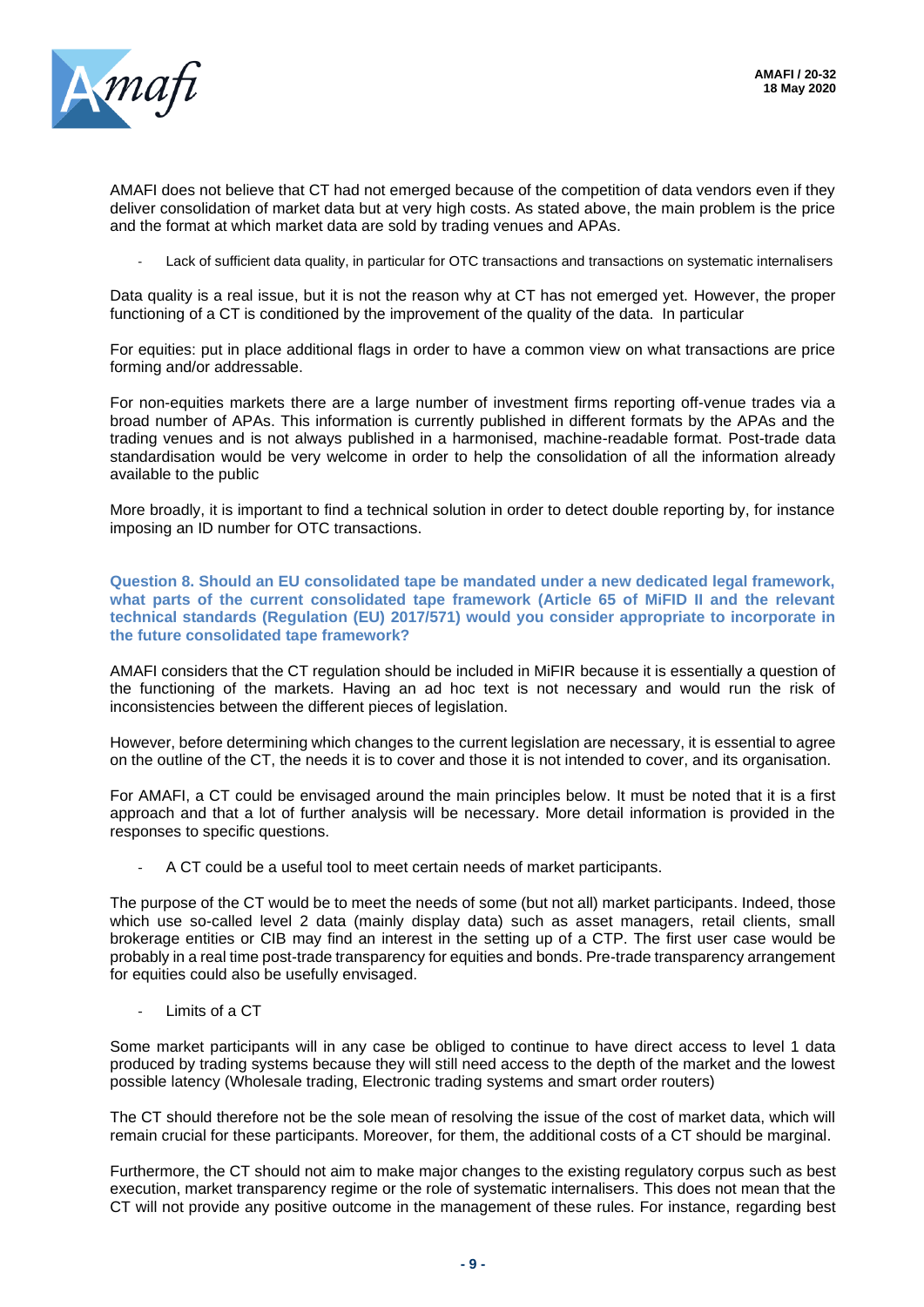

execution the CT could be a useful tool for the documentation and controls of the effectiveness of best execution policies.

Governance and funding of a CT.

AMAFI proposes that the CT providers should be self-regulating organizations which represent the interests of all stakeholders (market data vendors and consumers).

This organization should dispose of enough resources to develop and maintain the IT systems and to cover overhead expenses. This could be done through a mandatory adhesion of all market participants (investment firms and asset management compagnies).

#### **Question 9. Do you agree with the above targeted amendments recommended by ESMA to address market data concerns?**

AMAFI agrees with some of the above targeted amendments

Add a mandate to the Level 1 text empowering ESMA to develop Level 2 measures specifying the content, format and terminology of the RCB information

AMAFI fully agrees with this proposal which should also include (1) the harmonisation of the format and terminology of fee schedules in order to ease their comparability, (2) the simplification of market data agreements and audit procedures, in order to stabilise them and lift contractual uncertainties that are faced by data users. Moreover, the regulatory framework applied to market data providers should be able to capture data vendors, currently out of the scope of the current regulation.

- Move the provision to provide market data on the basis of costs (Article 85 of CDR 2017/565 and Article 7 of CDR 2017/567) to the Level 1 text

AMAFI considers that moving the provision to provide market data on the basis of costs would be very difficult to implement

- Add a requirement in the Level 1 text for trading venues, APAs, SIs and CTPs to share information on the actual costs of producing and disseminating market data as well as on the margins with CAs and ESMA together with an empowerment to develop Level 2 measures specifying the frequency, content and format of such information

AMAFI considers that this type of rules does not belong to market authorities and therefore disagrees with this provision. Moreover, AMAFI is not in favour on any regulation based on margin control.

Delete Article 86(2) of CDR 2017/565 and Article 8(2) of CDR 2017/567 allowing trading venues, APAs, CTPs and SIs to charge for market data proportionate to the value the data represents to users

AMAFI believes that market data providers should not be able to charge users depending on how valuable it is to each individual user. It should however be possible to differentiate prices based on client profile. Besides that, AMAFI suggest that a review the Intellectual Property rights and licenses on public data provided by investment firms and corporates be seriously envisaged by the European Commission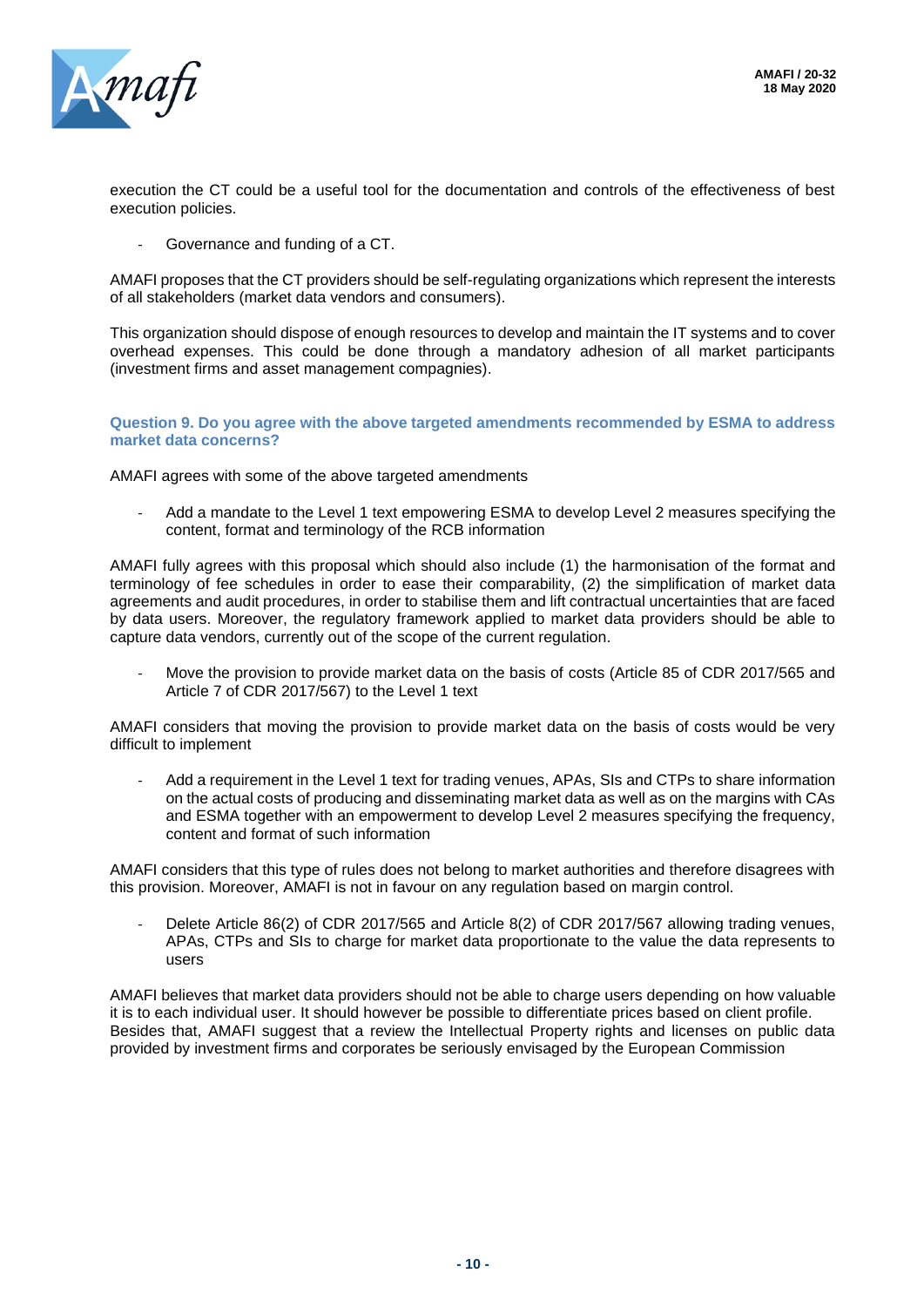

#### **Question 10. What do you consider to be the use cases for an EU consolidated tape?**

Transaction cost analysis (TCA) (fully agree)

|                                                                      | $\mathbf 1$<br>(Disagree) | $\mathcal{P}$<br>(Rather<br>not agree) | 3<br>(Neutral) | $\overline{4}$<br>(Rather<br>agree) | 5<br>(Fully<br>agrees) | <b>NA</b> |
|----------------------------------------------------------------------|---------------------------|----------------------------------------|----------------|-------------------------------------|------------------------|-----------|
| Transaction cost analysis (TCA)                                      |                           |                                        |                | X                                   |                        |           |
| Ensuring best execution                                              | X                         |                                        |                |                                     |                        |           |
| Documenting best execution                                           |                           |                                        |                | X                                   |                        |           |
| &<br>control<br>of<br>order<br><b>Better</b><br>execution Management |                           |                                        |                | X                                   |                        |           |
| Regulatory<br>reporting<br>requirements                              |                           |                                        | X              |                                     |                        |           |
| Market surveillance                                                  |                           |                                        |                | X                                   |                        |           |
| Liquidity risk management                                            |                           |                                        |                |                                     |                        | X         |
| Making market data accessible<br>at a reasonable cost                |                           |                                        |                | X                                   |                        |           |
| Identify available liquidity                                         | $\times$                  |                                        |                |                                     |                        |           |
| Portfolio valuation                                                  |                           |                                        |                | X                                   |                        |           |
| Other                                                                |                           |                                        |                | X                                   |                        |           |

**Please specify what are the other use cases for an EU consolidated tape that you identified?** Other use cases identified by AMAFI members are.

- Risk assessment
- Detecting market abuse<br>- Back-testing models
- Back-testing models

#### **Question 10.1 Please explain your answers to question 10 and also indicate to what extent the use cases would benefit from a CT:**

For instance, considering best execution. AMAFI does not see the CT as a means to ensure best execution under the assumption that it is unlikely that the CT would be able to deliver market data as fast and as complete as flow currently used for algorithmic trading.

The tape could however prove useful for some aspects linked to documentation and controls of the effectiveness of best execution policies and has the potential to become a common references across the industry, especially if better post trade flagging is introduced to reflect the nature of transactions (such as differentiating technical from other non price forming transactions).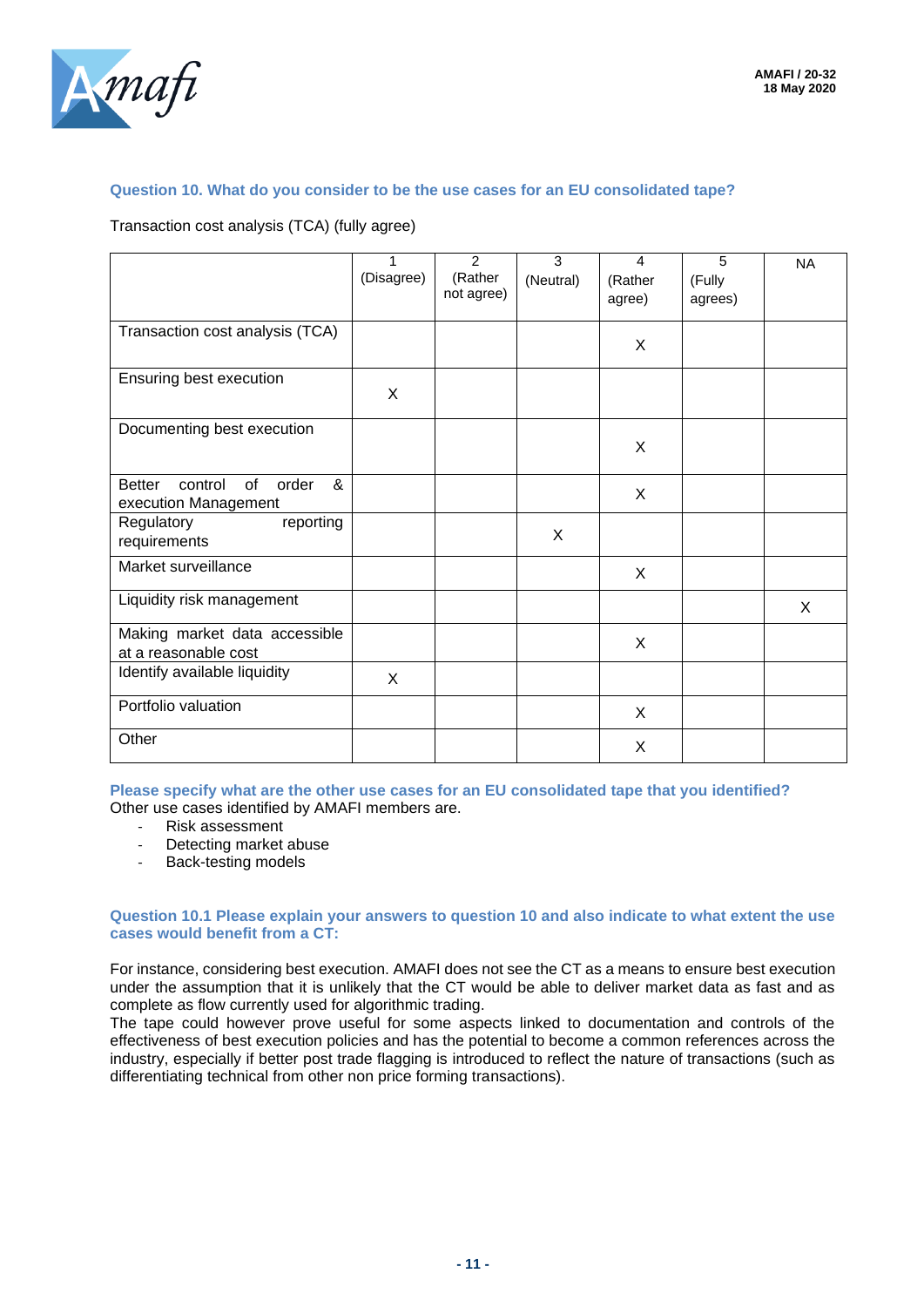

#### **Question 11. Which of the following features, as described above, do you consider important for the creation of an EU consolidated tape?**

|                                                          | 1<br>(Disagree | 2<br>(Rather<br>not agree) | 3<br>(Neutral) | 4<br>(Rather<br>agree) | 5<br>(Fully<br>agrees) | <b>NA</b> |
|----------------------------------------------------------|----------------|----------------------------|----------------|------------------------|------------------------|-----------|
| High level of data quality                               |                |                            |                |                        | X                      |           |
| Mandatory contributions                                  |                |                            |                |                        | X                      |           |
| Mandatory consumption                                    | X              |                            |                |                        |                        |           |
| Full coverage                                            | X              |                            |                |                        |                        |           |
| Very high coverage (not lower<br>than 90% of the market) |                |                            |                | X                      |                        |           |
| Real-time (minimum standards on<br>latency)              |                |                            | X              |                        |                        |           |
| of<br>order<br>The<br>existence<br>an<br>protection rule | X              |                            |                |                        |                        |           |
| Single provider per asset class                          | X              |                            |                |                        |                        |           |
| Strong governance framework                              |                |                            |                |                        | X                      |           |
| Other                                                    |                |                            |                |                        |                        |           |

**Please specify what other feature(s) you consider important for the creation of an EU consolidated tape?**

AMAFI does not answer to this question

**Question 11.1 Please explain your answers to question 11 and provide if possible detailed suggestions on how the above success factors should be implemented (e.g. how data quality should be improved; what should be the optimal latency and coverage; what should the governance framework include; the optimal number of providers):**

High level of data quality

As stated above (see our answer to question 7.1), insufficient data quality is a real issue and improvement is a condition for the proper functioning of a CT. It must be noted that large progresses have been made over the last two years, and continue to be made

- Mandatory contributions

Mandatory contribution is a key element for a CT. Trading venue, APAs and investment firms should be obliged to send their data, free of charge to the CT providers.

- Mandatory consumption

AMAFI considers consumption should not be mandatory. However, a mandatory funding by all market participants, investments firms and asset management companies should be put in place.

Full coverage/ 90% of the market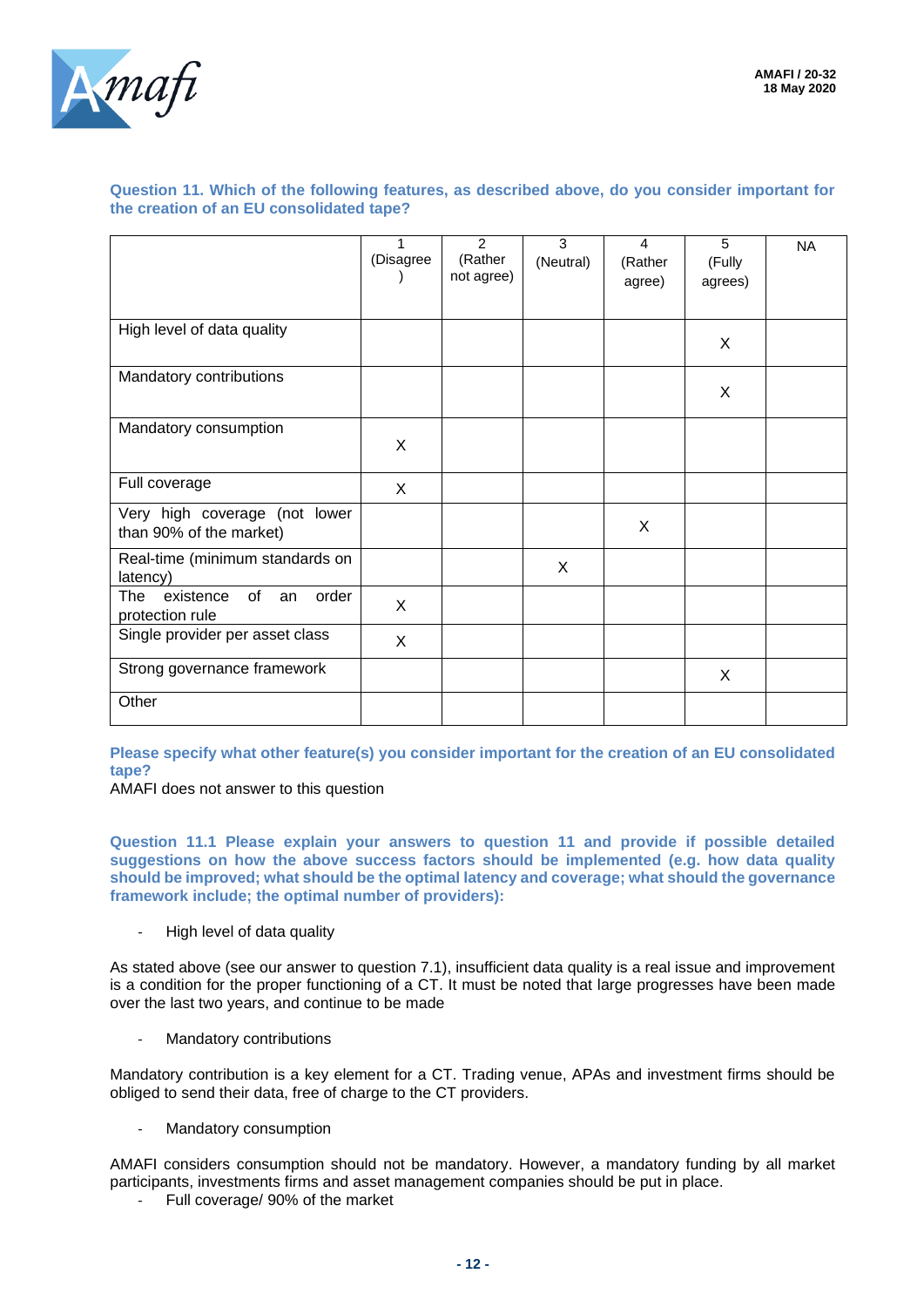

A 90 to 100% coverage should be a goal in a medium run. It could also be envisaged that new incumbents (trading venues, APAs or investment firms) are exempted from a contribution to the CT for a certain period.

Real-time (minimum standards on latency)

For AMAFI, the minimum latency is a latency that is meaningful for a human consumer. That being said, it must be recalled that a step by step approach is highly desirable. First for post trade information for equity, then pre-trade information for equity and lastly post trade information for non-equity. However, it is important that the CT respects the MiFID II/R deferred publication regime, such that trades which benefit from deferred publication are not published on the tape until after the deferral period has expired.

The existence of an order protection rule

AMAFI totally disagrees with this assumption. The order protection rule is a US for equities where the market structure is totally different than the EU one. For instance, post trade infrastructures are more integrated in the US than in the EU. The current best execution regime fit the EU market and should not be dramatically changed.

Strong governance framework

The governance framework is probably the most important (and difficult) issue to achieve a CT in the EU.

AMAFI considers that the CTP should be formed of a well-balanced partnership between regulators and a private firm, with deep industry involvement. The governance should be based on the following:

- a) led by regulators, with deep industry involvement (TV, APAs, Investment Firms…) for data validation, architecture,
- b) IT infrastructure implemented by IT specialists / private firm with expertise in financial markets,
- c) contributors to provide data for free with CT revenue redistribution,
- d) a mandatory funding by market participants

**Question 12. If you support mandatory consumption of the tape, how would you recommend to structure such mandatory consumption? Please explain your answer and provide if possible detailed suggestions on which users should be mandated to consume the tape and how this should be organised:**

The consumption of the tape should not be mandatory. However, the funding of the tape as soon as the amount is reasonable should be mandatory for investment firms and asset management companies. It could be envisaged that the EU NCAs collect the fees.

#### **Please explain your answer and provide if possible detailed suggestions on which users should be mandated to consume the tape and how this should be organised:**

See our answer to question 12

#### **Question 13. In your view, what link should there be between the CT and best execution obligations?**

See our answer to question 10.

#### **Please explain your answer and provide if possible detailed suggestions (e.g. simplifying the best execution reporting through the use of an EBBO reference price benchmark):**

The use of an EBBO reference price benchmark is not the only mean to provide best execution.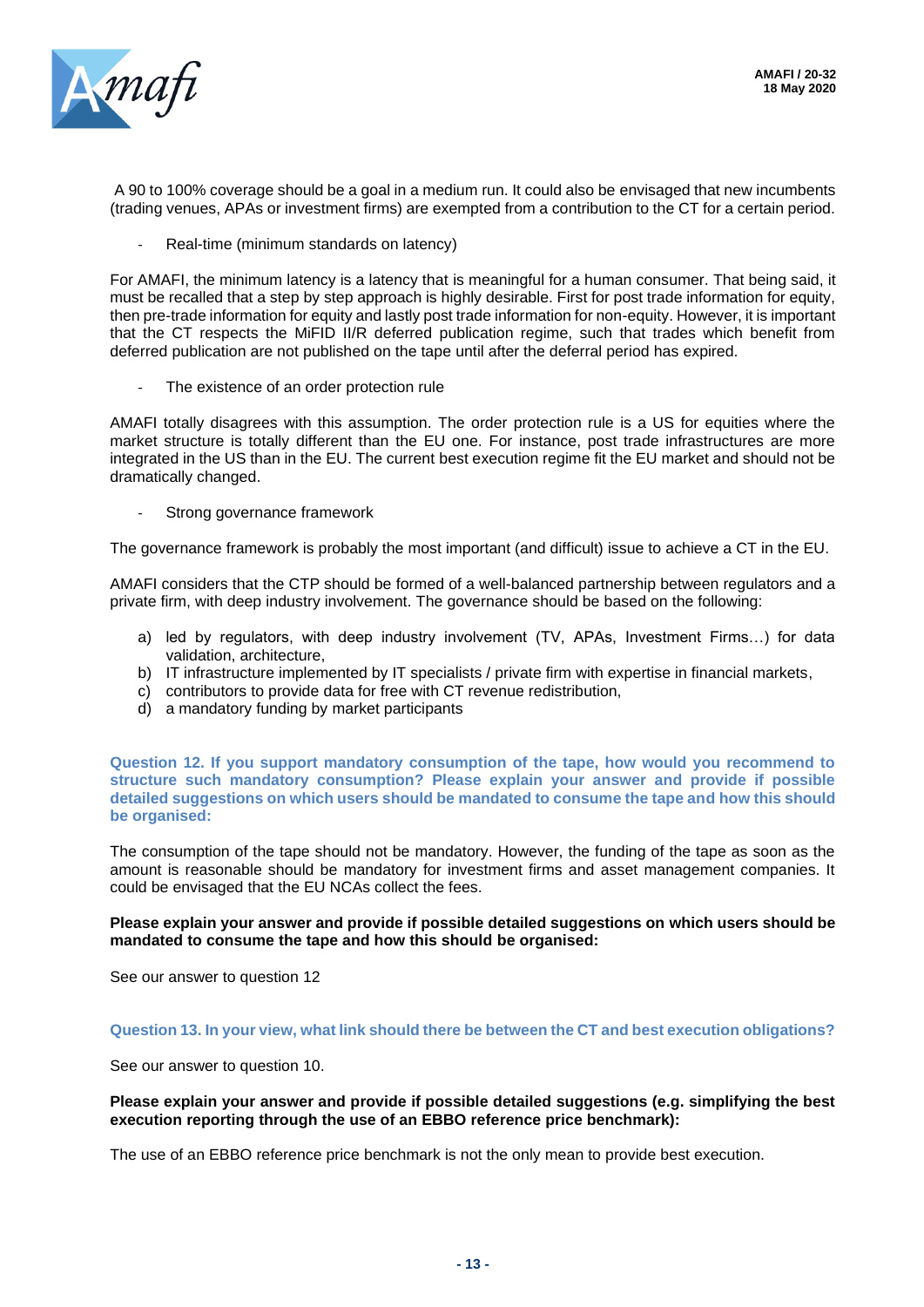

#### **Question 14. Do you agree with the following features in relation to the provision, governance and funding of the consolidated tape?**

|                                                                                                                             | (Disagree | $\mathcal{P}$<br>(Rather<br>not agree) | 3<br>(Neutral) | 4<br>(Rather<br>agree) | 5<br>(Fully<br>agrees) | <b>NA</b> |
|-----------------------------------------------------------------------------------------------------------------------------|-----------|----------------------------------------|----------------|------------------------|------------------------|-----------|
| The CT should be funded on the<br>basis of user fees                                                                        |           |                                        |                |                        |                        |           |
| Fees should be differentiated<br>according to type of use                                                                   |           |                                        |                |                        |                        |           |
| Revenue should be redistributed<br>among contributing venues                                                                |           |                                        |                |                        |                        |           |
| In redistributing revenue, price-<br>trades<br>should<br>forming<br>be<br>compensated at a higher rate than<br>other trades |           |                                        |                |                        |                        |           |
| The position of CTP should be put<br>up for tender every 5-7 years                                                          |           |                                        |                |                        |                        |           |
| Other                                                                                                                       |           |                                        |                |                        |                        |           |

**Please specify what other important feature(s) for the funding and governance of the CT you did identify?**

AMAFI is not responding to this question

**Question 14.1 Please explain your answers to question 14 and provide if possible detailed suggestions on how the above features should be implemented (e.g. according to which methodology the CT revenues should be redistributed; how price forming trades should be rewarded, alternative be redistributed; how price forming trades should be rewarded, alternative funding models):**

Given the diversity of AMAFI membership with different views, AMAFI is not able to answer this question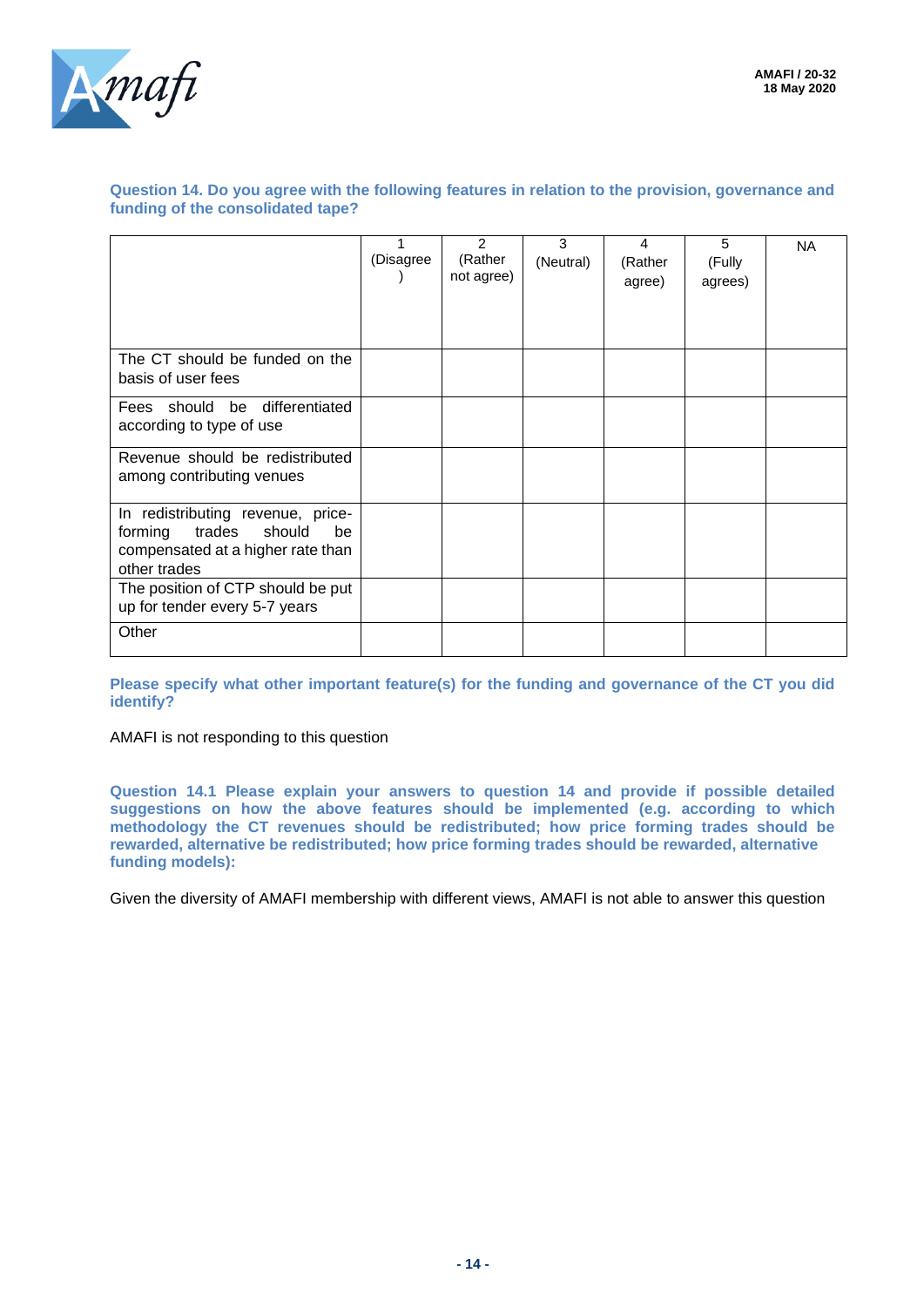

**Question 15. For which asset classes do you consider that an EU consolidated tape should be created?**

|                                 | 1          | $\overline{2}$ | $\overline{3}$ | 4       | $\overline{5}$ | <b>NA</b> |
|---------------------------------|------------|----------------|----------------|---------|----------------|-----------|
|                                 | (Disagree) | (Rather        | (Neutral)      | (Rather | (Fully         |           |
|                                 |            | not agree)     |                | agree)  | agrees)        |           |
|                                 |            |                |                |         |                |           |
| Shares pre-trade                |            |                |                |         |                |           |
|                                 |            |                |                | X       |                |           |
|                                 |            |                |                |         |                |           |
| Shares post-trade               |            |                |                |         | X              |           |
|                                 |            |                |                |         |                |           |
| ETFs pre-trade                  |            |                |                |         |                |           |
|                                 | X          |                |                |         |                |           |
|                                 |            |                |                |         |                |           |
| ETFs post-trade                 |            |                |                | X       |                |           |
| Corporate bonds pre-trade       |            |                |                |         |                |           |
|                                 | X          |                |                |         |                |           |
| Corporate bonds post-trade      |            |                |                |         |                |           |
|                                 |            |                |                |         | X              |           |
| Government bonds pre-trade      | X          |                |                |         |                |           |
|                                 |            |                |                |         |                |           |
| Government bonds post-trade     |            |                |                |         | X              |           |
| Interest rate swaps pre-trade   | X          |                |                |         |                |           |
|                                 |            |                |                |         |                |           |
| Interest rate swaps post-trade  |            |                | X              |         |                |           |
| Credit default swaps pre-trade  |            |                |                |         |                |           |
|                                 | X          |                |                |         |                |           |
| Credit default swaps post-trade |            |                | X              |         |                |           |
|                                 |            |                |                |         |                |           |
| Other                           |            |                |                |         |                |           |
|                                 |            |                |                |         |                |           |

**Please specify for which other asset classes you consider that an EU consolidated tape should be created?**

AMAFI considers that there is as for today no other asset classes which requests a CT.

#### **Question 15.1 Please explain your answers to question 15:**

There is a need to distinguish between asset classes that have mainly an order driven market (equity) from others.

For equities, the CT should provide both pre-trade and post-trade data the priority being the provision of post trade data. The scope of the pre-trade transparency regime needs nevertheless further assements.

For others asset classes, bonds and ETFs for which the trading mainly occurs on request for quotes arrangements, only post trade data are required.

For IRS and CDS, AMAFI considers that it is necessary to assess whether a post trade CT could be envisaged.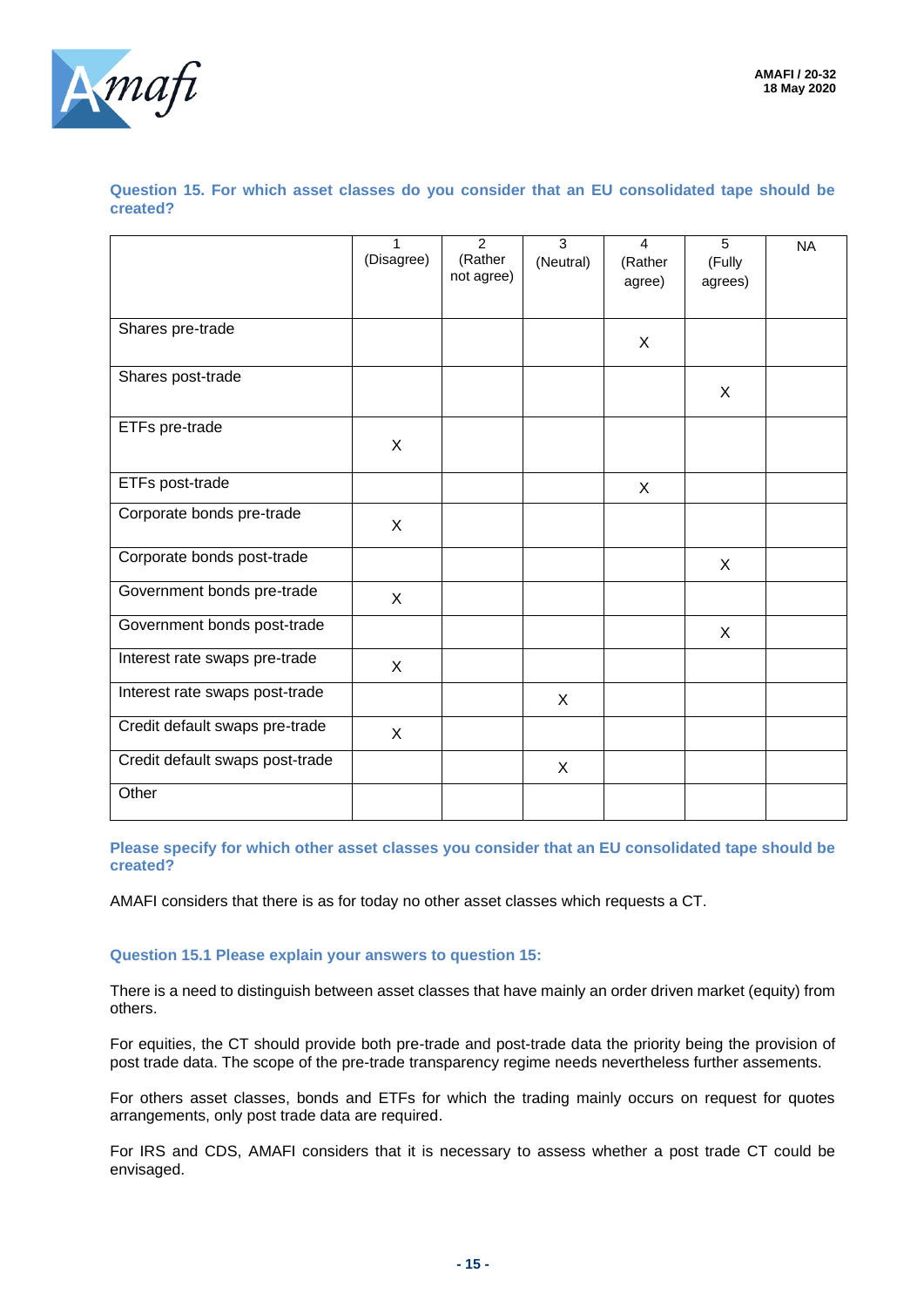

#### **Question 16. In your view, what information published under the MiFID II / MiFIR pre- and post-trade transparency should be consolidated in the tape (all information or a subset, any additional information)?**

#### **Please explain your answer, distinguishing if necessary by asset class and pre- and post-trade. Please also explain, if relevant, how you would identify the relevant types of transactions or trading interests to be consolidated by a CT:**

For AMAFI, the information should be aligned. AMAFI would like to highlight the following points.

It is very desirable, that the CT distinguishes addressable versus non addressable liquidity in order (i) to have a clear view on what is price forming and what is not (ii) manage algorithm calibration and risk management.

It is also desirable to find a technical solution in order to detect double reporting by, for instance imposing an ID number for OTC transactions.

**Question 17. What shares should in your view be included in the Official List of shares defining the scope of the EU consolidated tape?**

|                                                                                             | (Disagree) | 2<br>(Rather<br>not agree) | 3<br>(Neutral) | 4<br>(Rather<br>agree) | 5<br>(Fully<br>agrees) | <b>NA</b> |
|---------------------------------------------------------------------------------------------|------------|----------------------------|----------------|------------------------|------------------------|-----------|
| Shares admitted to trading on a<br><b>RM</b>                                                |            |                            |                |                        | X                      |           |
| Shares admitted to trading on an<br>MTF with a prospectus approved<br>in an EU Member State |            |                            |                |                        | Χ                      |           |
| Other                                                                                       |            |                            |                |                        |                        |           |

**Please specify what other shares should in your view be included in the Official List of shares defining the scope of the EU consolidated tape?** AMAFI is not responding to this question.

#### **Question 17.1 Please explain your answers to question 17:**

AMAFI considers that the scope of the CT should be based on shares with a primary listing in the EU and on MTFs with a prospectus. This would exclude a large part of securities traded without any primary listing in the EU.

**Question 18. In your view, should the Official List take into account any additional criteria (e.g. liquidity filter to capture only sufficiently liquid shares) to capture the relevant subset of shares traded in the EU for inclusion in the consolidated tape ?**

See our answer to question 17.1

**Question 19. What flexibility should be provided to permit the inclusion in the EU consolidated tape of shares not (or not only) admitted to an EU regulated market or EU MTF?**

See our answer to question 17.1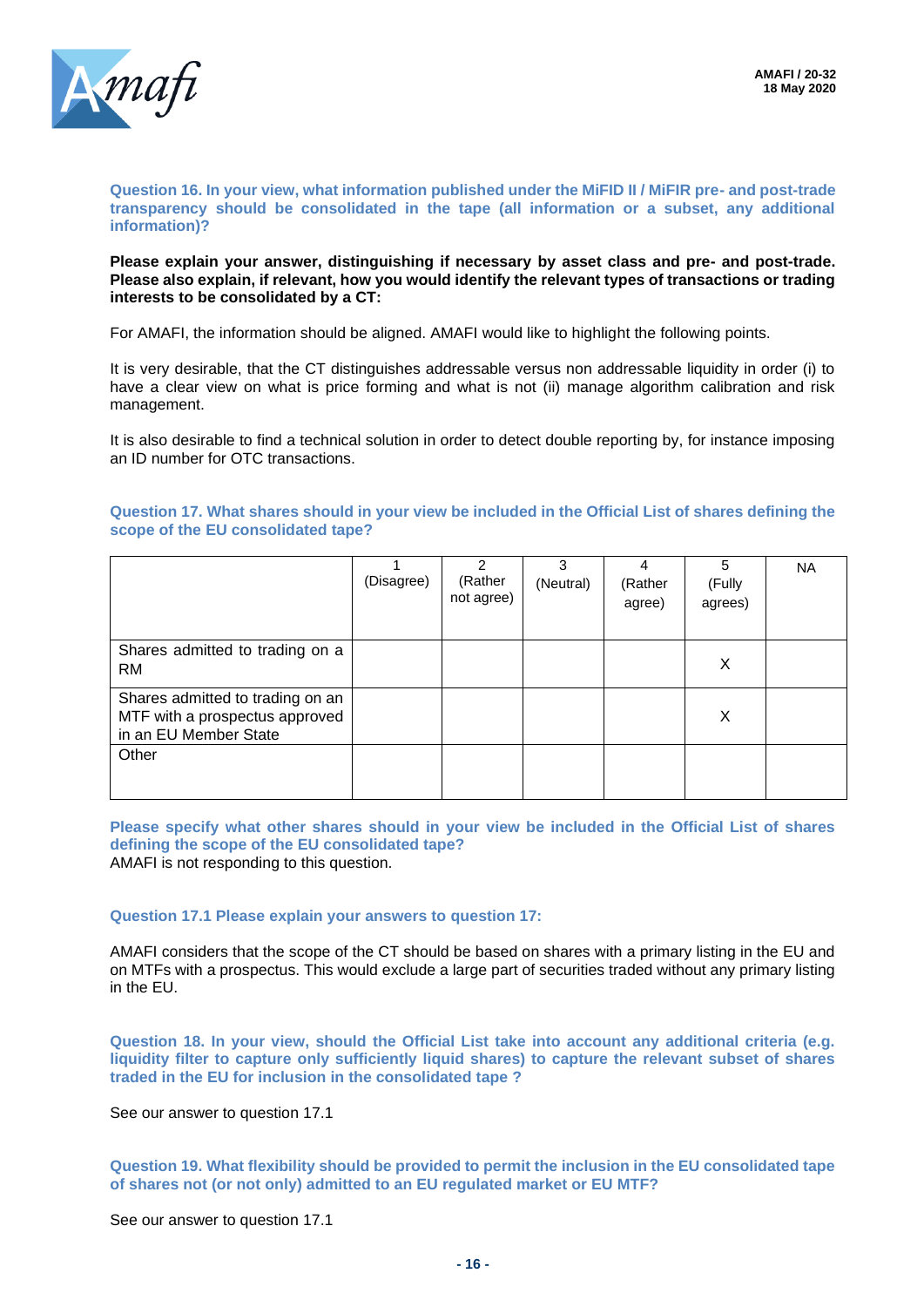

#### ÷ **ETFs, Bonds, Derivatives and other financial instruments**

**Question 20. What do you consider to be the most appropriate way of determining the Official List of ETFs, bonds and derivatives defining the scope of the EU consolidated tape?**

AMAFI considers that the scope of the CT for ETFs bonds and derivatives should be aligned to the scope of the transparency regime. Otherwise, EU markets will become more and more complex.

**Question 21. What is your appraisal of the impact of the share trading obligation on the transparency of share trading and the competitiveness of EU exchanges and market participants? Please explain your answer:**

AMAFI understands that the aim of the STO was to ensure that trades take place in an EU venue or a venue in an equivalent jurisdiction. AMAFI acknowledges that this objective has been achieved and therefore considers that the STO has had positive outcomes although it should now be adjusted.

In fact, AMAFI has been concerned by the impact of the loss of equivalence for the Swiss market as well as by the risk of a no deal Brexit and the absence of equivalence for the UK market. Besides, in anticipation to a potential no deal Brexit, ESMA has been looking at different means to narrow this obligation to EEA ISINs only. This shows that the STO's impact goes beyond its initial aim and in several cases is now in contradiction with Best Execution and does not serve the competitiveness of EU Investment Firms. It is not in the interest of an EU investor, including Retail ones, to be banned from trading LafargeHolcim in Zurich or an Irish dual listed instrument in London (after the Transition Period in the event of a no deal Brexit for Financial Services), when the main or at least a significant source of liquidity is in these third country markets.

Where there is no equivalence, the STO should only apply to shares which are only primary listed, at the request of the issuer, in the EU. In case of dual listing, where the issuer has chosen to have a primary listing both in the EU and outside the EU, trading in that listing should remain accessible to EU investment firms and EU investors.

AMAFI is also concerned by the impact of potential conflicting STOs between EU27 and the UK after the Transition Period for UK based branches of EU27 Investment Firms. In fact, Regulators have said that the purpose of branches is to service customers domiciled in the country of the branch. Therefore AMAFI thinks that such branches should be exempted from the EU STO as long as they do not service EU customers.

The absence of these solutions could have a significant impact on EU investment firms in terms of competitiveness, costs, transparency, etc. and therefore AMAFI would modify its position regarding its appraisal of the STO.

**Question 22. Do you believe there is sufficient clarity on the scope of the trades included or exempted from the STO, in particular having regards to shares not (or not only) admitted to an EU regulated market or EU MTF?**

☐ Not at all

☒ **Not really**

- □ Neutral
- □ Partially
- □ Totally

☐ Don't know/no opinion/not relevant

**Question 22.1 Please explain your answer to question 22:**

See our answer to question 21.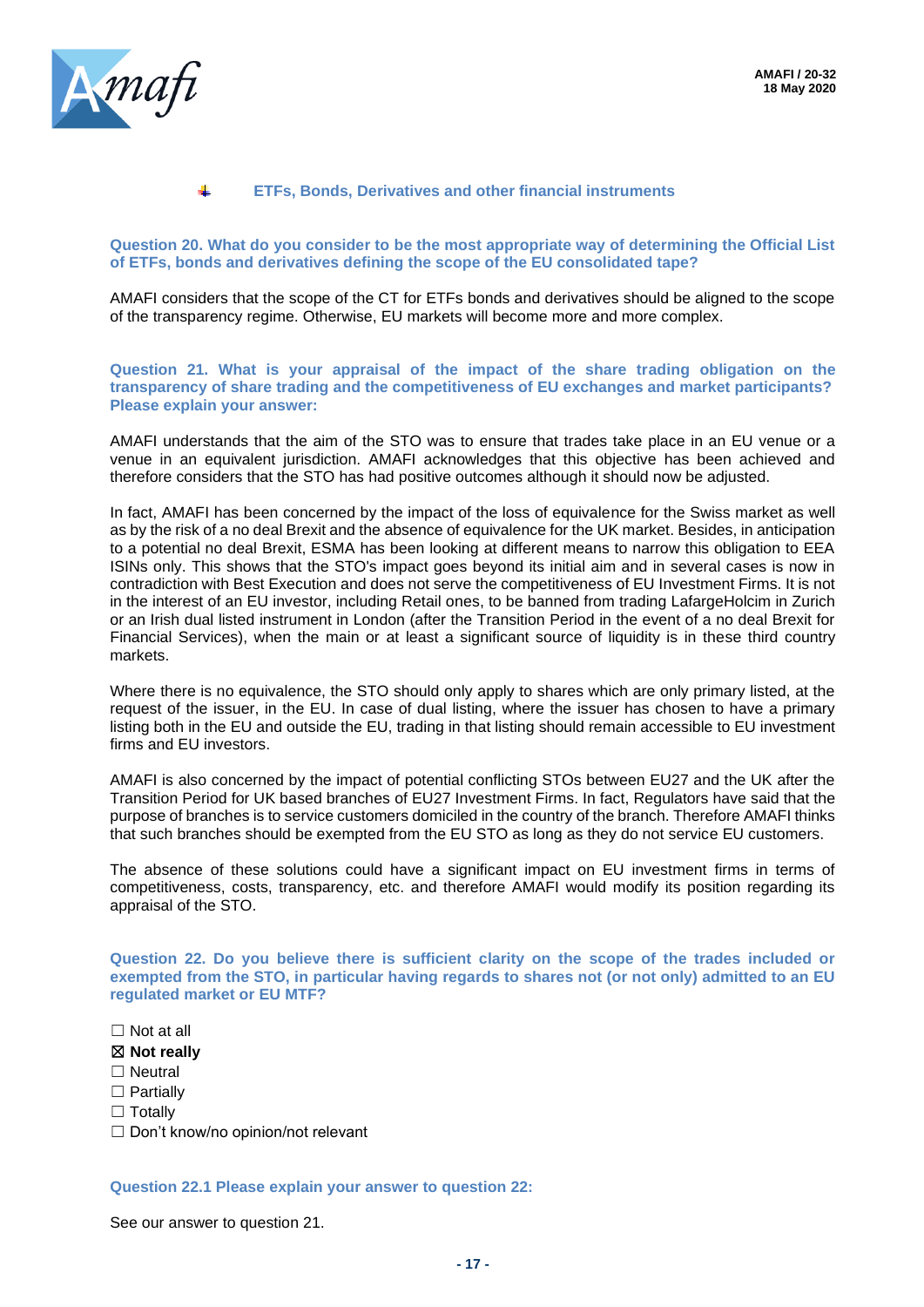

#### **Question 23. What is your evaluation of the general policy options listedbelow as regards the future of the STO?**

|                                                                       | (Disagree) | າ<br>(Rather<br>not agree) | 3<br>(Neutral) | 4<br>(Rather<br>agree) | 5<br>(Fully<br>agrees) | <b>NA</b> |
|-----------------------------------------------------------------------|------------|----------------------------|----------------|------------------------|------------------------|-----------|
| Maintain the STO (status quo)                                         | X          |                            |                |                        |                        |           |
| Maintain<br>with<br><b>STO</b><br>the<br>adjustments (please specify) |            |                            |                |                        | X                      |           |
| Repeal the STO altogether                                             |            | Χ                          |                |                        |                        |           |

#### **Question 23.1 Please explain your answers to question 23:**

See our answer to question 21.

**Question 24. Do you consider that the status of systematic internalisers, which are eligible venues for compliance with the STO, should be revisited and how?**

|                                                                    | (Disagree) | $\mathcal{P}$<br>(Rather<br>not agree) | 3<br>(Neutral) | 4<br>(Rather<br>agree) | 5<br>(Fully<br>agrees) | <b>NA</b> |
|--------------------------------------------------------------------|------------|----------------------------------------|----------------|------------------------|------------------------|-----------|
| SIs should keep the same<br>current status under the STO           |            |                                        |                |                        | X                      |           |
| SIs should no longer be eligible<br>execution venues under the STO | X          |                                        |                |                        |                        |           |
| Other                                                              |            |                                        |                |                        |                        |           |

**Please explain in what other way(s) the status of systematic internalisers, which are eligible venues for compliance with the STO, should be revisited:**

AMAFI does not believe it should be revisited

#### **Question 24.1 Please explain your answers to question 24:**

AMAFI is totally opposed to the exclusion of systematic internalisers from the scope of trading venues eligible for the STO. This would de facto mean abolishing the status of Systematic Internalisers for equities, in contradiction with what was agreed during the MiFID II legislative process. MiFID II regime has dramatically improved the previous one by putting in place quantitative thresholds, eliminating the former Banking Crossing Network (BCN) and forbidding SI's networks. In addition to that IFR has extended the tick size regime to systematic internalisers.

Systematic internalisers managed by brokers or banks play an important role in the market insofar as, by committing their capital, they make it possible to process large orders that would not find sufficient liquidity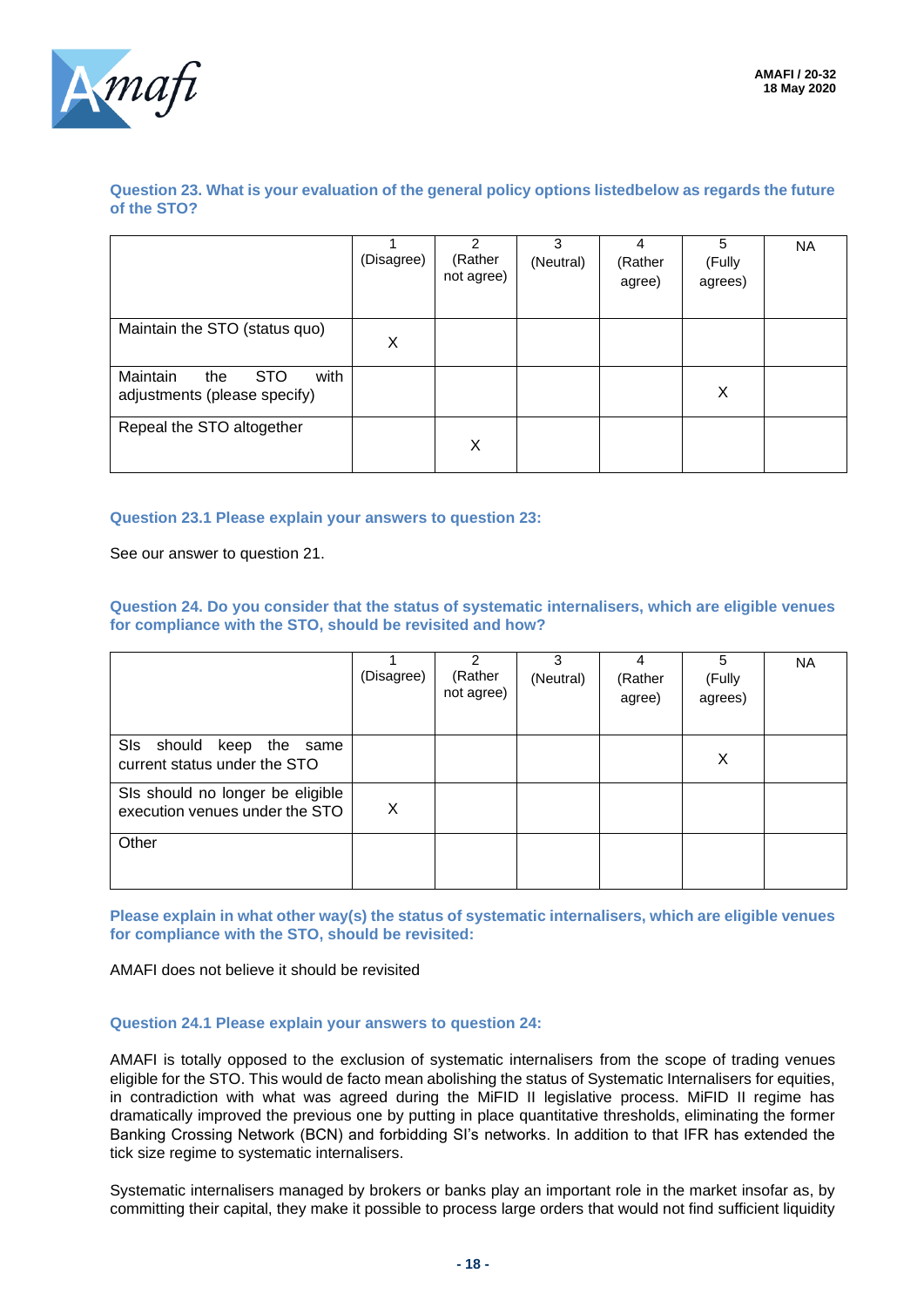

on multilateral trading platforms. Moreover, they offer different execution services which fulfils the need of various clients such as high touch trading or program trading.

This risk offering activity, which currently happens under the SI regime, should not be thought of as an activity which removes trading volume from Primary markets and lit MTFs but it rather helps to speed-up institutional trading and, whilst risk positions can be unwound by trading in the opposite direction with other clients, often positions are managed by feeding liquidity into the lit markets more quickly than might otherwise been the case if the institutional investor had accepted a longer timeline for the execution of their trade.

The practice of demanding risk capital by Institutional clients has been well established for decades and is unlikely to go away with the removal of the Systematic Internaliser status from the STO and might, instead, move this activity outside of the EU.

Besides that, systematic internalisers managed by Electronic Liquidity Providers play also an important role, by providing additional liquidity with improved execution quality and better mark-outs across a large population of stocks.

Consequently, the removal of the SI status from the STO will entail an immediate and significant change of business model for investment firms and their clients.

AMAFI notes that no market failure has been observed or proven which would justify calling into question the system of systematic internalisers.

#### **Question 25. Do you consider that other aspects of the regulatory framework applying to systematic internalisers should be revisited and how?**

For equities, it is important to continue work to better distinguish in post-trade transparency what is, for a given institution, IS activity from technical transactions or transactions that are not involved in the price formation process (give-ups and give-ins, intra-group transactions for risk management purposes...). AMAFI believes that today a large number of transactions are reported with an SI flag when they should not, thereby gives a false picture of the market.

For non-equities (bonds and derivatives) AMAFI considers that some obligations of article 18 of MiFIR which require SI to make the firm quotes "available to other clients" (article 18(5)) and 'enter into transactions' under the published conditions with clients to whom the quotes are made available (Article (18(6)) should be deleted.

For derivatives an SI in a given asset class should not be obliged to populate the FIRDS data base when it trades an OTC transaction in this class.

#### **Question 26. What would you consider to be appropriate steps to ensure a level-playing field between trading venues and systematic internalisers?**

It must again be recalled that there is a fundamental difference between the SI framework and that of trading venues. Therefore, the concept of level playing field between this kind of execution is not appropriate.

Nevertheless, when there are obvious regulatory loopholes, modifications of the regulatory framework are welcome.

Therefore, AMAFI has supported the change to the tick size regime introduced under the Investment Firms Regulation (IFR).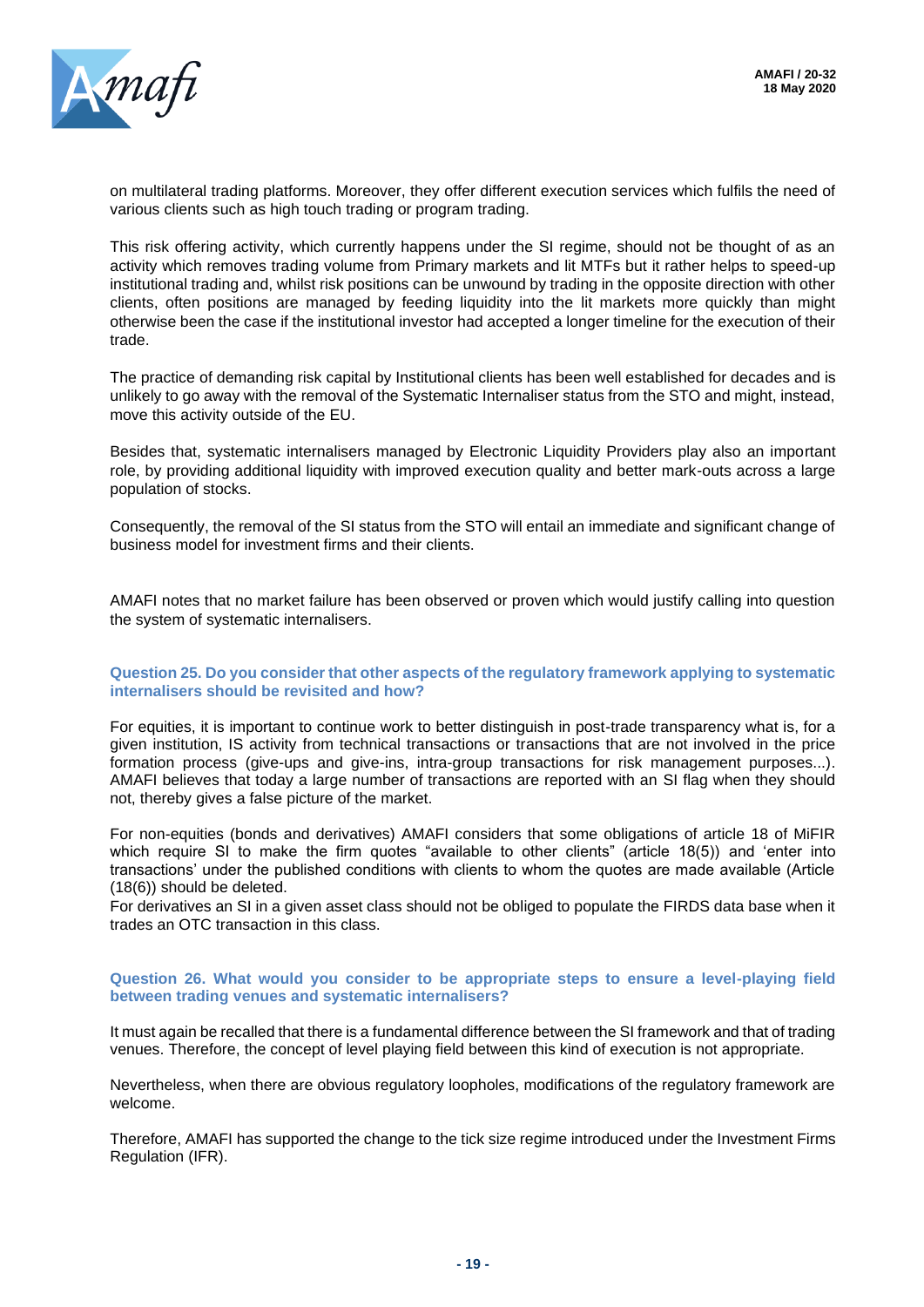

And AMAFI suggest deleting articles 18(5) (make the firm quotes "available to other clients") and 18(6) ("enter into transactions under the published conditions with clients to whom the quotes are made available" of MiFIR which imposes additional obligations to SI than those of multilateral execution venues.

**Question 27. In your view, what would merit attention to further promote the price discovery process in equity trading?**

AMAFI is not responding to this question

**Question 28. Do you believe that the scope of the STO should be aligned with the scope of the consolidated tape?**

- $\boxtimes$  1 Disagree
- $\Box$  2 Rather not agree
- $\square$  3 Neutral
- ☒ **4 – Rather agree**
- $\square$  5 Fully agree
- ☐ Don't know / no opinion / not relevant

**Question 28.1 Please explain your answer to question 28:**

AMAFI considers that the scope of the CT should be aligned with the scope of the STO

**Question 29. Do you consider, for asset classes where a consolidated tape would be mandated, that the scope of financial instruments subject to pre- and post-trade requirements should be aligned with the list of instruments in scope of the consolidated tape?**

- $\Box$  1 Disagree
- $\Box$  2 Rather not agree
- ☒ **3 – Neutral**
- $\Box$  4 Rather agree
- $\square$  5 Fully agree
- ☐ Don't know / no opinion / not relevant

#### **Question 29.1 Please explain your answer to question 29:**

AMAFI considers that the scope of the CT should be aligned with the scope of the STO for equities and the scope of the transparency regime for other financial instruments.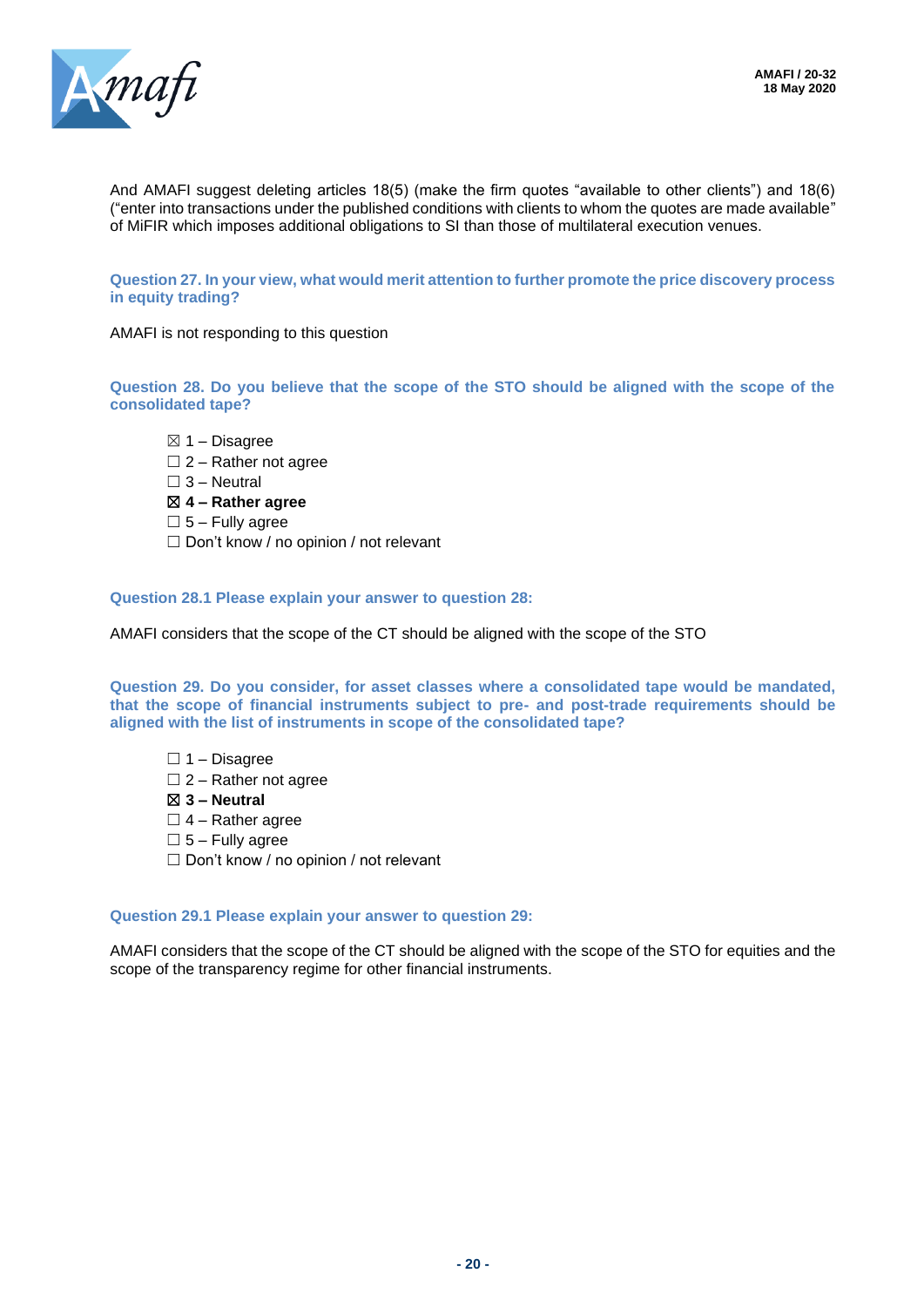

**Question 30. Which of the following measures could in your view be appropriate to ensure the availability of data of sufficient value and quality to create a consolidated tape for bonds and derivatives?**

|                                                                                    | (Disagree) | $\overline{2}$<br>(Rather<br>not agree) | 3<br>(Neutral) | 4<br>(Rather<br>agree) | 5<br>(Fully<br>agrees) | <b>NA</b> |
|------------------------------------------------------------------------------------|------------|-----------------------------------------|----------------|------------------------|------------------------|-----------|
| Abolition<br>of<br>post-trade<br>transparency deferrals                            | X          |                                         |                |                        |                        |           |
| Shortening of the 2-day deferral<br>period for the price information               | X          |                                         |                |                        |                        |           |
| Shortening<br>of<br>the<br>4-week<br>deferral period for the volume<br>information | X          |                                         |                |                        |                        |           |
| Harmonisation<br>of<br>national<br>deferral regimes                                |            |                                         |                | X                      |                        |           |
| Keeping the current regime                                                         |            |                                         |                |                        | X                      |           |
| Other                                                                              |            |                                         |                |                        |                        |           |

**Please specify what other measures could in your view be appropriate to ensure the availability of data of sufficient value and quality to create a consolidated tape for bonds and derivatives?**

AMAFI is not responding to this question

#### **Question 30.1 Please explain your answer to question 30:**

AMAFI believes that the establishment of the TC should not be an opportunity to call into question the posttrade transparency regime for bonds.

The current regime, which was the subject of lengthy political discussions is well calibrated. It meets the general objective of market transparency while preserving the ability of risk takers to provide the necessary liquidity to the market.

Furthermore, it is worth recalling the role of ESMA in the gradual implementation of the framework. ESMA is calculating and updating a list of liquid instruments on a quarterly basis, and the SSTI and LIS thresholds on an annual basis. Moreover, ESMA is continuously assessing the impact of transparency and will initiate moves to the next levels of transparency (Stages 2-3-4 corresponding to 40-50-60 percentile) when deemed appropriate, in terms of data quality and market environment.

Nevertheless, harmonisation of MiFID II deferral regimes across the EU should be considered in order to avoid fragmentation and ensure a level playing field for all EU market participants. That harmonisation should be based on the most appropriately calibrated regimes in Europe, currently demonstrated by 10 NCAs including Germany, Italy and France.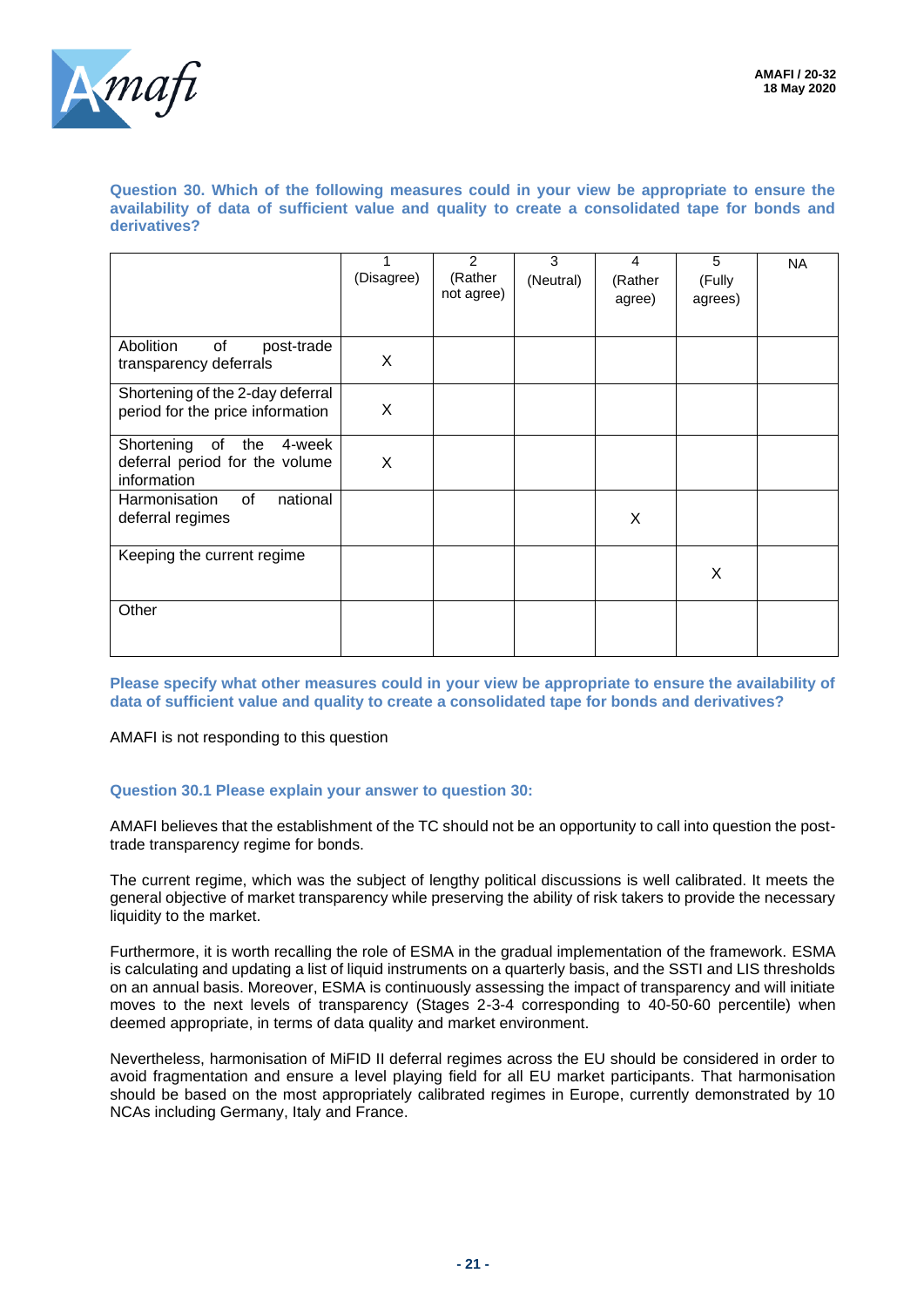

# **II. Investor protection**

**Question 31 – Please specify to what extent you agree with the statements below regarding the experience with the implementation of the investor protection rules?**

|                                                                                                                     | (Disagree) | 2<br>(Rather<br>not<br>agree) | 3<br>(Neutral) | 4<br>(Rather<br>agree) | 5<br>(Fully<br>agrees) | <b>NA</b> |
|---------------------------------------------------------------------------------------------------------------------|------------|-------------------------------|----------------|------------------------|------------------------|-----------|
| The EU intervention has been<br>achieving<br>successful in<br>or<br>progressing towards more investor<br>protection |            |                               |                |                        | X                      |           |
| The MiFID II / MiFIR costs and<br>benefits are balanced (in particular<br>regarding the regulatory burden)          | X          |                               |                |                        |                        |           |
| The different components of the<br>framework operate well together to<br>achieve more investor protection           |            |                               |                | X                      |                        |           |
| More<br>investor<br>protection<br>corresponds with the needs and<br>problems in EU financial markets                |            |                               |                | X                      |                        |           |
| The investor protection rules in<br>MiFID II/MiFIR have provided EU<br>added value                                  |            |                               |                | X                      |                        |           |

**Question 31.1 – Please provide both quantitative and qualitative elements to explain your answer and provide to the extent possible an estimation of the benefits and costs. Where possible, please provide figures broken down by categories such as IT, organisational arrangements, HR etc.**

#### Qualitative elements for question 31.1 (5 000 characters maximum)

MiFID II / MiFIR, its associated Level 2 and Level 3 regulations and the related regulations such as the PRIIPs Regulation have resulted in a huge increase of requirements. This has not only resulted in substantial one-off implementation costs. The ongoing organisational burden on a day-to-day basis has also increased considerably. These sets of rules have led to a significant increase in the number of rules. In addition, ESMA regularly publishes several guidelines and many Q&As updated on an ongoing basis. At the national level, implementing rules and orders as well as many supervisory publications must be taken into account. Against this background, it is a challenge to follow current developments, not to mention their implementation.

If globally the MiFID II framework achieved his goal to better protect investors, it is also clear from the feedback from clients that the new requirements are often perceived as too prescriptive, in particular for eligible counterparties and professional clients, and also lead to an information overload of clients.

In AMAFI 's view, there is no need to foster the rules on this topic as clients are well protected. However, it seems essential to better calibrate some requirements to the knowledge and the expertise of professional clients and eligible counterparties.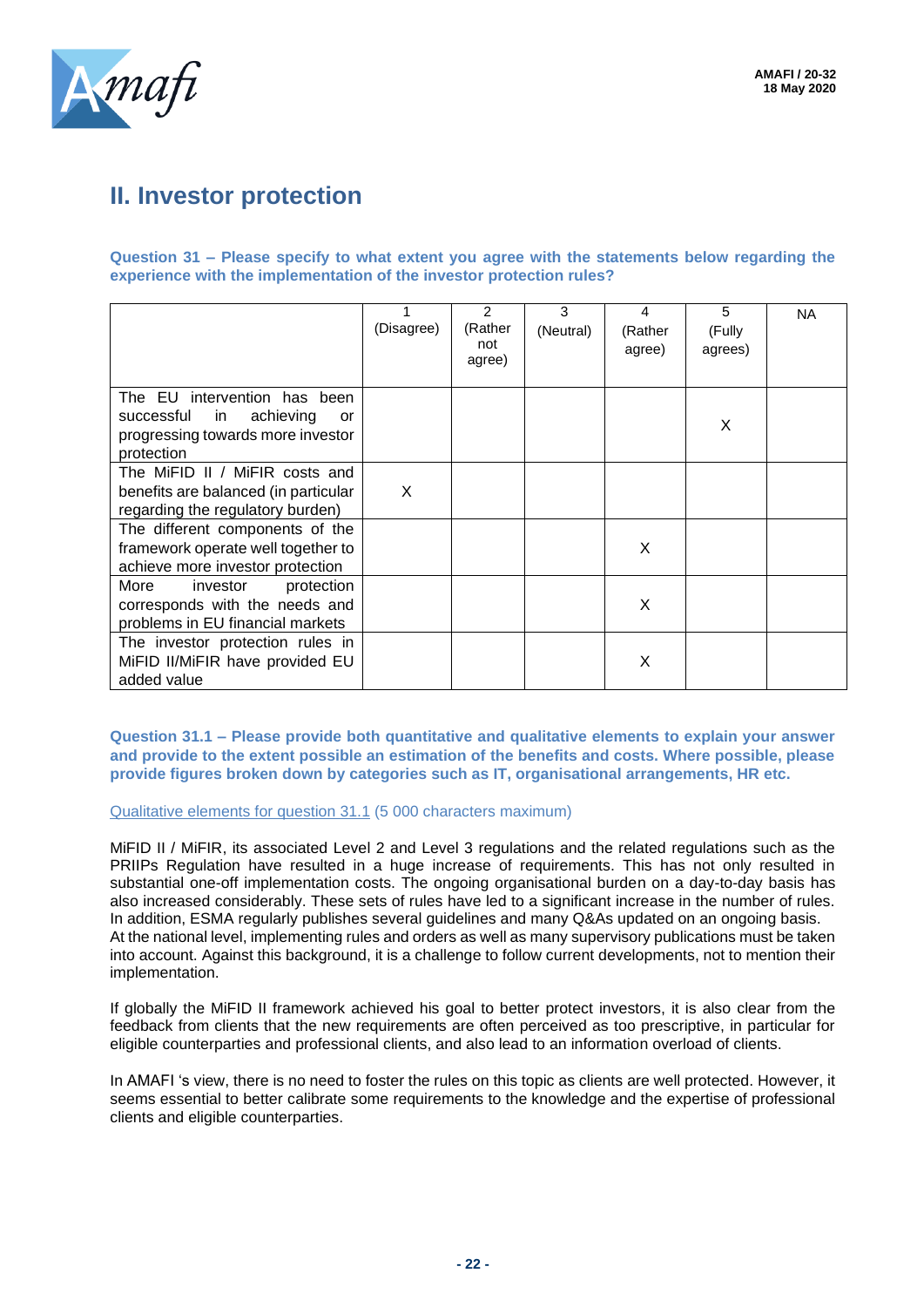

### **Easier access to simple and transparent products**

**Question 32 – Which MiFID II / MiFIR requirements should be amended in order to ensure that simple investment products are more easily accessible to retail clients?**

|                                       | Yes | No | N.A |
|---------------------------------------|-----|----|-----|
| Product and governance requirements   |     |    |     |
| <b>Costs and charges requirements</b> |     |    |     |
| <b>Conduct requirements</b>           |     |    |     |
| つther                                 |     |    |     |

**Please specify which other MiFID II / MiFIR requirements should be amended** (5 000 characters maximum)

Not applicable.

#### **Question 32.1 – Please explain your answer to question 32** (5 000 characters maximum)

#### **AMAFI considers that the new set of investor protection rules constitute a major improvement and is globally satisfactory. However, we believe that some amendments aiming at simplifying the regime could help achieve a smoother functioning.**

#### **(i) Product governance**

For **ordinary shares and corporate bonds** (hereafter "**Vanilla products**"), product governance requirements apply because those products are considered as "manufactured" by ISPs. In AMAFI's point of view, this application is not appropriate as those requirements were primarily designed for "investment products". Thus, AMAFI believes that the following changes should be made.

#### **(1) An ISP that advises an issuer should not be considered the manufacturer of a Vanilla product**

Recital 15 of the MiFID II DD considers that the issuer's ISP adviser in connection with an issue of Vanilla products is the "manufacturer" of such products for product governance purposes. However, the advice provided by the ISP in this context does not concern the product as such or its functioning but, rather, the characteristics of the issuance (terms and conditions, timetable, etc.). Moreover, it is complicated to articulate identification of target markets, for product governance purposes, with the type of investors targeted for a given transaction in accordance with Prospectus Regulation. Lastly, such approach provided no added value apart from a purely formal exercise to identify a target market that, by its nature, is very broad and identical for the same type of financial instrument (see Recital 18 of MiFID II DD, which clarifies: "[...] such products would be compatible with the needs and characteristics of the **mass retail market**".)

#### **(2) More proportionality for Vanilla products**

The current regime fails to sufficiently apply the principle of proportionality, regarding the following requirements and considering the nature of these products:

- Identification of the positive target market: such products should have a mass retail market target market.
- Identification of the negative target market: the need to identify a negative target market should be acknowledged to be rare or non-existent.
- Costs: by nature, Vanilla products do not incur a product "manufacturing" cost. Therefore, the obligations to verify the compatibility of these costs and charges should be exempted.
- Regular reviews: given the nature of these products, AMAFI considers that it is disproportionate, and perhaps impossible to conduct regular reviews.
- **(3) Product governance requirement should be adapted for "broad" or passive distribution.**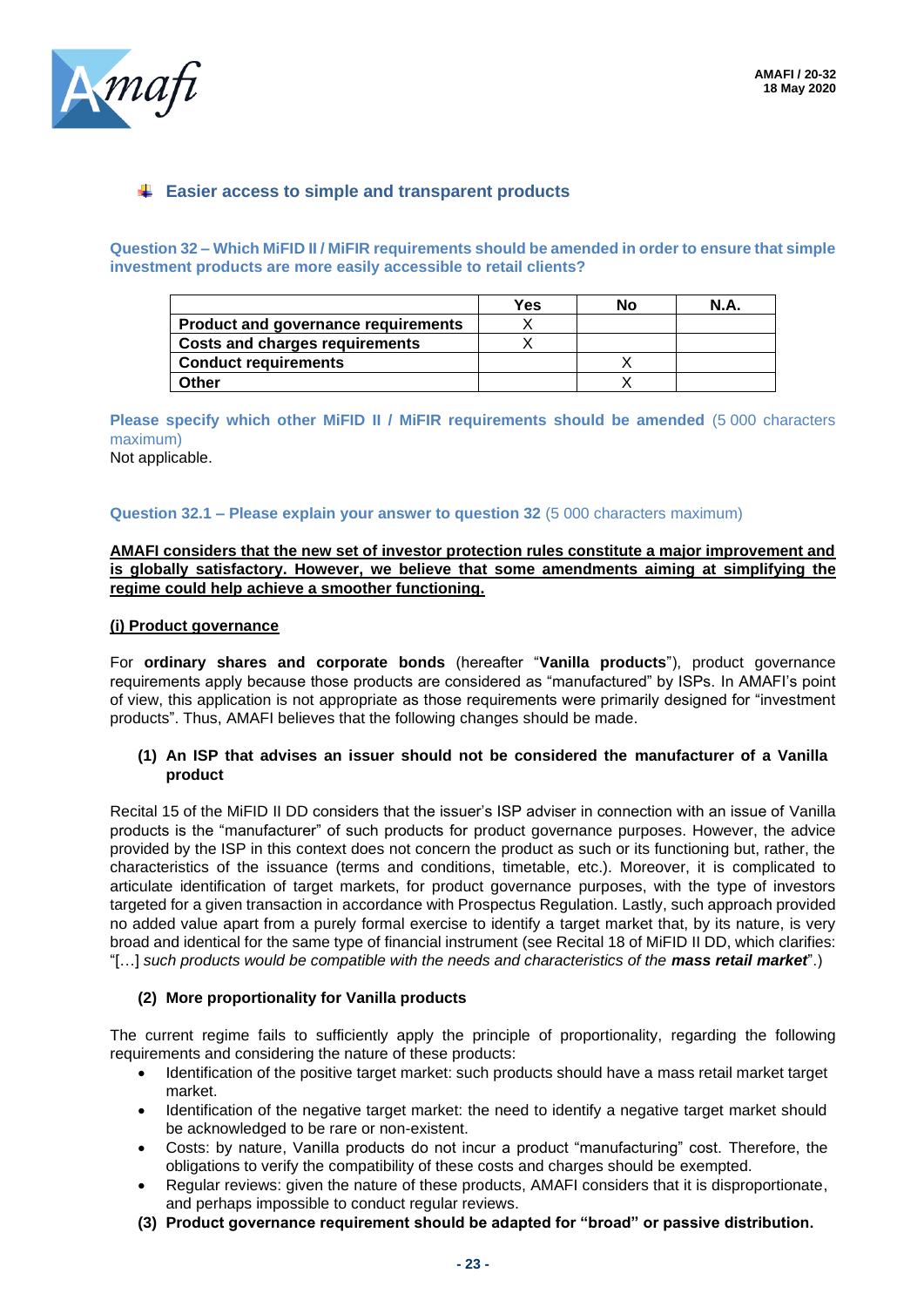

"Broad or passive distribution" concerns firm, today considered as distributor, but that only provides execution services (through execution only regime or appropriateness one) enabling their clients to process financial instruments available on the market. Even if he receives an order "passively" (i.e. not preceded by a marketing campaign, recommendations or advice, etc.) for a product to which it has no ties (he does not know the manufacturer and receives no remuneration from him), ESMA<sup>1</sup> considers that such firm is a distributor. But what benefit from identifying target market, that we know at the end would most likely be compatible with mass retail)? Similarly, requirements on reviews and feedback are of limited utility in that context whereas have significant costs. It is very complicated for distributors to exchange information with a multitude of manufacturers with whom they do not have a relationship and considering the number of financial instruments concerned potentially unlimited.

For those reasons, AMAFI propose to amend the definition of "distributor" to target entities that "(actively) market or recommend" financial instruments but not those which merely "offer" or "propose" the said financial instruments.

#### **(ii) Costs and charges disclosure requirements**

The current regime is applicable to all types of clients without differentiation according to the service provided or the product. In order to guarantee an effective protection for the different categories of clients without imposing requirements with no added value, AMAFI wishes to introduce greater proportionality. Wholesale clients have the expertise and the necessary sources of information to make informed decisions. Accordingly, they do not need and do not want, this form of "protection"<sup>2</sup>. Therefore, they should not be forced under a regime which for them is burdensome and useless. For retail investors, disclosures should be relevant and proportionate considering the features of the product.

#### **Question 33 – Do you agree that the MiFID II / MiFIR requirements provide adequate protection for retail investors regarding complex products?**

 $\boxtimes$  1 – Disagree  $\Box$  2 – Rather not agree  $\Box$  3 – Neutral ☒ **4 – Rather agree**  $\square$  5 – Fully agree □ Don't know / no opinion / not relevant

**Question 33.1 – If your answer to question 33 is on the negative side, please indicate in the text box which amendments you would like to see introduced to ensure that retail investors receive adequate protection when purchasing products considered as complex under MiFID II/MiFIR:** (5 000 characters maximum)

Not applicable

<sup>1</sup> *" Distributors should also decide which products will be made available to (existing or prospective) clients at their own initiative through execution services without active marketing, considering that in such situations the level of client information available may be very limited."* (*[ESMA35-43-620](https://www.esma.europa.eu/sites/default/files/library/esma35-43-620_guidelines_on_mifid_ii_product_governance_fr.pdf)*, *"ESMA Guidelines", § 31*).

<sup>2</sup> See section 4.2 on page 4 of the European Fund and Asset Management Association (EFAMA's) response to ESMA's call for evidence on the impact of the inducements and costs and charges disclosure requirements under MiFID II, available [here.](https://www.efama.org/Publications/Public/MiFID-MiFIR/19-4071.pdf)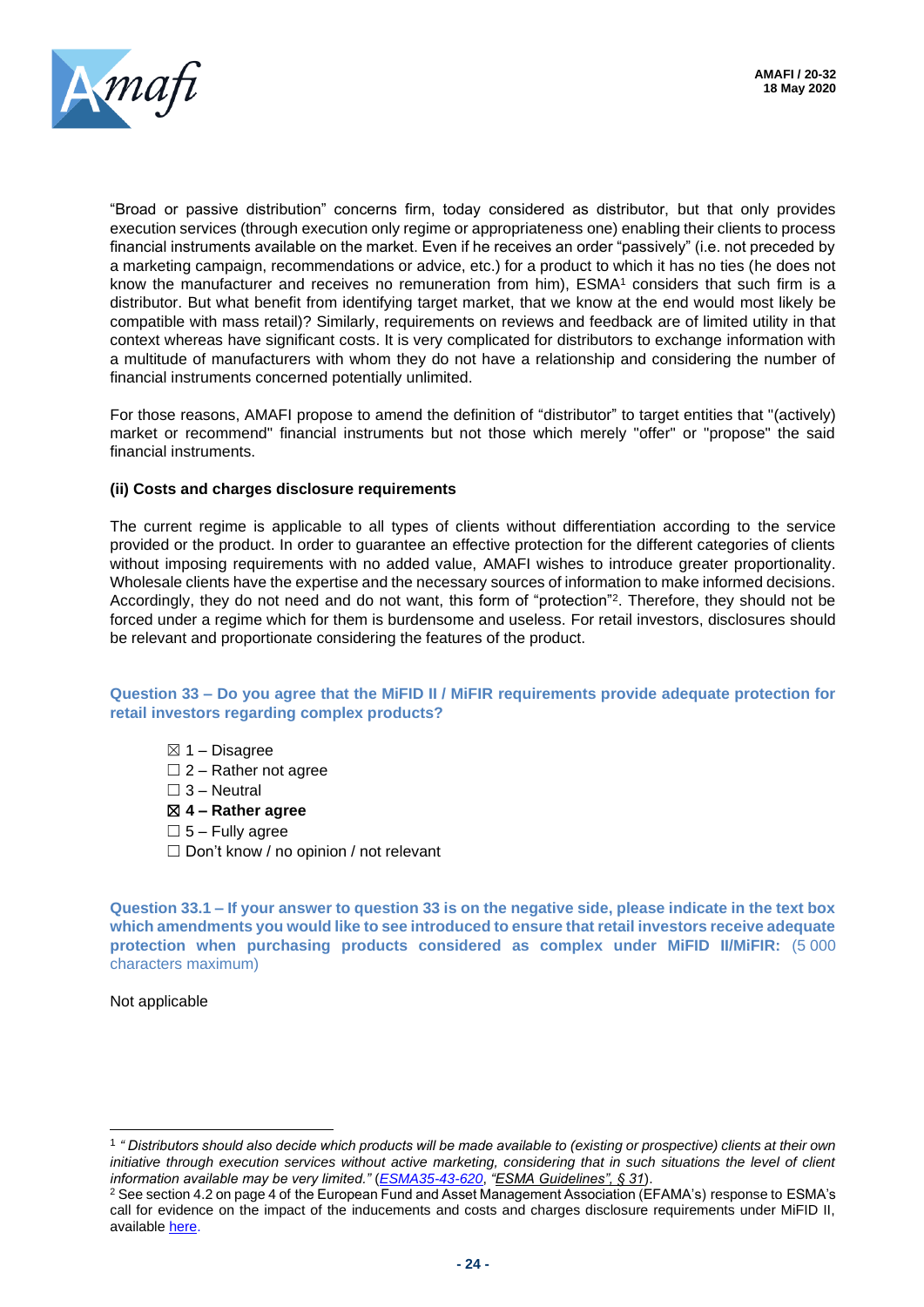

#### **Question 33.1 – Please explain your answer to question 33** (5 000 characters maximum)

AMAFI believes that retail investors receive adequate protection when purchasing products considered as complex through general information duties, investment advice (that is more likely to take place for complex products, thanks to product governance regime) and related suitability information, but also costs and charges disclosure. Complex products sold to retail implies the provision of a KID PRIIPs as well. It is also worth mentioning that the industry designed useful tools for exchanging data between manufacturers and distributors (such the European MiFID Template – EMT – designed by FinDaTex) that contributes, at the end, to a better protection of final retail clients.

Our answer is "rather agree" because there is still an issue on the costs' disclosure more precisely regarding the inconsistency between MiFID II costs disclosure and PRIIPs KID presentation of costs. With the reduction in yield methodology within PRIIPs, presentation of costs is not consistent with MiFID II costs disclosure requiring an addition of all costs (TER methodology). We consider this should be addressed through the PRIIPs revised RTS, which would align the PRIIPs KID costs disclosure to the MiFID II one.

Another issue lays into the different national regulations on complexity of products that are gold plating measures of MiFID II and PRIIPs and is detrimental to a full harmonised European protection of retail clients.

Also, AMAFI wishes to outline that complex products should not be presumed not compatible with retail investors without prevent them to access a wide range of investments with interesting features of specific investment objectives and/or performance or capital protection. MiFID II protection rules as whole have efficiently reduced risks of mis selling for retail clients.

Finally, in any case the question whether products classify as "complex" or "non-complex" under MiFID II does not provide an appropriate basis for deciding about potential additional requirements nor does it justify a general distinction in the regulatory approach regarding investment products. Indeed, too many investment products are considered as complex under MiFID II whereas so-called "complex" products could be perfectly suitable and well sold to retail clients.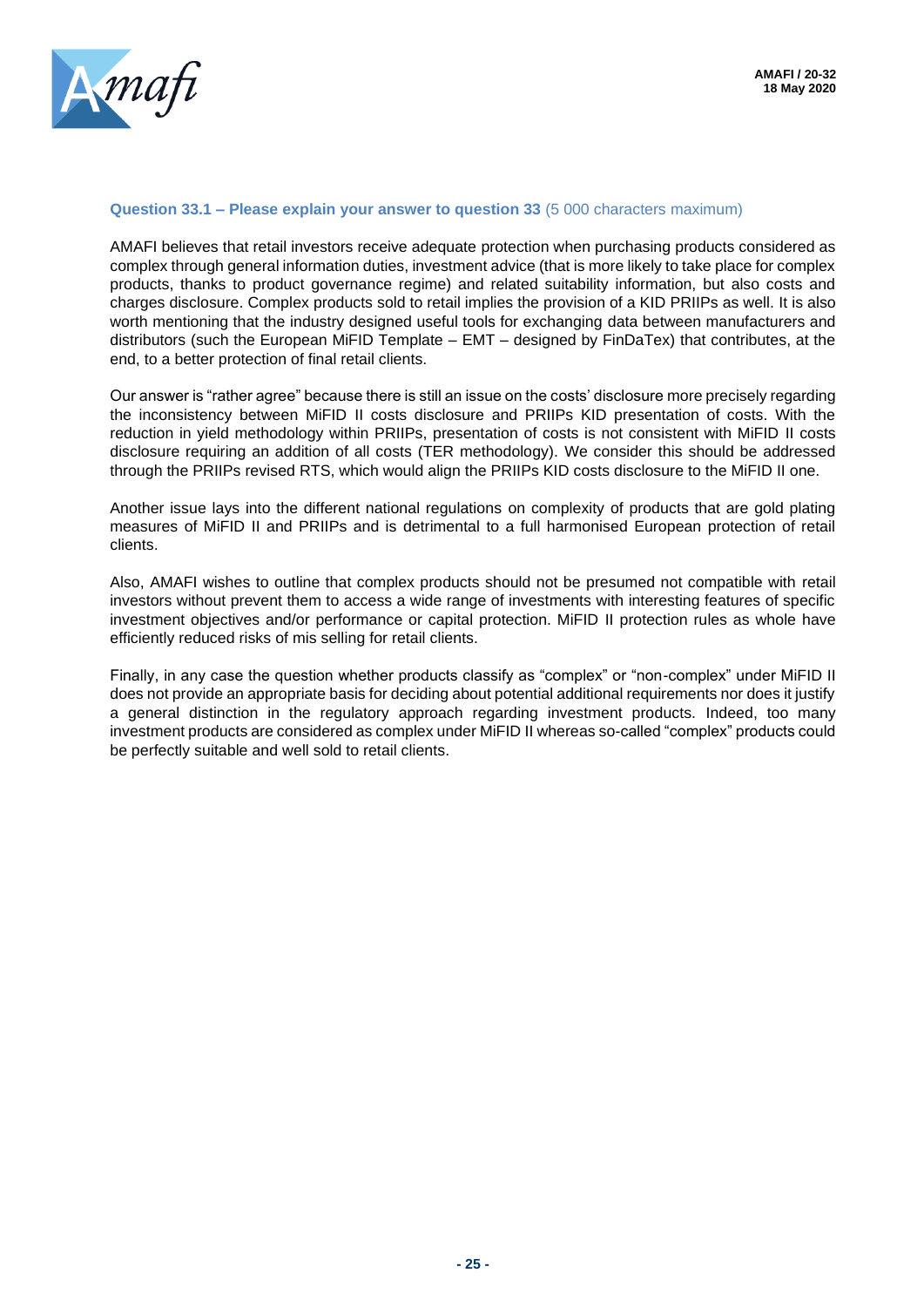

### **EXECUTE:** Relevance and accessibility of adequate information

**Question 34 – Should all clients, namely retail, professional clients per se and on request and ECPs be allowed to opt-out unilaterally from ex-ante cost information obligations, and if so, under which conditions?**

|                                                                                            | <b>Yes</b> | No | N.A. |
|--------------------------------------------------------------------------------------------|------------|----|------|
| Professional clients and ECPs should be exempted without<br>specific conditions            | X          |    |      |
| Only ECPs should be able to opt-out unilaterally                                           |            | Х  |      |
| Professional clients and ECPs should be able to opt-out if<br>specific conditions are met. |            |    |      |
| All client categories should be able to opt out if specific<br>conditions are met.         |            | Х  |      |
| Other                                                                                      |            |    |      |

**Please specify what is your other view on whether all clients, namely retail, professional clients per se and on request and ECPs should be allowed to opt-out unilaterally from ex-ante cost information obligations?** (5 000 characters maximum)

**For AMAFI, none of the proposals in the table meets perfectly our demand and propositions for amending disclosure on costs and charges.** 

**AMAFI considers that MiFID II disclosure on costs and charges requirements should be amended to simplify the regime and make it more proportionate according to the category of clients and the nature of financial instruments**.

Our proposition is as follows:

*For ex-ante information*, AMAFI proposes to distinguish only **two regimes**:

- "**Full regime**": disclosure on both product costs and service costs on a trade-by-trade basis.
- "**Proportionate regime**": disclosure only on service costs through cost grids. This cost grid should be built specifically per asset class, the amounts indicated may be fixed amounts or, where applicable, ranges or maximum amounts (provided that the latter reflect as closely as possible the economic reality of the costs). This grid, which is sufficiently granular according to the activities of the investment firm, must be communicated at the time of entering a relationship or at the first operation. It is updated at least annually and made available all times to clients.

These regimes would be applicable according to the types of customers and products involved:

- **Eligible counterparties: "exemption" by default or proportionate regime if requested** : meaning switch off completely the costs and charges disclosure requirement (no requirement to provide information on costs and charges (neither in *ex-ante* nor in *ex-post*) unless the eligible counterparty so requests. In this latest case information would be provided under the "Proportionate regime" (through cost grids).
- **Professional clients: "Proportionate regime" by default or "more/full regime" if requested**, meaning application of the "Proportionate regime"; e.g. communication of costs and charges in *ex-ante* using cost grids. When requested by the professional client, more detailed information will be communicated to this client.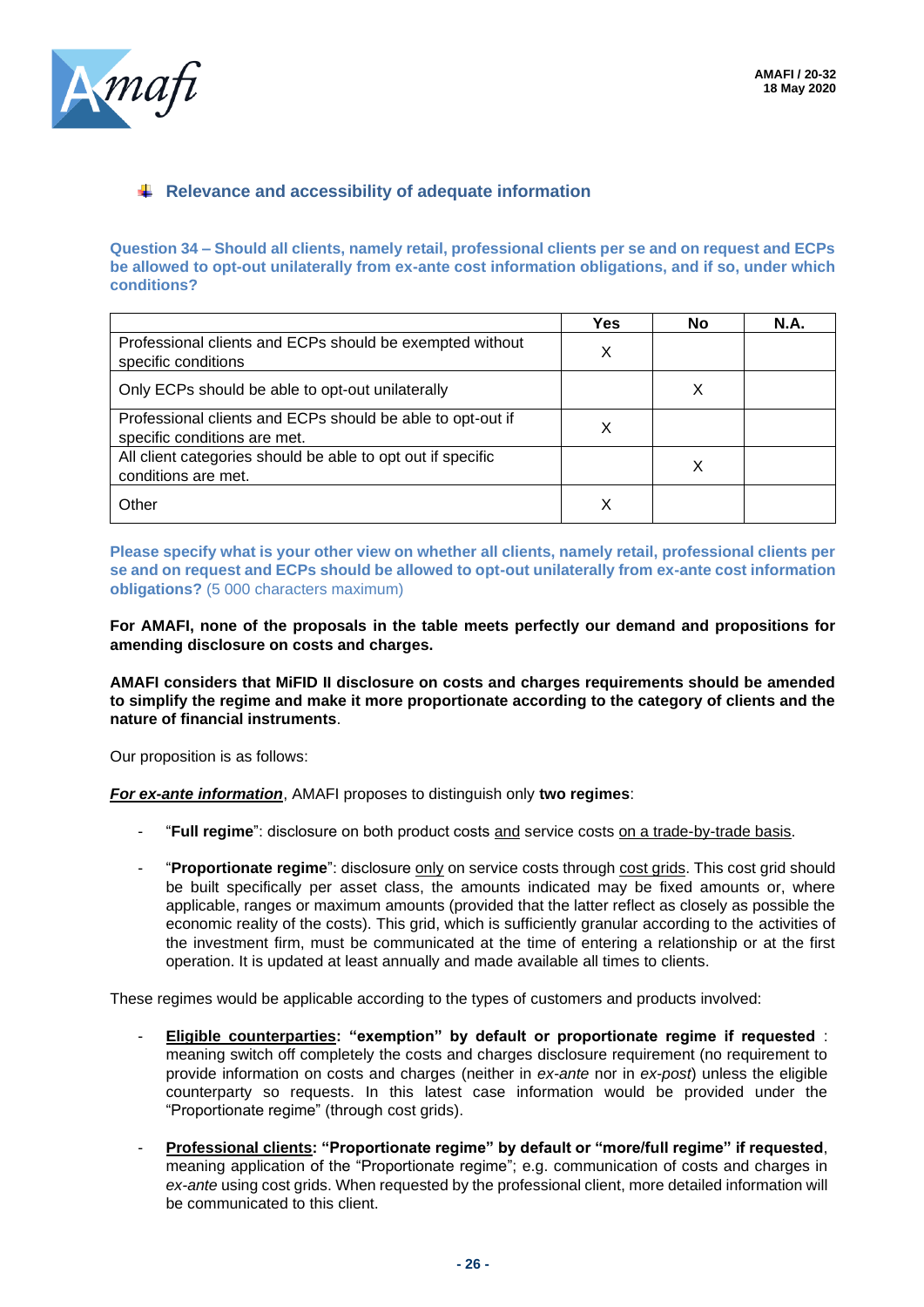

- **Retail clients**: application of either the
	- o "**Full regime**": like today (i.e. no change of the current regime\*) when the product is a **packaged product** within the meaning of the PRIIPs Regulation, whatever the service provided.
	- o "**Proportionate regime**": when the product is **not a packaged product** within the meaning of the PRIIPs Regulation, regardless of the service provided unless the client requested more detailed information.

**In that context, it should be added that professional clients means here, equally, professional per se and professional on request (with** *opt in* **procedure amended like explained in our answers to Questions 40 to 45 meaning including sophisticated retail clients upgraded as professional clients).** 

**Ex-post information** would be provided to professional and retail clients who have been in an "ongoing relationship" with the investment firm over the past year. Taking into account the feedback on this topic, it also seems important to clarify the scope of the "ongoing relationship" to limit it to the provision of genuine "ongoing" investment services : the safekeeping service (Section B(1) of Annex I of MiFID II), the portfolio management service (Section A(4) of Annex I of MiFID II) or a service that involves providing a periodic assessment of the suitability within the meaning of Article 24(4) of MiFID II and Article 52 of MiFID II DR.

\* it is worth mentioning that the current regime of disclosure of costs and charges for packaged products has been fully integrated in the EMT we referred to in answer to question 33.1.

**Question 34.1 Please explain your answer to question 34 and in particular the conditions that should apply:** (5 000 characters maximum)

**AMAFI globally supports the statement that professional clients and ECPs should be exempted without specific conditions. This statement is particularly relevant for ECPs.** 

**AMAFI globally supports the statement that professional clients and ECPs should be able to optout if specific conditions are met. But**:

- **for ECPs**, **exempt without specific conditions** 

- **for professional clients**, **set up a proportionate regime by default** where disclosure is provided but in a simpler way (use of cost grids), like explained in our previous answer to Question 34.

**Question 35 - Would you generally support a phase-out of paper-based information?**

- $\Box$  1 Do not support
- $\Box$  2 Rather not support
- $\Box$  3 Neutral

 $\Box$  4 – Rather support

☒ **5 – Fully support**

 $\Box$  Don't know / no opinion / not relevant

#### **Question 35.1 – Please explain your answer to question 35** (5 000 characters maximum)

Article 3 of MiFID II DR considers that the rule should be the use of paper unless the client, amongst other conditions, formally decides otherwise. This requirement, which dates back to the inception of MiFID, in the early 2000's, is no longer suited to the reality of the relationships between investment firms and clients and, first and foremost, goes against the Union's sustainable growth objectives, without providing better information to the said clients.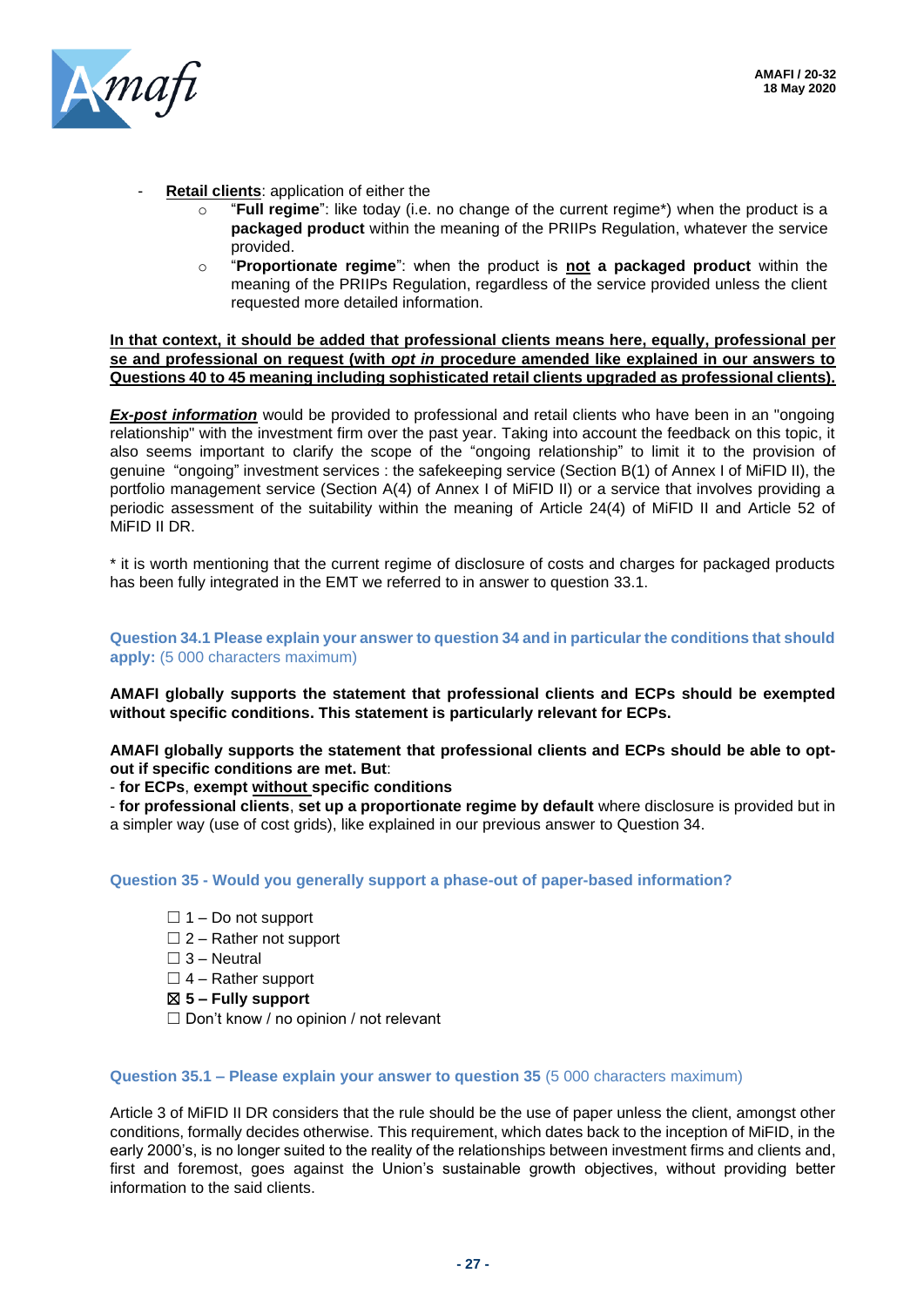

For those reasons, an **amendment to Article 3 should be made for a phase-out of paper based information.**

Digitalisation, driven by ever-changing technologies and increasingly demanding clients, has been a reality for many years, including in the financial sector. The **choice of paper as the default option for the provision of information to clients is no longer appropriate**: it is inconsistent with investment firms' economical requirements of **digitalisation**. Any massive use of paper is irreconcilable with objectives of **sustainable finance** that is one of the EU's priorities.

There is no evidence that the provision of paper-based information has **any bearings on the quality of information delivered to the client**. Sending paper documents can actually prove to be ineffective in that regard: incorrect recipient or department, obsolete address, difficulties in updating clients' contact details, loss of documentation with a strong risk that clients do not consider or process the said documentation. Investment firms have further noticed a low feedback rate even where a formal response is required. In addition to its benefits in terms of real access to clients, a digital document addresses two key concerns: **storage and ease of retrieval** allowing a swift access to items which the client may wish to refer to. Furthermore, building a framework around the use of digital mediums guarantees a level of protection at least equivalent to that of paper.

To conclude, AMAFI proposes to proceed to a phase-out of paper based information wherever it is relevant to do so. This phase-out should be possible for all firms and clients whenever it is appropriate to do so but with leaving some flexibility for firms (notably smaller firms) to proceed or not such general phase-out.

|                                                                                                                                          | <b>Yes</b> | <b>No</b> | <b>N.A.</b> |
|------------------------------------------------------------------------------------------------------------------------------------------|------------|-----------|-------------|
| General phase-out within the next 5 years                                                                                                | X          |           |             |
| General phase-out within the next 10 years                                                                                               |            | х         |             |
| For retail clients, an explicit opt-out of the client shall be<br>required                                                               |            | X         |             |
| For retail clients, a general phase out shall apply only if the<br>retail client did not expressively require paper based<br>information | x          |           |             |
| Other                                                                                                                                    |            |           |             |

#### **Question 36 – How could a phase-out of paper-based information be implemented?**

**Please specify in which other way could a phase-out of paper-based information be implemented?** (5 000 characters maximum)

Not applicable

**Question 36.1 – Please explain your answer to question 36 and indicate the timing for such phaseout, the cost savings potentially generated within your firm and whether operational conditions should be attached to it:** (5 000 characters maximum)

Please see our answer to Question 35.1.

In addition, it should be outlined that such phase out should be proceed with as little operational constraints as possible and with limiting repapering issues (especially avoiding any request for formal / express / in writing only / consents from clients which is always very difficult to achieve in practice).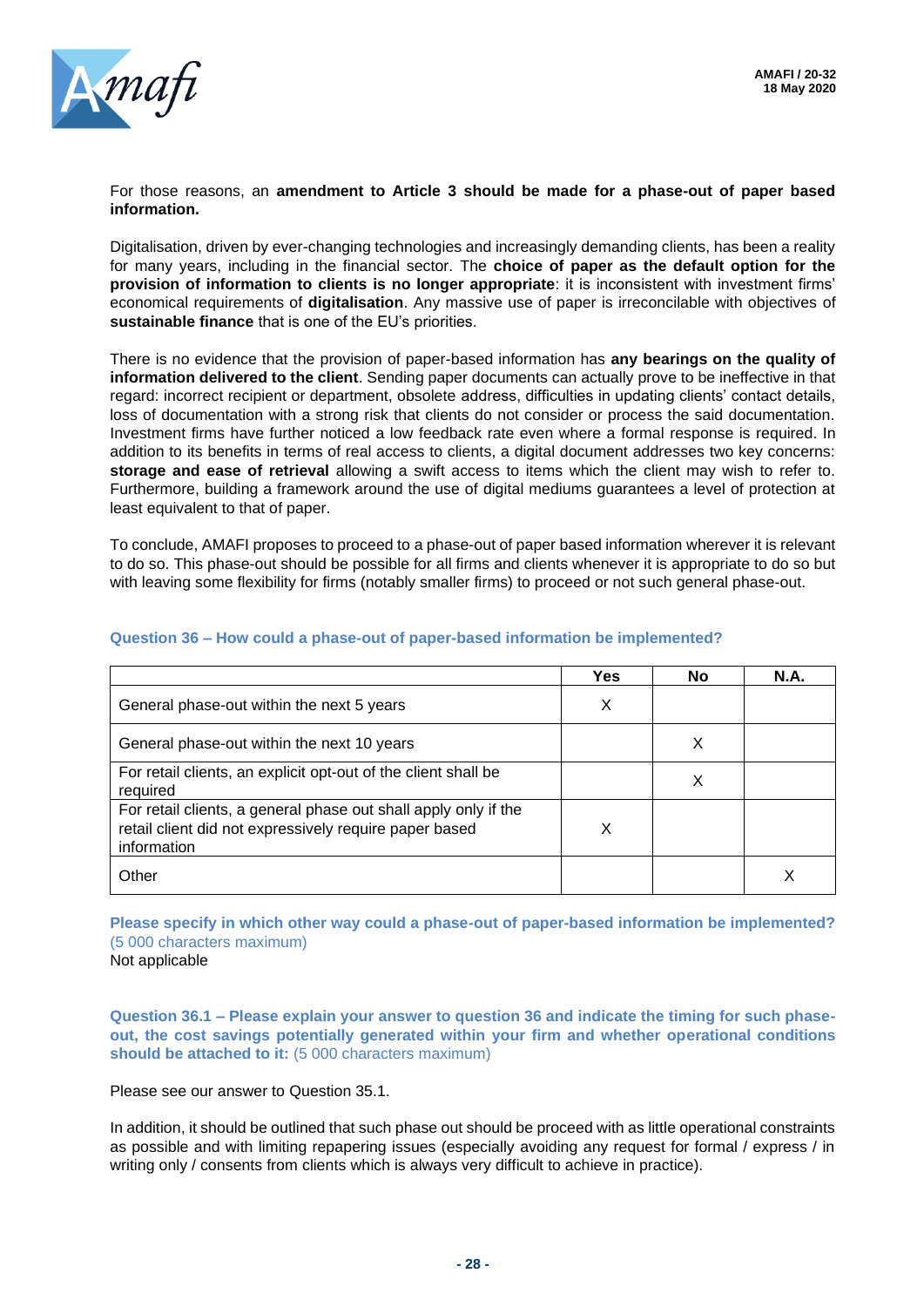

**Question 37 – Would you support the development of an EU-wide database (e.g. administered by ESMA) allowing for the comparison between different types of investment products accessible across the EU?**

- ☒ **1 – Do not support**
- $\Box$  2 Rather not support
- $\Box$  3 Neutral
- $\Box$  4 Rather support
- $\square$  5 Fully support
- □ Don't know / no opinion / not relevant

#### **Question 37.1 – Please explain your answer to question 37** (5 000 characters maximum)

First, this proposition raises a lot of questions: why such EU wide database would be needed? For what purposes exactly? What would be its exact scope? Without those elements, it is not easy to assess properly such proposal.

#### At first sight thought, **it raises a lot of serious concerns and doubt on the legitimacy and usefulness of such database:**

- the experience on KID PRIIPs tends to show the limits of comparison even with a standardised document. Considering the ongoing revision on PRIIPs, would that wise and reasonable to add such a change in the regulatory framework?

- in practice, what data, who and how to upload it into the database? Considering that many data will have to be up to date, how to ensure that the information will be accurate and up to date? Would that mean that firms will be required to register their product in the database before marketing? How we would deal with products that are not marketed in all the EU?

- How ensuring the reliability of the data? Who shall update and oversee updating of the data and will they be able to update as fast as needed?

- Who will endorse such responsibility?

- For how much costs? Financed how? Considering the huge amount of efforts, costs and work done on MiFID II target markets and PRIIPs KID, would be that be reasonable to add even more costs?

- considering the large number of products available in EU, would that be even feasible to have such database?

In addition, we have **trouble with identifying who exactly would benefit from such database**. If the rationale is to help retail investors, we have serious doubt that a database would well fit that purpose. We wonder if that would effectively allow comparison between different types of investment by retail investors: would they be able to accurately do such comparison? On the contrary, we believe that distributors are better equipped to present in a more appropriate way – including using comparison - suitable products to their clients. Precisely thanks to MiFID II product governance, distributors can rely on target markets (for which the industry has been working very hard to implement and in a convergent way thanks to template developed within trade bodies and working groups).

As a whole, we believe that this proposal raises serious issues notably in terms of costs without any real benefit.

Finally, one may point out that aggregating and providing data are services provided today by private companies whom experience and technical expertise ensure a valuable service.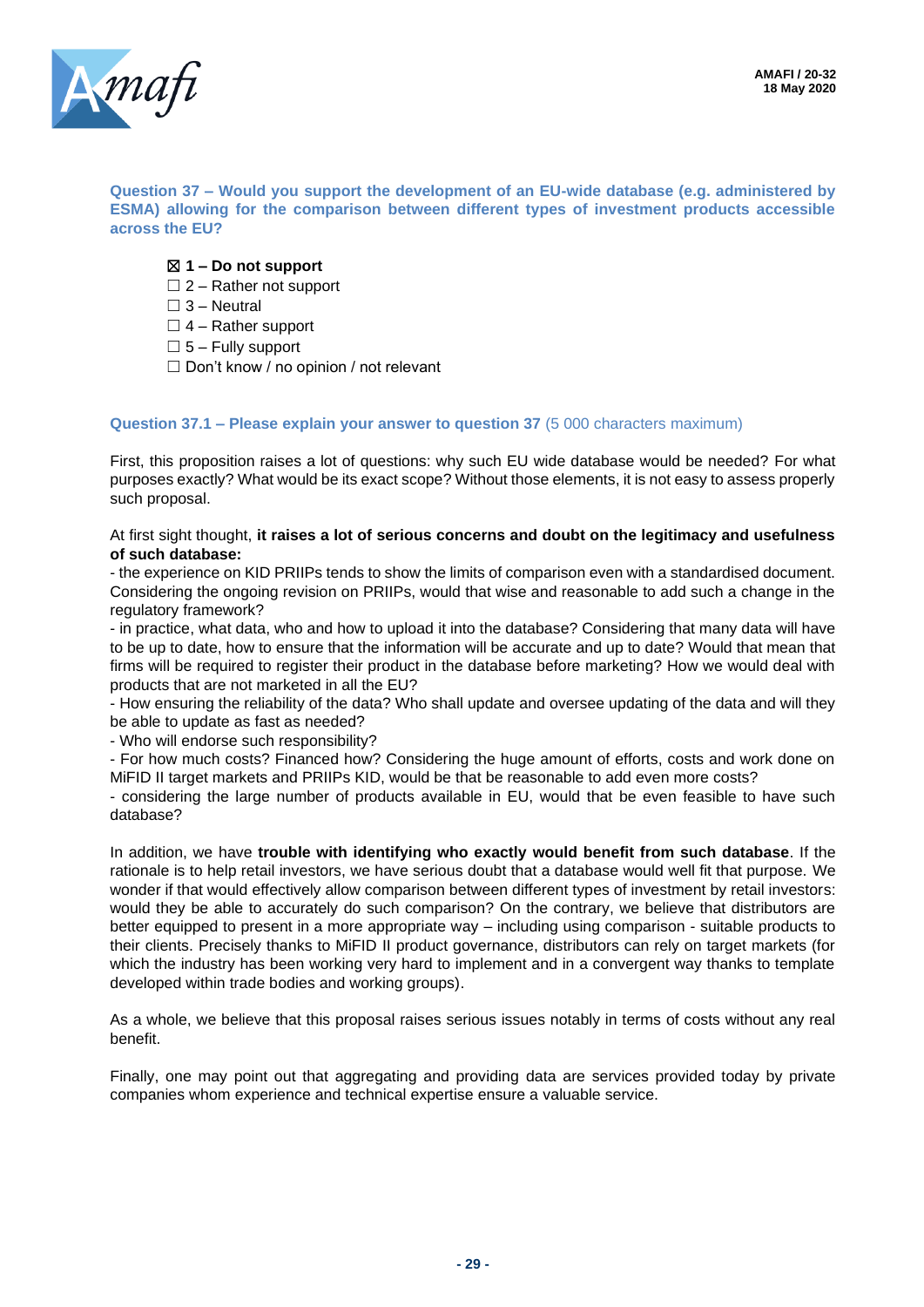

**Question 38 – In your view, which products should be prioritised to be included in an EU-wide database?**

|                                                       | (irrelevant) | 2<br>(rather<br>not<br>relevant) | 3<br>(neutral) | 4<br>(rather<br>relevant) | 5<br>(fully<br>relevant) | N.A. |
|-------------------------------------------------------|--------------|----------------------------------|----------------|---------------------------|--------------------------|------|
| All transferable securities                           | X            |                                  |                |                           |                          |      |
| All products that a PRIIPs KID /<br><b>UCITS KIID</b> | X            |                                  |                |                           |                          |      |
| Only PRIIPs                                           | X            |                                  |                |                           |                          |      |
| Other                                                 | X            |                                  |                |                           |                          |      |

**Please specify what other products should be prioritised?** (5 000 characters maximum) Not applicable

#### **Question 38.1 – Please explain your answer to question 38:** (5 000 characters maximum)

Like explained in our previous answer, we do not support the proposal to develop such a tool for all products.

**Question 39 – Do you agree that ESMA would be well placed to develop such a tool?**

#### ☒ **1 – Disagree**

- $\Box$  2 Rather not agree
- $\square$  3 Neutral
- $\Box$  4 Rather agree
- $\square$  5 Fully agree
- ☐ Don't know / no opinion / not relevant

#### **Question 39.1 – Please explain your answer to question 39:** (5 000 characters maximum)

Like explained in our previous answer, we do not support the proposal to develop such a tool. Therefore, we disagree with ESMA being in charge and further believes that goes beyond its role and purpose anyway.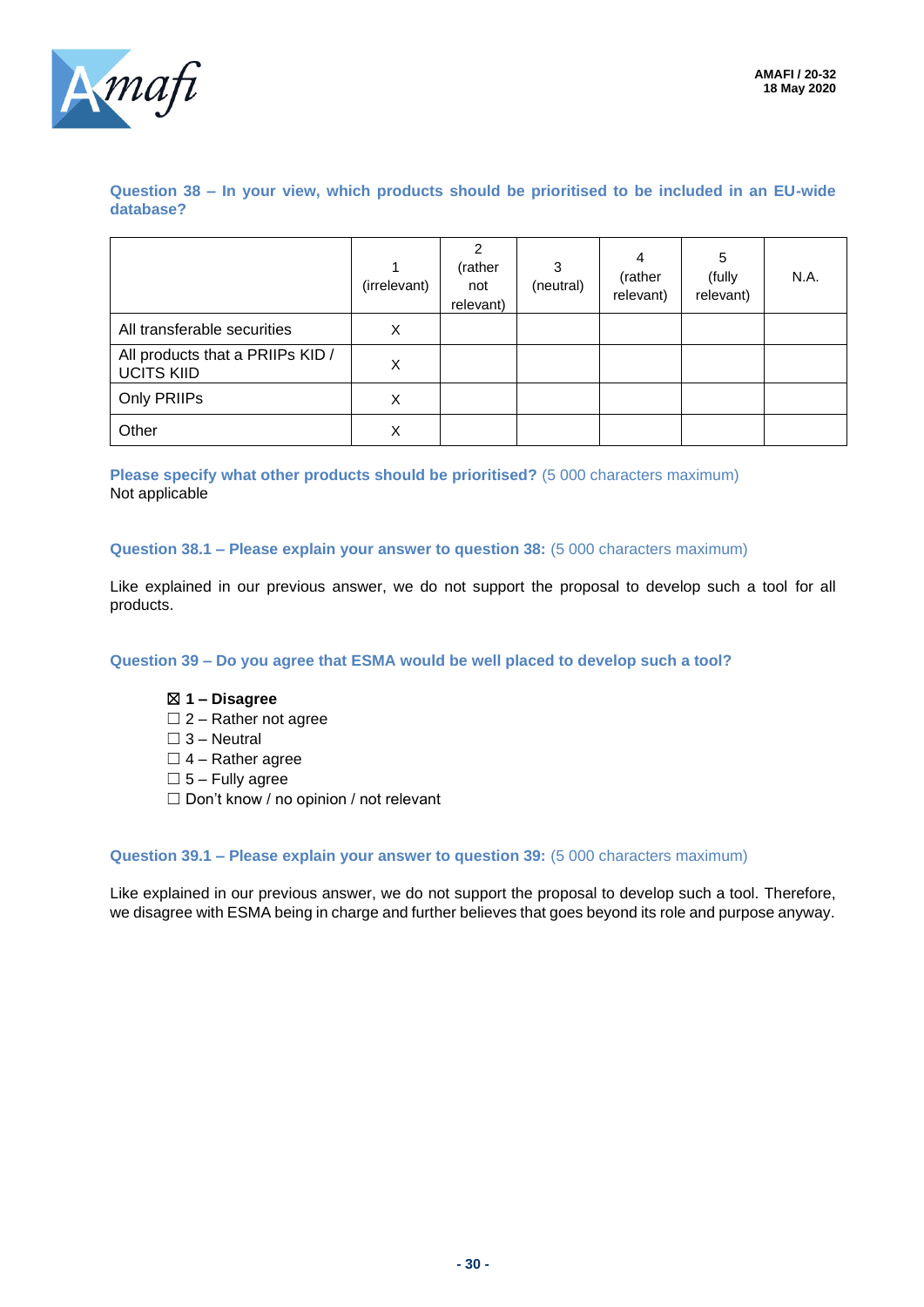

### **Client profiling and classification**

**Question 40. Do you consider that MiFID II/MiFIR can be overly protective for retail clients who have sufficient experience with financial markets and who could find themselves constrained by existing client classification rules?**

- $\Box$  1 Disagree
- $\Box$  2 Rather not agree
- $\Box$  3 Neutral
- ☒ **4 – Rather agree**
- $\square$  5 Fully agree
- $\Box$  Don't know / no opinion / not relevant

#### **Question 40.1 – Please explain your answer to question 40:** (5 000 characters maximum)

AMAFI agrees with the statement made by some stakeholders that **within the MiFID II "retail clients" category there is a large diversity of clients' profiles**: on one hand some clients are wealthy and have a very good knowledge of financial markets while on the other hand some do not have a lot of resources and / or a very limited knowledge of financial markets. This **heterogeneity raises several issues**.

Firstly, the current categorisation may **prevent, in some limited cases, access to some products** (which are dedicated to professional clients and eligible counterparties). This is the case for wealth management clients who can have a good knowledge of financial markets and a significant amount of money to invest (for diversifying their portfolios) but cannot access to sophisticated products (such as **private equity funds** or hedge funds). Secondly, this situation also raises some issues with some corporate clients (which do not fall within the criteria of professional clients *per se*) but perform sometimes a lot of transactions, notably for hedging purposes. As they are considered as "retail clients", for instance, investments firms have to provide them "suitability report" according to the Article 25(6) of MiFID II, for each and yet very similar transactions which is time consuming.

**More globally, MiFID II client protection rules for retail** are quite heavy and if globally well fit for retail clients with low to intermediate knowledge **are considered too burdensome and excessively constraining for those sophisticated "retail" clients.** To tackle those issues, **AMAFI does not support the proposal to create a new category of "semi-professional" but rather suggests modifying the "opt in" process** as in Annex II of MiFID II regarding "*clients who may be treated as professionals on request*" to facilitate the opt in of sophisticated retail clients as professional clients. Our suggestion is developed in our answer to question 41.1 and 45.

AMAFI also proposes **to generalize the possibility**, granted by some Member States, **for retail investors to access financial instruments dedicated to professional clients as soon as they invest at least 100,000 EUR.** Enrolling this possibility at European level would allow better harmonization and the deletion of current competitive distortions.

**Question 41. With regards to professional clients on request, should the threshold for the client's instrument portfolio of EUR 500 000 (See Annex II of MiFID II) be lowered?**

#### ☒ **1 – Disagree**

- $\Box$  2 Rather not agree
- $\Box$  3 Neutral
- $\Box$  4 Rather agree
- $\square$  5 Fully agree
- ☐ Don't know / no opinion / not relevant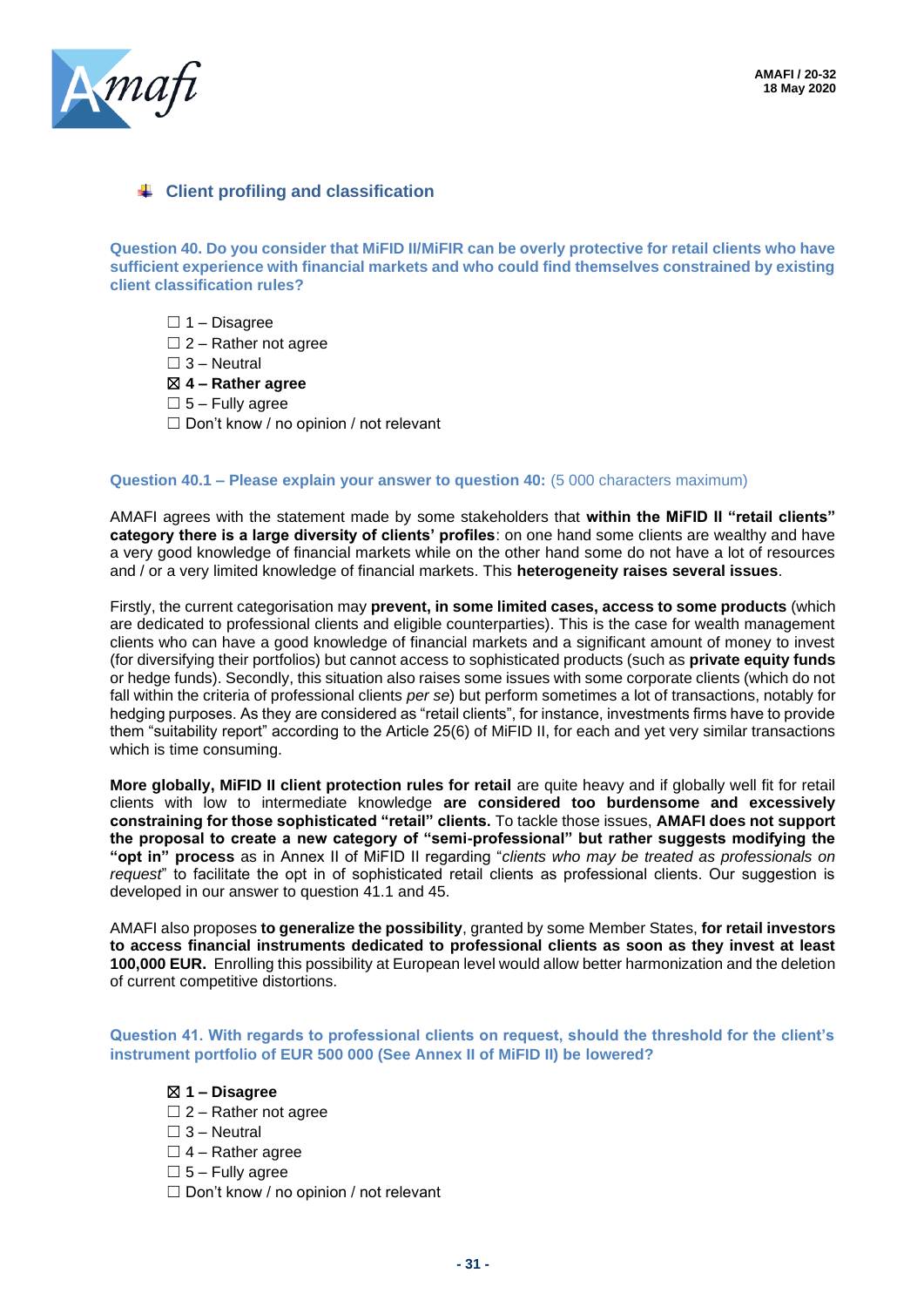

#### **Question 41.1 – Please explain your answer to question 41:** (5 000 characters maximum)

In AMAFI's view the **issue is not raised by this threshold**. In our view, "opt-in" possibility should be dedicated to a specific type of retail clients who have the sufficient knowledge and a significant amount of money to invest to be able (i) to understand the transaction they perform, (ii) to diversify their portfolio and (iii) to cope with the potential loses – here called "sophisticated retail clients". That is why we are in favour **to keep the threshold of the client portfolio as it is** (*i.e.* at EUR 500 000). Nevertheless, we propose to **add within the scope** of the portfolio the assets held by the clients **in other financial envelopes such as life insurance, employee savings plans, etc**.

AMAFI proposes to modify the **two other criteria** set up in Annex II of MiFID II for opt-in retail clients as professionals on request: **(i) the number of transactions** that should have been carried out and **(ii) the work within the financial sector**.

#### *(i) the number of transactions*

The first criterion requires the completion of, at an average frequency, 10 transactions of significant size per quarter during the last year. Question-answer 11.4 of the ESMA Q&A suggests that those transactions must have been performed on the financial instrument for which the investor wishes to be treated as a professional client.

First, this prevent the possibility of being treated as a professional client **on "new" category of products**, and so the possibility for those sophisticated retail investors to access to products limited to professional clients. It creates a **chicken and egg situation**: to access to those financial instruments, investor should be considered as professional client but to be considered as professional client, investor should have already performed transactions on those same financial instruments. Second, for some financial instruments (such as private equity funds) **the number of transactions requested (40 per year) is totally disproportionate**.

Therefore, AMAFI proposes to adapt the number of transactions according to the nature or category of financial instruments and to allow new type of financial instruments.

#### *(ii) the work within the financial sector*

The third criterion requires that the client works in the financial sector. AMAFI considers that this criterion is **too limitative**. Indeed, (i) within the industry sector some positions also required to have a good knowledge in finance –as companies' financial directors – and (ii) strong educational background can also provide clients sufficient knowledge. Thus, AMAFI proposes to modify this criterion to capture such individuals considering they have a sufficient financial knowledge or experience.

Alternatively, AMAFI could suggest replacing such criteria with requiring investment firms **make clients pass a formal test to ensure that they have sufficient knowledge or experience** to be considered as" professional clients (see below). This test should be designed in accordance with the products and services provided by each investment firms.

AMAFI also proposes to modify the "opt-in" procedure to **allow investment firms to offer this possibility** to their clients. Indeed, most of the time, clients do not know well enough the regulation to request at their sole initiative to be treated as professional clients. Allowing investment firms to offer this possibility will make clients aware that it exists and then, regarding pro and cons, make their own decision.

Finally, current opt-in mechanism is often of a limited use for investment firms and such sophisticated clients since **MiFID II often considers that "professional on request" clients should not be assimilated to "professional per se" clients. In practice, such distinction is difficult to manage and creates additional legal and regulatory risks for firms that are deterrent.**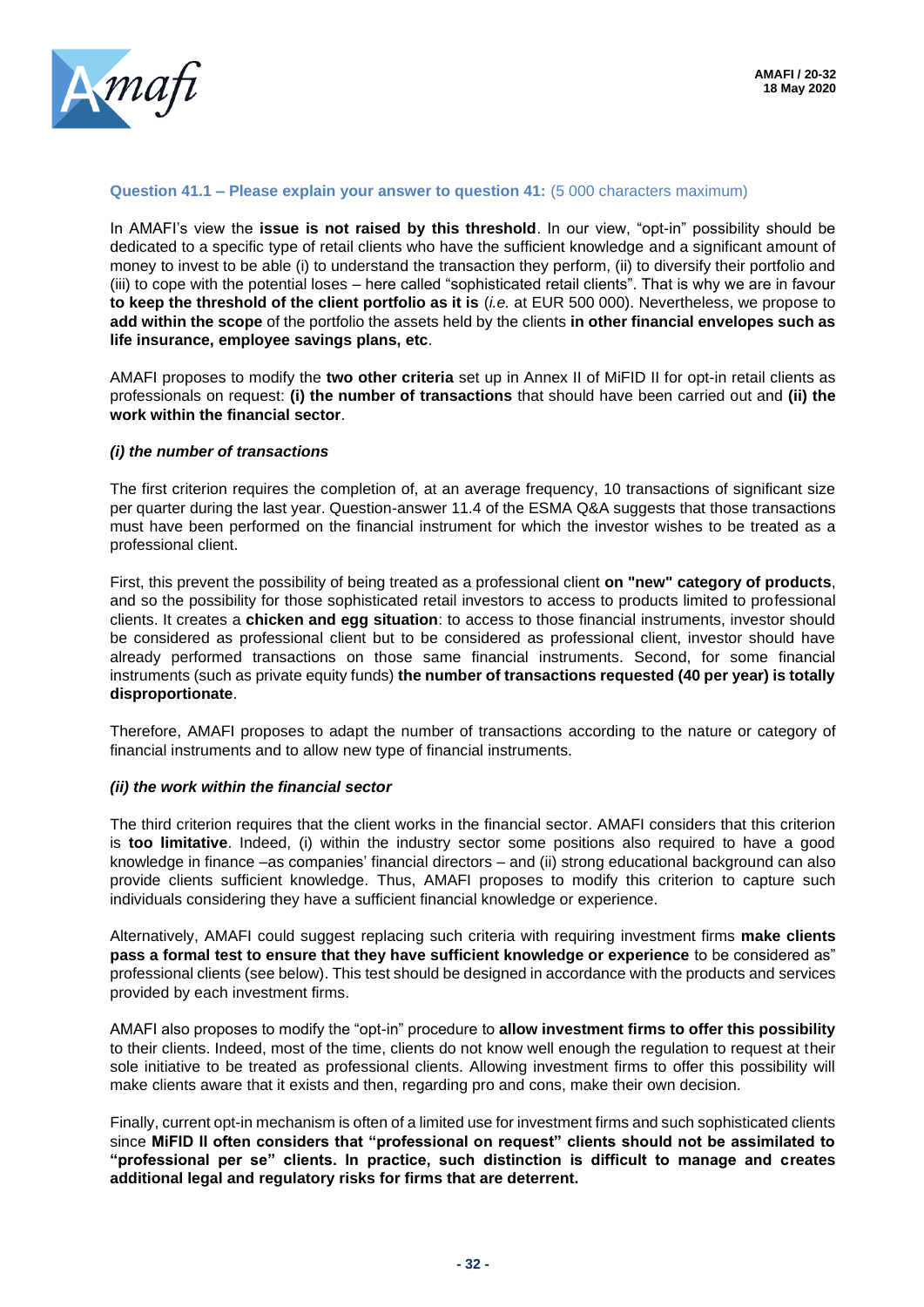

#### **To conclude**, **to solve the issue raised by the diversity of retail clients, AMAFI proposes to review the opt-in mechanisms (rather than creates a new category)** as follows:

- (1) to allow investment firms to propose to their relevant clients to be treated as professional.
- (2) to allow investment firms to treat a professional client "on request" as a professional client "*per se*".
- (3) to modify the 1<sup>st</sup> and the 3<sup>rd</sup> criteria of opt-in procedure from Annex II of MiFID II:
	- to **adapt the number of transactions** to the nature and category of financial instruments.
	- to **allow individuals who works in financial related fields** / **with financial educative background or** allow firms to make clients passing a formal **stricter financial knowledge test**.

See our table as well in answer to question 45.

**Question 42. Would you see benefits in the creation of a new category of semi-professionals clients that would be subject to lighter rules?**

#### ☒ **1 – Disagree**

 $\Box$  2 – Rather not agree

 $\Box$  3 – Neutral

 $\Box$  4 – Rather agree

 $\square$  5 – Fully agree

 $\Box$  Don't know / no opinion / not relevant

#### **Question 42.1 – Please explain your answer to question 42:** (5 000 characters maximum)

#### **AMAFI is against the creation of a new category of "semi-professionals" clients**.

Indeed, as mentioned in our answer to Question 40.1, AMAFI does not believe that the creation of a new client category is the best solution. Conversely, we think that **it would be preferable to modify the conditions of** *opt in* **procedure**, allowing sophisticated retail investors to be treated as professional clients, and to apply to professional clients "on request" the same level of protection as for professional clients "*per se*".

Today, it is impossible to identify all the side effects that would result from the creation of a new category of clients, but we can at least list those negative effects:

- the costs to implement changes will be extremely high: IT systems would be totally reviewed as well as all firms' documentation, repapering, product governance's target markets, etc., which have already been modified by MiFID II.
- both investment firms and clients need as much as possible regulatory stability: the current three clients' categories have been implemented since MiFID I. Creating a new one today would be very disruptive and confusing for everyone and would require new training of staff and distributors.

**Creating a new category would be too disruptive, costly and confusing, including for clients who will need to be re-interviewed**.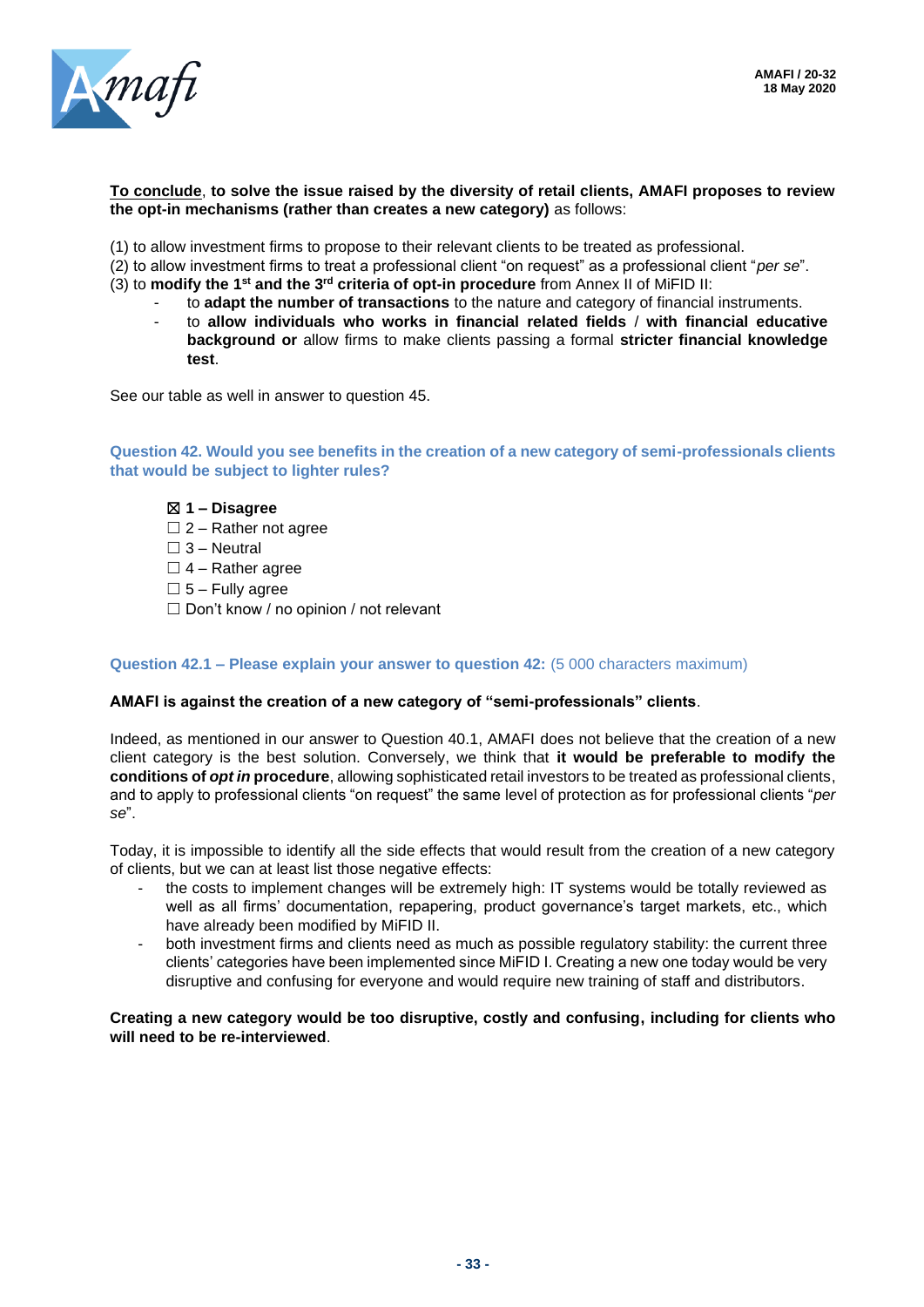

**Question 43 – What investor protection rules should be mitigated or adjusted for semiprofessionals clients?**

|                                              | (irrelevant) | $\overline{2}$<br>(rather<br>not<br>relevant) | 3<br>(neutral) | 4<br>(rather<br>relevant) | 5<br>(fully<br>relevant) | N.A. |
|----------------------------------------------|--------------|-----------------------------------------------|----------------|---------------------------|--------------------------|------|
| Suitability or appropriateness<br>test       | X            |                                               |                |                           |                          |      |
| Information provided on costs<br>and charges |              |                                               |                |                           | X                        |      |
| Product governance                           |              | X                                             |                |                           |                          |      |
| Other                                        |              |                                               |                | Χ                         |                          |      |

**Please specify what other investor protection rules should be mitigated or adjusted for semiprofessionals clients?** (5 000 characters maximum)

Not applicable, since **AMAFI does not support the proposal of a new category of semi-professional clients**.

**AMAFI answers to this question is not on the proposal to create a new category but on its alternative solution to review opt-in procedure**. Another positive outcome of our solution would be that, thanks to changes of opt-in procedure as suggested by AMAFI, retail but sophisticated clients would be considered as professional clients and as such would access products appropriate for them but whom Prospectus target only professional clients (typically private equity funds and hedge funds).

#### **Question 43.1 – Please explain your answer to question 43:** (5 000 characters maximum)

**AMAFI disagrees with creating semi-professional category but supports the underlying acknowledgement that some so called retail clients are too sophisticated to benefit from all investor protection rules** designed for retail.

In particular those sophisticated clients – that should be upgraded more easily into professional category – should be applied mitigated rules on notably costs and charges.

However, the proposal to create a whole new formal category is too disruptive and would require costly implementation changes in current process.

That is why, instead of creating a new category, as mentioned in our answer to Question 41.1, we propose to (i) modify the conditions allowing retail investors to be treated as professional clients and (ii) apply to professional clients "on request" the same obligations as those relating to professional clients "per se".

#### **Question 44 – How would your answer to question 43 change your current operations, both in terms of time and resources allocated to the distribution process? Please specify which changes are one-off and which changes are recurrent:**

The costs to implement this new category will be extremely high: IT systems would be totally reviewed as well as documentation, product governance's target markets, etc., which have already been modified by MiFID II. Considering those drawbacks **AMAFI is against the creation of a new clients' categorisation and conversely proposes to adapt the "opt-in" rules** as developed in our previous answers.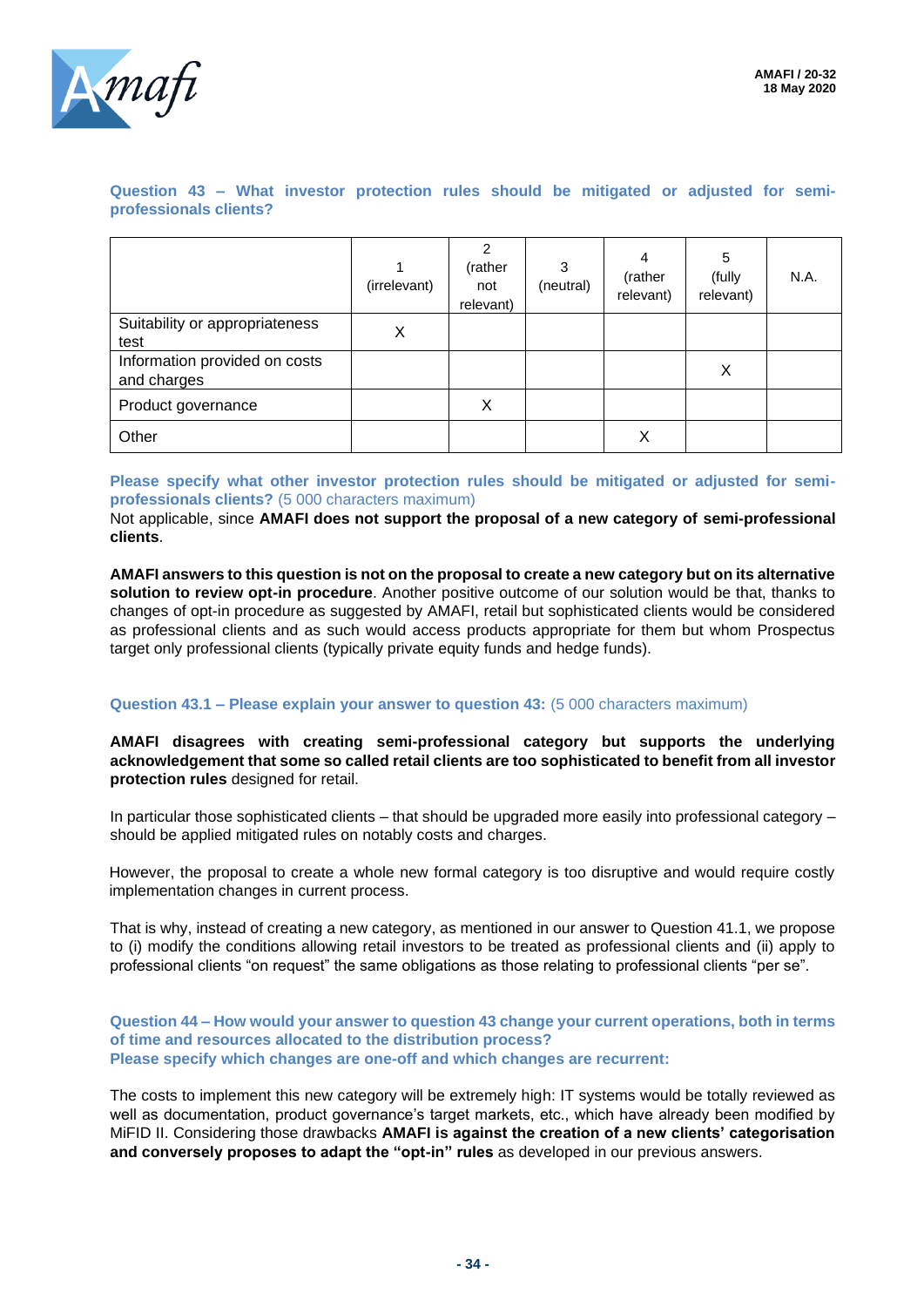

**Question 45 – What should be the applicable criteria to classify a client as a semi-professional client?**

|                                                                                                                                                                  | 1<br>(irrelevant) | $\overline{2}$<br>(rather<br>not<br>relevant) | 3<br>(neutral) | 4<br>(rather<br>relevant) | 5<br>(fully<br>relevant) | N.A. |
|------------------------------------------------------------------------------------------------------------------------------------------------------------------|-------------------|-----------------------------------------------|----------------|---------------------------|--------------------------|------|
| Semi-professional clients<br>should possess a minimum<br>investable portfolio of a certain<br>amount (please specify and<br>justify below).                      |                   |                                               |                |                           | X                        |      |
| Semi-professional clients should<br>be identified by a<br>stricter financial knowledge test.                                                                     |                   |                                               |                |                           | X                        |      |
| Semi-professional clients<br>should have experience<br>working in the financial sector<br>or in fields that involve financial<br>expertise.                      |                   |                                               |                |                           | X                        |      |
| Semi-professional clients<br>should be subject to a one-off<br>in-depth suitability test that<br>would not need to be repeated<br>at the time of the investment. | X                 |                                               |                |                           |                          |      |
| Other                                                                                                                                                            |                   |                                               |                |                           | Χ                        |      |

**Please specify what other criteria should be the one applicable to classify a client as a semiprofessional client:** (5 000 characters maximum)

**Again, AMAFI does not support the creation of a new client's category of semi-professional. We answer this question having in mind what criteria from opt-in procedure should be modified.**

As already outlined, the idea to **require a stricter financial knowledge test is very relevant** in our view and could be an alternative to the use of the criteria "work in financial sector".

On the contrary, **we do not believe that a one-off in-depth suitability test could be useful in that context**. Suitability test is not only about knowledge and experience but also to assess the objectives and needs of a client that do not have direct relationship with its categorisation. It also requires providing investment advice that (i) could not be systematically the case and (ii) at the stage of categorisation of clients (i.e. when on-boarding the client), is too early anyway to identify.

**Question 45.1 – Please explain your answer to question 45 and in particular the minimum amount that a retail client should hold and any other applicable criteria you would find relevant to delineate between retail and semi-professional investors:** (5 000 characters maximum)

**Again, our answer to Question 45 does not refer to criteria to classify a client as a semi-professional but seek to identify which conditions of the current opt-in procedure** should be looked into to make it more efficient and more suitable to operational conditions.

In our point of view, several changes should be made regarding the opt-in procedure like developed in our answer to Question 41.1 and that could be sum it up as follows: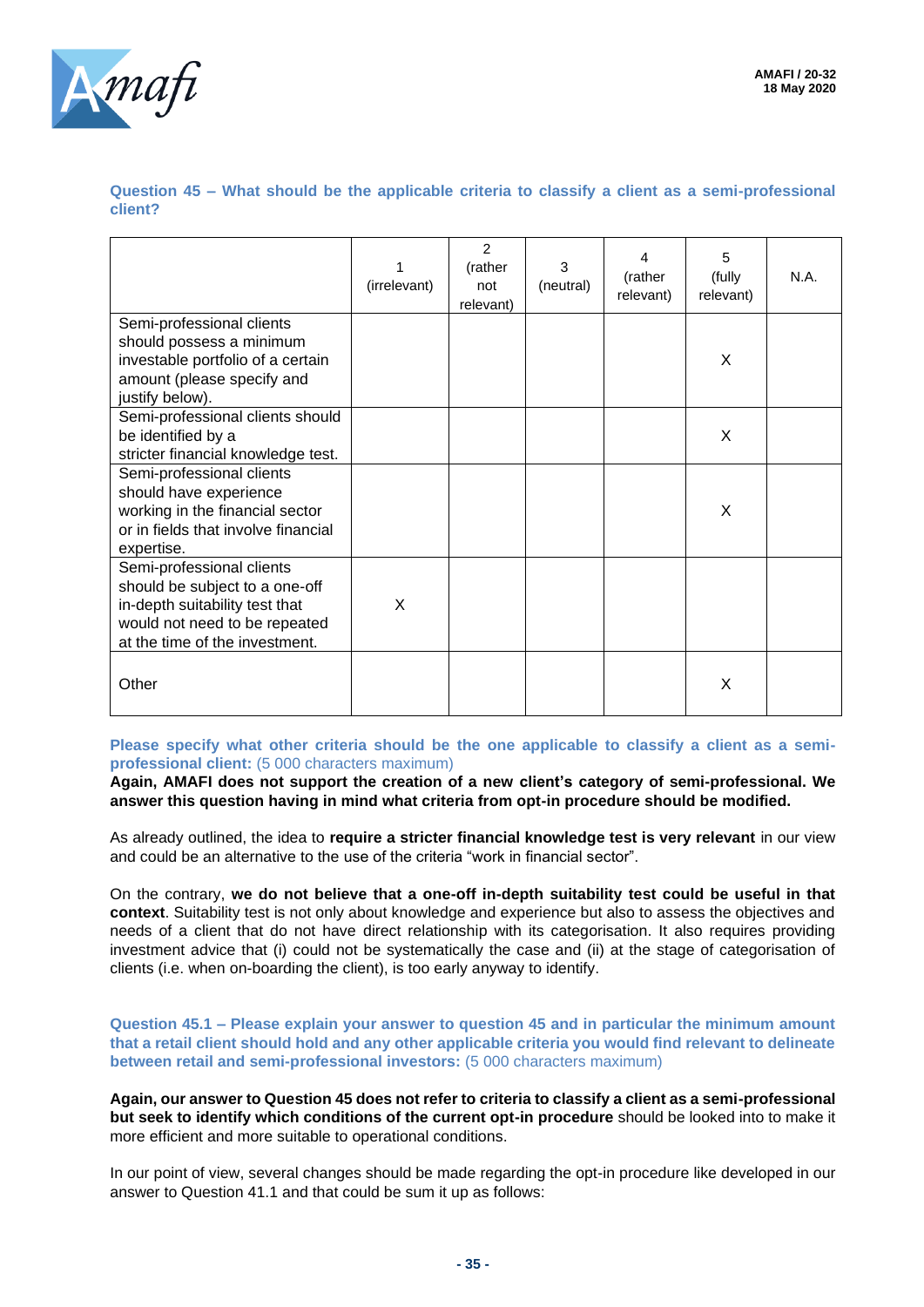

(1) to allow investment firms to propose to their relevant clients to be treated as professional (the final decision should still be taken by the client itself).

- (2) to allow investment firms to treat a professional client "on request" as a professional client "*per se*".
- (3) to **modify the 1st and the 3rd criteria of opt-in procedure** from Annex II of MiFID II:
	- o to **adapt the number of transactions** to the nature and category of financial instruments.
	- o to **allow individuals who works in financial related fields for other sectors than the financial sector** and **those with financial educative background or** allow firms to make clients passing a formal **stricter financial knowledge test**.

| <b>Criteria for Opt-in</b>                                     | <b>MiFID II Annex II</b>                                                         | <b>AMAFI's proposals</b>                                                                                                                                                                                                                                                             |
|----------------------------------------------------------------|----------------------------------------------------------------------------------|--------------------------------------------------------------------------------------------------------------------------------------------------------------------------------------------------------------------------------------------------------------------------------------|
| 1) Client portfolio<br>- threshold amount in euros<br>- scope  | - EUR 500 000<br>- Investments in financial<br>instruments                       | - EUR 500 000<br>- Investments in financial instruments<br>and insurance life products and                                                                                                                                                                                           |
|                                                                |                                                                                  | employee and retirement savings<br>plans                                                                                                                                                                                                                                             |
| 2) Number of transactions that<br>should have been carried out | 10<br>of<br>transactions<br>significant size per quarter<br>during the last year | - Relevant number of transactions<br>during the last year, depending on the<br>nature/category of<br>financial<br><b>instruments</b>                                                                                                                                                 |
| 3) Work within the financial<br>sector                         | the client works (or has<br>worked) in the financial<br>sector                   | - the client works in the financial<br>sector or holds a position with<br>financial related fields in other sectors<br>or individuals with financial educative<br>background<br>- alternatively, any individual who<br>successfully passed a<br>stricter<br>financial knowledge test |
| Number of criteria to be met                                   | 2 out of 3                                                                       | 2 out of 3                                                                                                                                                                                                                                                                           |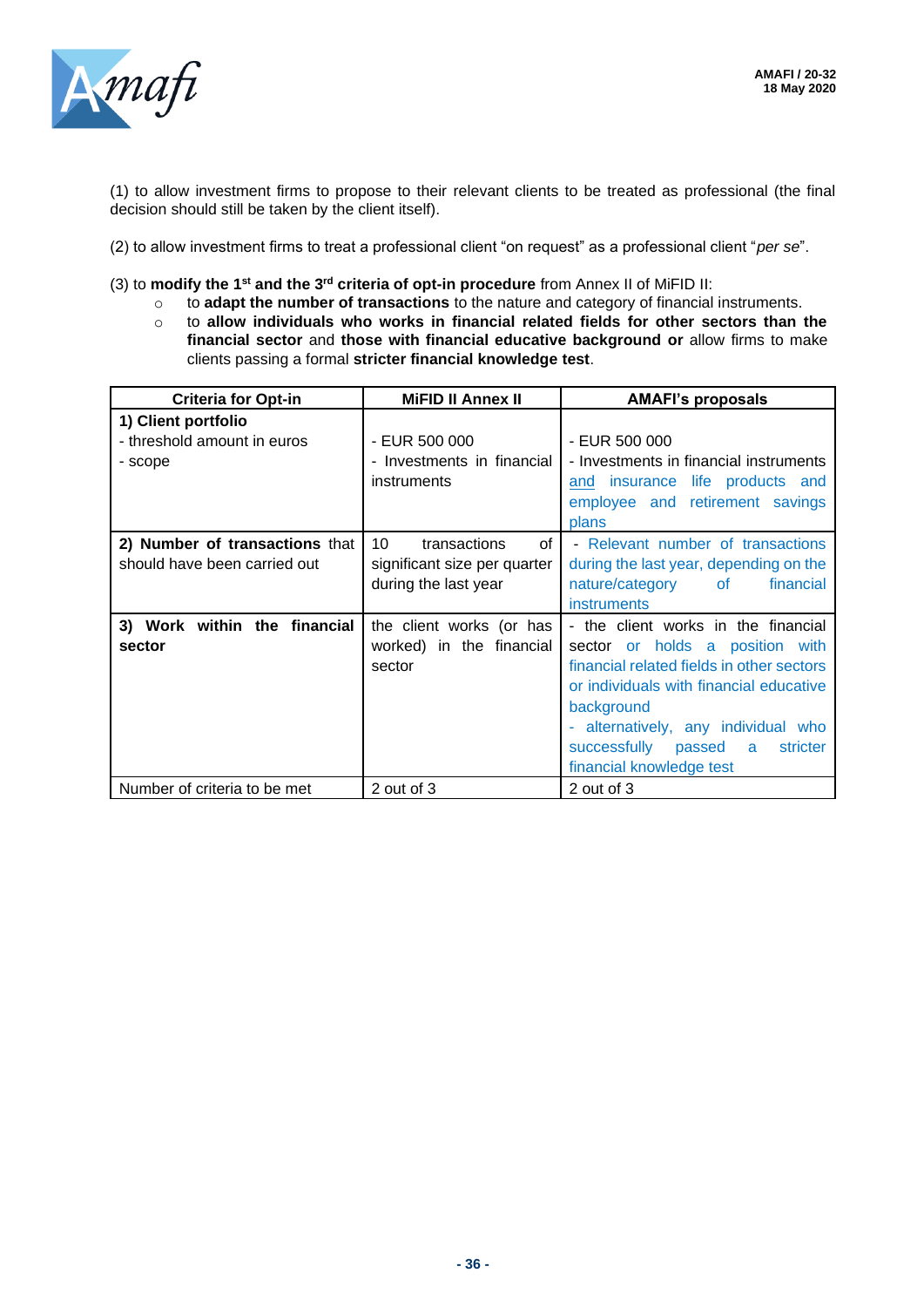

### **Product Oversight, Governance and Inducements**

**Question 46 – Do you consider that the product governance requirements prevent retail clients from accessing products that would in principle be appropriate or suitable for them?**

 $\Box$  1 – Disagree

☒ **2 – Rather not agree**

 $\square$  3 – Neutral

 $\Box$  4 – Rather agree

- $\square$  5 Fully agree
- $\Box$  Don't know / no opinion / not relevant

#### **Question 46.1 – Please explain your answer to question 46:** (5 000 characters maximum)

As explain above AMAFI considers that the product governance regime generally operates satisfactorily (especially for packaged/structured products) and does not prevent retail clients from accessing products that would be appropriate to them.

**However**, several aspects of product governance requirements could lead to be detrimental for accessing products that would in principle be suitable for retail clients.

Distributors could be induced to limit their offer and not sell suitable products every time they would feel at a higher regulatory risk because of product governance requirements:

- Products without an identified MiFID II manufacturer with whom to share the liability. That is the case for all ordinary shares and bonds negotiated on the secondary market (contrary to structured products manufactured by investment firm).

- Products for which target market identify a risk tolerance higher than none: many retail clients are profiled with a low risk tolerance that could prevent distributors to make them access to riskier product, in accordance with product governance logic. If such approach is safe, retail clients could however be prevented from accessing to the most performing products or in the long run that turned out not so risky (like shares) and which are useful to diversify their investments.

-Similar risk with complexity feature that could automatically disqualify some products even though they could not be risky at all (with capital protection or guarantee).

Also, another issue comes from PRIIPs since many firms have decided to define target market as for professional clients only (and using selling restrictions to disclose that), even for corporate / ordinary bonds to avoid falling into PRIIPs scope and be required to draft a KID.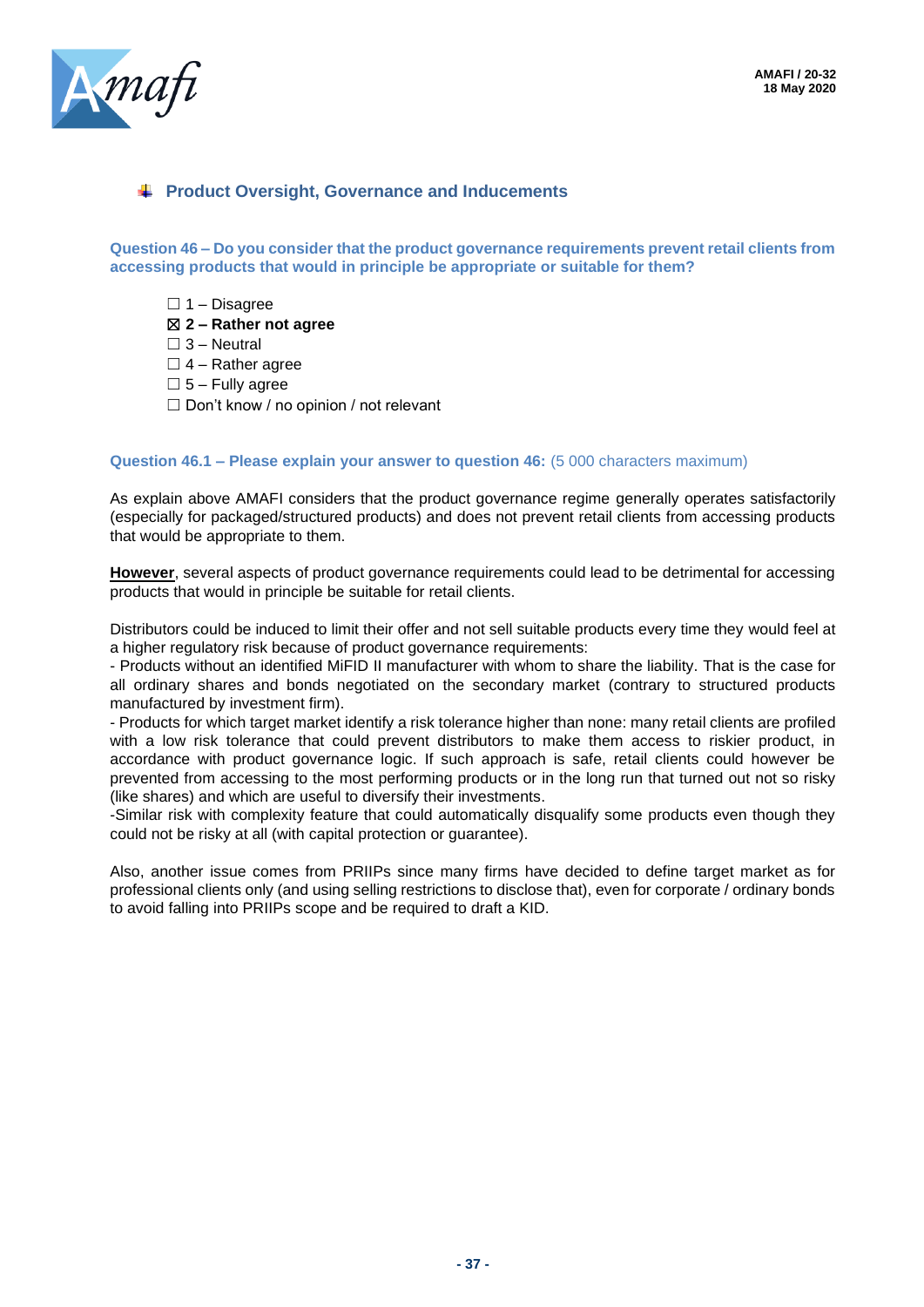

#### **Question 47 – Should the product governance rules under MiFID II/MiFIR be simplified?**

|                                                                                                                                                                                                                             | <b>Yes</b> | No | <b>N.A.</b> |
|-----------------------------------------------------------------------------------------------------------------------------------------------------------------------------------------------------------------------------|------------|----|-------------|
| It should only apply to products to which retail clients can have<br>access (i.e. not for non-equities securities that are only eligible<br>for qualified investors or that have a minimum denomination of<br>EUR 100.000). |            | X  |             |
| It should apply only to complex products.                                                                                                                                                                                   | X          |    |             |
| Other changes should be envisaged – please specify below.                                                                                                                                                                   | X          |    |             |
| Simplification means that MiFID II/MiFIR product governance<br>rules should be extended to other products.                                                                                                                  |            | X  |             |
| Overall the measures are appropriately calibrated, the main<br>problems lie in the actual implementation.                                                                                                                   |            | х  |             |
| The regime is adequately calibrated and overall, correctly<br>applied.                                                                                                                                                      |            |    |             |

### **Question 47.1 – Please explain your answer to question 47:** (5 000 characters maximum)

As a preliminary remark , AMAFI understands here that notion of **complex products** in this table should not be understood as ESMA Guidelines on complex debt instruments for the purposes of Article 25(4) MIFID II but actually **retail investment products that fall under the definition of a PRIIPs**.

AMAFI believes the rules should be simplified by applying more proportionality for the following cases:

#### **(1) Simplification for Vanilla products (ordinary shares and corporate bonds).**

Like detailed in our answer to Question 32.1, rules should be changed as to:

- define better the notion of distributor (to **exclude broad or passive distribution** and better protect open architecture model).

- **exclude or alleviate substantially rules for Vanilla products such as ordinary shares and corporate bonds only**.

- **no longer consider investment firm advising corporate for primary issue of ordinary shares and bonds as manufacturers**.

#### **(2) Excluding transactions between eligible counterparties, made outside of any distribution channels.**

When an eligible counterparty trades a financial instrument for its own account without any intention of immediately reselling it to its own clients, the counterparty does not act as a distributor for product governance purposes. The eligible counterparty is the firm's only "client" for that specific transaction. Both counterparties have similar roles: each one is both a client and a supplier, and no other "end client" can be considered to be a target. Therefore, **product governance requirements should not apply to negotiations conducted exclusively between eligible counterparties**. Transactions that involve only eligible counterparties, who do not subsequently redistribute the products to end clients, do not require providing all information intended for less sophisticated clients. Concerning the information about products, since eligible counterparties are both knowledgeable and experienced and their knowledge and experience is equivalent, why should one counterparty be required to provide this information to the other? Which of the two counterparties should submit a report to the other? With respect to the obligation to regularly review those products, in the case of eligible counterparties, for what purpose? Product governance requirements should not apply in these cases.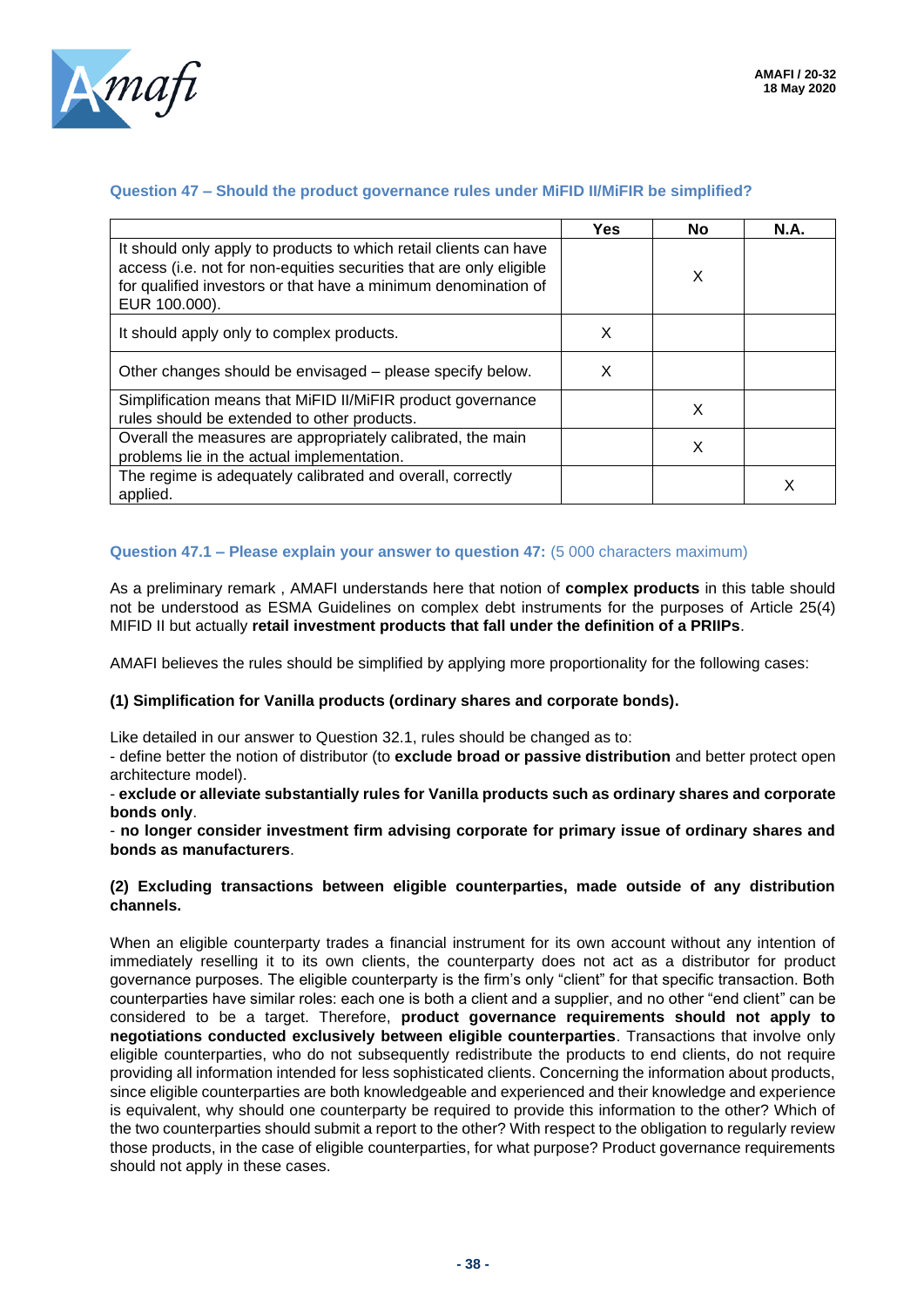

#### **(3) Simplifying reports of sales outside the Target Market**

Distributors are required to provide manufacturers with information on sales made outside the target market. From experience, the scope of the sales to be reported is over complicated and lack of proportionality. AMAFI suggest simplifying the reporting by focusing on sales made within the negative target market and/or giving distributors certain discretion to determine the need to report such sales to the manufacturer.

Feedback received tends to show that manufacturers generally receive few reports from distributors on this subject. On average, AMAFI manufacturers generally report a relatively small reporting rate from all their distributors, with a significant exception of French distributors. From a qualitative point of view, most manufacturers agree that in several cases the information does not really enable drawing reliable conclusions as to whether the definition of the target market needs to be revised. Many distributors also point to operational obstacles – chief among them, information systems and IT tools – that make the task as currently required by the laws in force extremely complex, difficult and burdensome.

#### **Question 48 – In your view, should an investment firm continue to be allowed to sell a product to a negative target market if the client insists?**

☐ Yes

- ☒ **Yes, but in that case the firm should provide a written explanation that the client was duly informed but wished to acquire the product, nevertheless.**
- ☐ No
- $\Box$  Don't know / no opinion / not relevant

#### **Question 48.1 – Please explain your answer to question 48:** (5 000 characters maximum)

That issue is already clarified in ESMA Product Governance Guidelines in § 71 and 72.

Investment firm should be allowed to sell a product to a negative target market if the client insists, but in that case the firm should provide a written explanation that the client was duly informed but wished to acquire the product, nevertheless.

It is important to note that, at least in France, "*without legitimate reasons*" (*Consumer Code, art. L. 121-11*), the distributor may not refuse an express request from a client to invest in a product. In AMAFI's view, the mere fact that the client is outside the target market would not appear to constitute a "legitimate reason". **In any event, the objective must be to inform the client as clearly as possible, and not to substitute for him in the decision-making process.**

**Question 49 – Do you believe that the current rules on inducements are adequately calibrated to ensure that investment firms act in the best interest of their clients?**

- $\Box$  1 Disagree
- $\Box$  2 Rather not agree
- $\square$  3 Neutral
- ☒ **4 – Rather agree**
- $\square$  5 Fully agree
- ☐ Don't know / no opinion / not relevant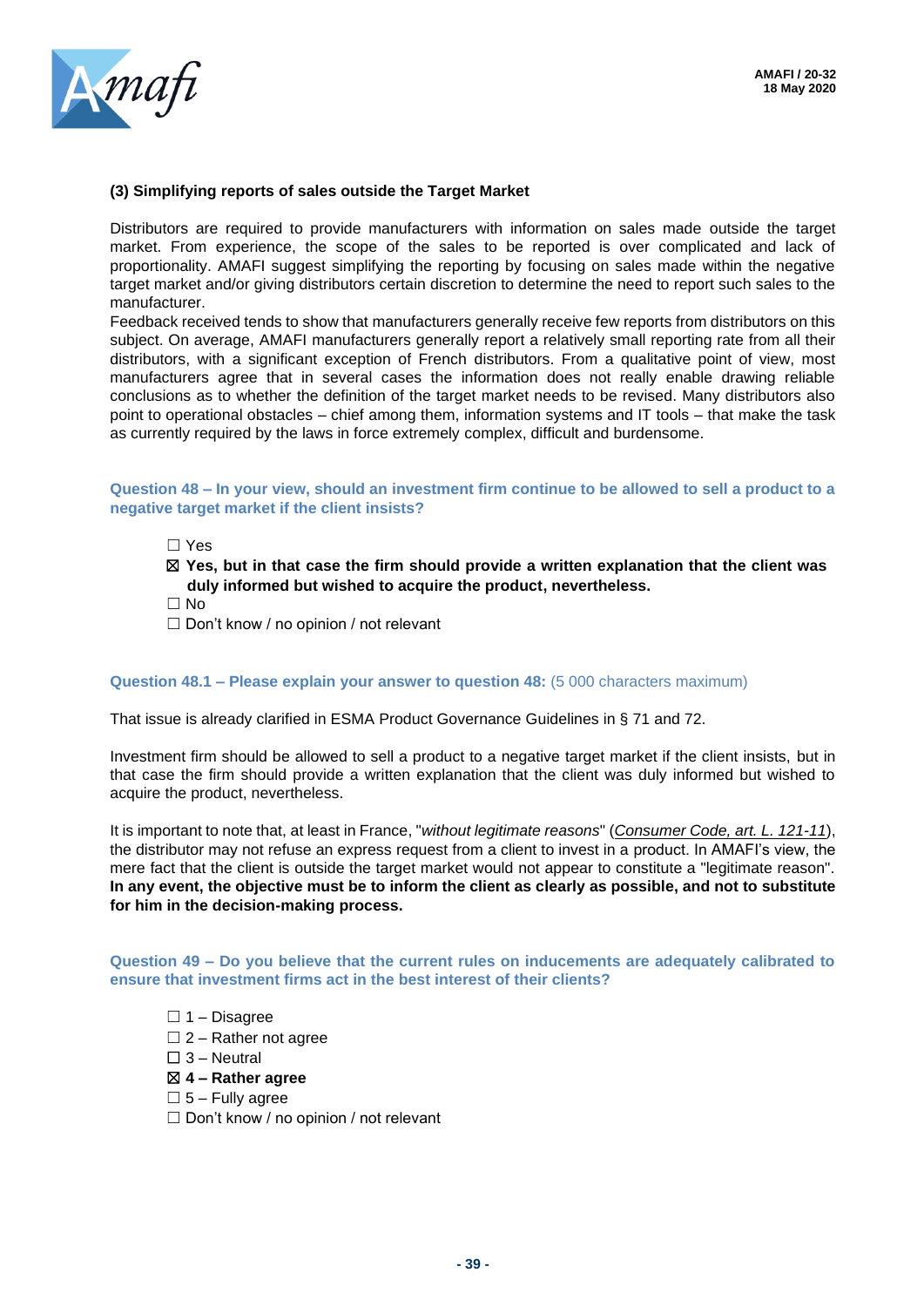

#### **Question 49.1 – Please explain your answer to question 49:** (5 000 characters maximum)

AMAFI's answer is justified by the fact that this general question may have very different answers depending on the nature of the so-called "inducement".

In relation to **commercialization and distribution of financial instruments**, current rules are already quite demanding and, in our view, **sufficiently protective of the clients' interest**. MiFID II strengthened the previous inducement regime and make sure that the client is informed precisely and properly of any inducement and require a quality enhancement test that ensure that firms act in the best interest of their clients.

In that context, financial advisors or any other distributors MiFID II compliant could not push more products for which they receive high commissions from manufacturers if those are not suitable since (i) they must recommend only suitable product anyway and (ii) justify that those commissions enhance the quality of the service provided. To avoid this risk of suspicion, **MiFID II created the independent advisor** who investor can relate to if they refuse all inducement. But such business model implies a higher cost of advice service for investor to still make it profitable for advisors, to compensate the lack of income from manufacturers. That is why it cannot be mandatory and **both advisors and investors should be free to choose the most suitable model**.

Finally, the current inducement rules, especially those related to the distribution of financial instruments are now understood by clients and distributors.

#### For all the above reasons, and for the sake of regulatory stability, **Inducement rules do not need to be changed in relation to commercialisation of financial instruments.**

On other issues or activities, the answer would be different. Inducement rules had **negative effects on ECM and DCM activities**. AMAFI's aim is to alert the Commission on the damaging effect on fair competition within the EU and on the attractivity of EU capital markets international level, of the reading made by certain Member States of Article 24(9) of MiFID II to placing activities, in relation to equity or debt capital market activities. It appears that **diverging approaches** have been taken by EU regulators on the treatment of the remuneration received by placing agents from issuers (or sellers as far as the secondary market is concerned) and that some of them qualifying such remuneration as inducement:

- Certain Member States either consider that Article 24(9) does not apply because no investment service is provided to investors, and/or that, if one is, there is either no requirement to disclose the exact fee received or no disclosure imposed at all.
- Others have however argued that the activity of finding investors for the issuer also constitutes a service provided to the investor. Following this line of reasoning and adding that there is a connecting between the two services, the remuneration received by the placing agent from the issuer becomes an inducement subject to disclosure to the investors in accordance with Article 24(9).

As a consequence of the above, placing agents across the EU, in theory subject to the same set of rules, end up being treated differently, one more harshly than its neighbour, depending on the Member State it is based in, with important consequences from a competitive point of view in terms of service offers to issuers.

#### Finally, **qualifying research as inducement, created several damages to the European eco system, in particular in relation to smaller investment firms and for the coverage of SME corporates**.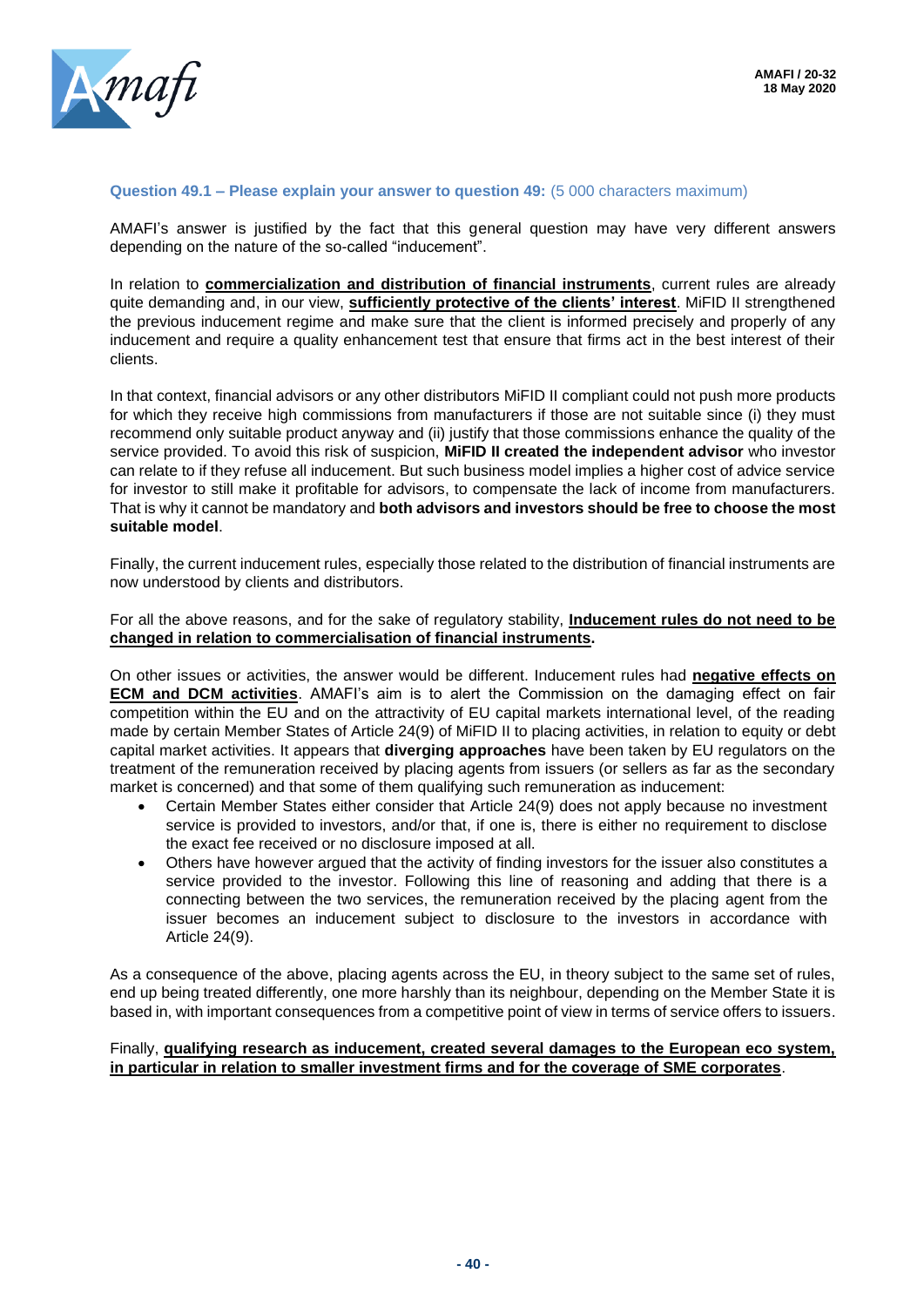

#### **Question 50 – Would you see merits in establishing an outright ban on inducements to improve access to independent investment advice?**

- ☒ **1 – Disagree**
- $\Box$  2 Rather not agree
- $\Box$  3 Neutral
- $\Box$  4 Rather agree
- $\square$  5 Fully agree
- ☐ Don't know / no opinion / not relevant

#### **Question 50.1 – Please explain your answer to question 50:** (5 000 characters maximum)

Like explained above, independent investment advice is already in the current framework and precisely because it implies a total ban of inducements, many advisors did not or could not opt for it. Independent advice would be more expensive for clients to stay profitable so the risk with a total ban is to reduce significantly the offer of advisors and consequently, it might result in further reduction of the products offered.

#### **Question 51 – Would you see merit in setting-up a certification requirement for staff providing investment advice and other relevant information?**

 $\Box$  1 – Disagree  $\Box$  2 – Rather not agree  $\Box$  3 – Neutral ☒ **4 – Rather agree**  $\square$  5 – Fully agree  $\Box$  Don't know / no opinion / not relevant

#### **Question 51.1 – Please explain your answer to question 51:** (5 000 characters maximum)

AMAFI sees merits in setting up certification requirement for staff providing investment advice and other relevant information if such certification is considered as an **appropriate way to comply with the requirement to assess knowledge and competence of staff** providing investment advice and other relevant information as defined in Article 25(1) of MiFID II.

It is the case in France. Indeed, the French NCA (*Autorité des marchés financiers* **- AMF) already set up and put in place, since July 2010, a certification** mechanism aiming at checking the minimum level of knowledge of current and prospective employees of investment service providers. This exam certified by AMF constitutes a tangible recognition of a core of professional knowledge and strengthens the quality and consistency of the investment advice given to clients in France.

It should be outlined that a European certification requirement despite the merit of foster convergence in that matter would probably result in further costly implementation and regulatory changes for the industry and therefore should be carefully assessed beforehand.

Thus, if the advantages of setting up a European certification requirement are confirmed, AMAFI would recommend the Commission to have a close look at the AMF framework in that matter even if other NCAs have taken upon similar but different initiatives.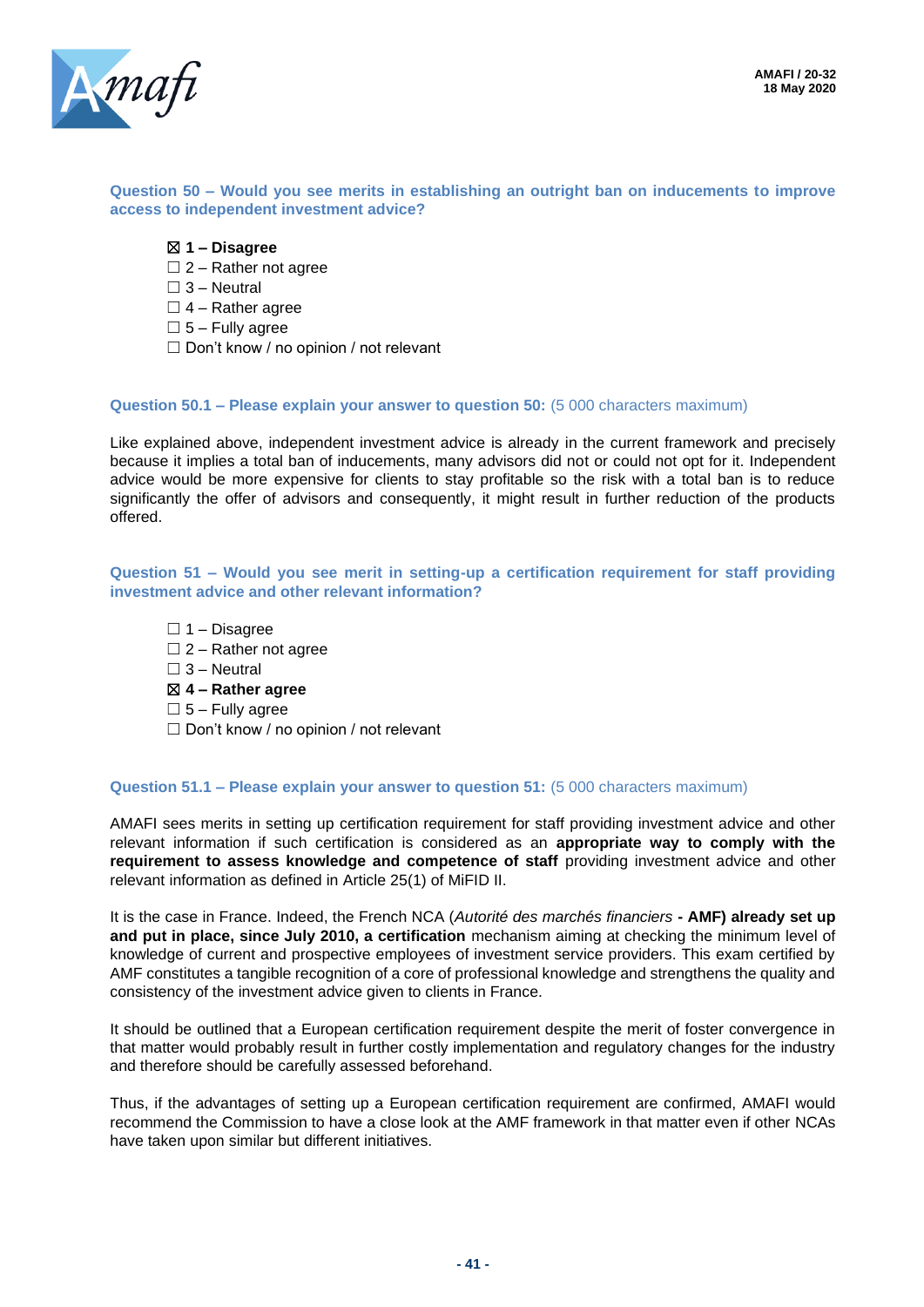

**Question 52 – Would you see merit in setting out an EU-wide framework for such a certification based on an exam?**

- $\Box$  1 Disagree
- $\square$  2 Rather not agree
- $\Box$  3 Neutral
- ☒ **4 – Rather agree**
- $\square$  5 Fully agree
- ☐ Don't know / no opinion / not relevant

#### **Question 52.1 – Please explain your answer to question 52:** (5 000 characters maximum)

Considering AMAFI's previous answer and particularly the fact that the AMF has already put in place a certification mechanism assessing knowledge and competence based on an exam certified by the AMF itself; AMAFI would consequently rather agree with the setting up of a EU wide framework for such certification based on an exam.

However, AMAFI suggests the EC when providing the broad outline of this EU certification exam to be attentive as it should be sufficiently **reasonable** and not too much demanding for professionals. Thus, that exam should be defined in closed consultation with professionals (*i.e.* professional associations as AMAFI). Furthermore, given the French situation outlined above, AMAFI invites the EC to draw this new EU certification from the AMF certification, regarding its content as well as its format.

Moreover, if this approach is the one adopted, AMAFI considers it is essential that this new EU certification would **benefit from an European passport**, i.e. once recognized to an individual (current and prospective employee of an investment firm) in a given Member State, it needs to be acknowledged in any other Member State without the need for the individual to re-pass the exam or to be subject to any kind of examination of equivalence.

Also, it is necessary, for logical and practical reasons, to provide a **grandfathering clause** applying to current employees of investment service providers whose knowledge and competence have been certified.

> ÷. **Distance communication**

**Question 53 – To reduce execution delays, should it be stipulated that in case of distant communication (phone in particular) the cost information can also be provided after the transaction is executed?**

 $\Box$  1 – Disagree

- $\Box$  2 Rather not agree
- $\square$  3 Neutral
- $\Box$  4 Rather agree
- ☒ **5 – Fully agree**
- ☐ Don't know / no opinion / not relevant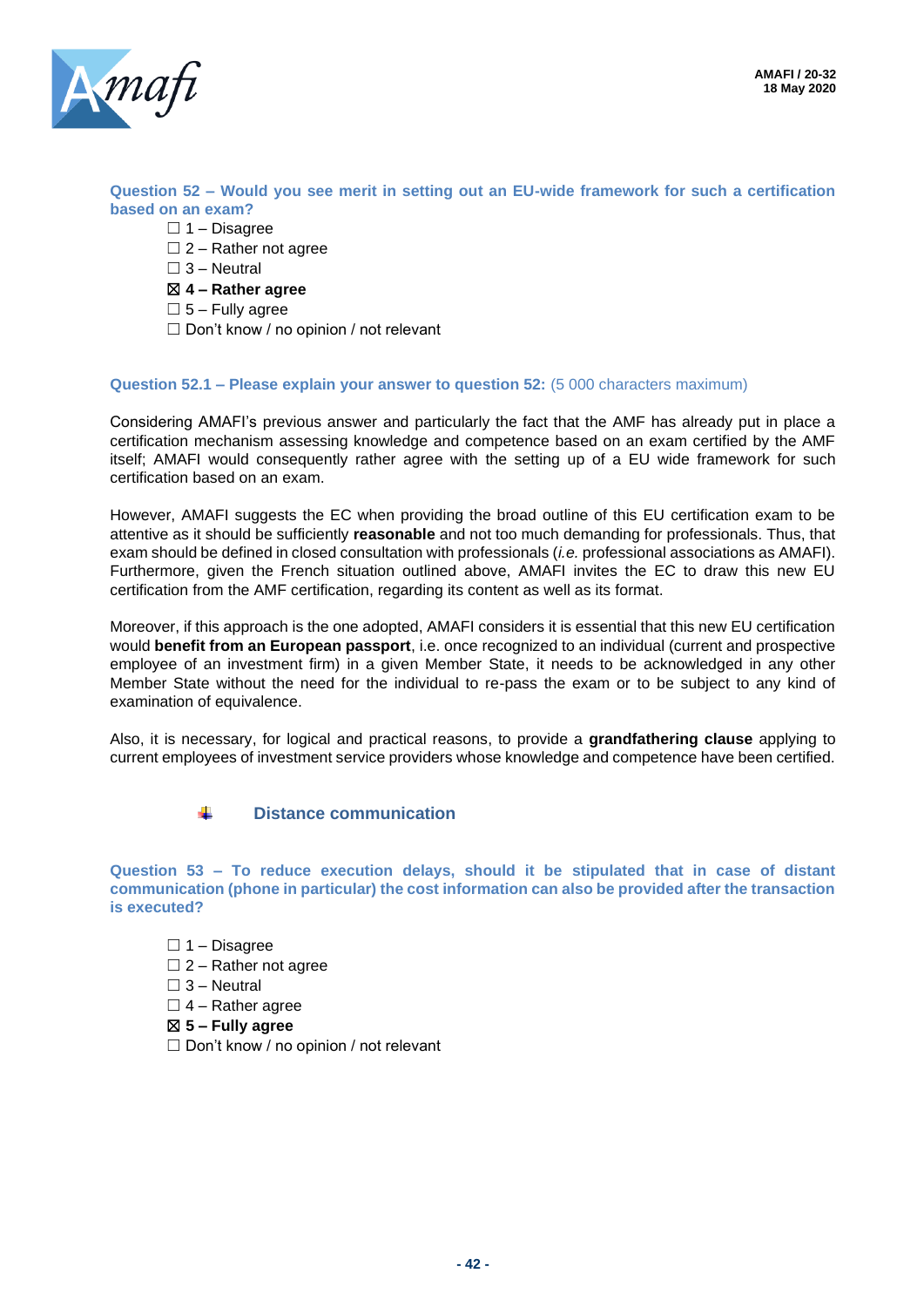

#### **Question 53.1 – Please explain your answer to question 53:** (5 000 characters maximum)

The combined reading of Articles 46(3) and 50 of MiFID II DR requires investment firms to provide *ex-ante*  information before the transaction and on a durable medium. However, in the context of providing an execution service by telephone, this *ex-ante* communication on a durable medium requires delaying the execution of the transaction, which is not compatible with best execution obligations.

That is why, without prejudice to the changes that AMAFI would recommend of the current regime of costs disclosure, we think that an exception to the obligation to provide information on a durable medium prior to the transaction should be granted, in all cases, for orders placed by telephone when the investment firm cannot communicate a cost grid to fulfil is ex-ante disclosure obligation. This could consist in providing information by telephone at the time of the transaction, followed by sending the information on a durable medium to the client.

For AMAFI, the answer provided by ESMA in its latest Q&A 28 is not satisfactory because it requires to provide to the client the durable medium simultaneously (and not "immediately after") to the communication over the phone which is very difficult to implement and to comply with. Moreover, legally speaking, it seems essential to have this exemption in Level 1 or Level 2 rather than in a Q&A. It is worth mentioning that such exemption is already granted for distant suitability reports (article 25.6 of MiFID II) and for KID PRIIPs (article 13.3 of PRIIPs).

#### **Question 54 – Are taping and record-keeping requirements necessary tools to reduce the risk of products mis-selling over the phone?**

- $\Box$  1 Disagree
- $\Box$  2 Rather not agree
- ☒ **3 – Neutral**
- $\Box$  4 Rather agree
- $\square$  5 Fully agree
- $\Box$  Don't know / no opinion / not relevant

#### **Question 54.1 – Please explain your answer to question 54:** (5 000 characters maximum)

AMAFI neutral answer is justified by the fact that MiFID II texts already impose taping and record keeping requirements and particularly under Articles 16(6) and 16(7) of MiFID II, further specified in MiFID II DR, for investment firms which execute transactions in financial instruments. These requirements are useful and necessary to **enable investment firms to monitor their compliance with MiFID II requirements but also monitoring activities as for market abuse purposes.**

If these requirements are useful tools to answer and manage the risks encountered by investment firms, **AMAFI is more doubtful about their role in reducing specifically the risk of products mis-selling** over the phone. Even more, this requirement raised several concerns and issues for staff providing advice without receiving orders nor performing transactions even though welcome clarifications have already been provided by NCAs and ESMA in that matter.

Consequently, AMAFI suggests to **not modify these requirements and to keep regulatory stability** in that matter.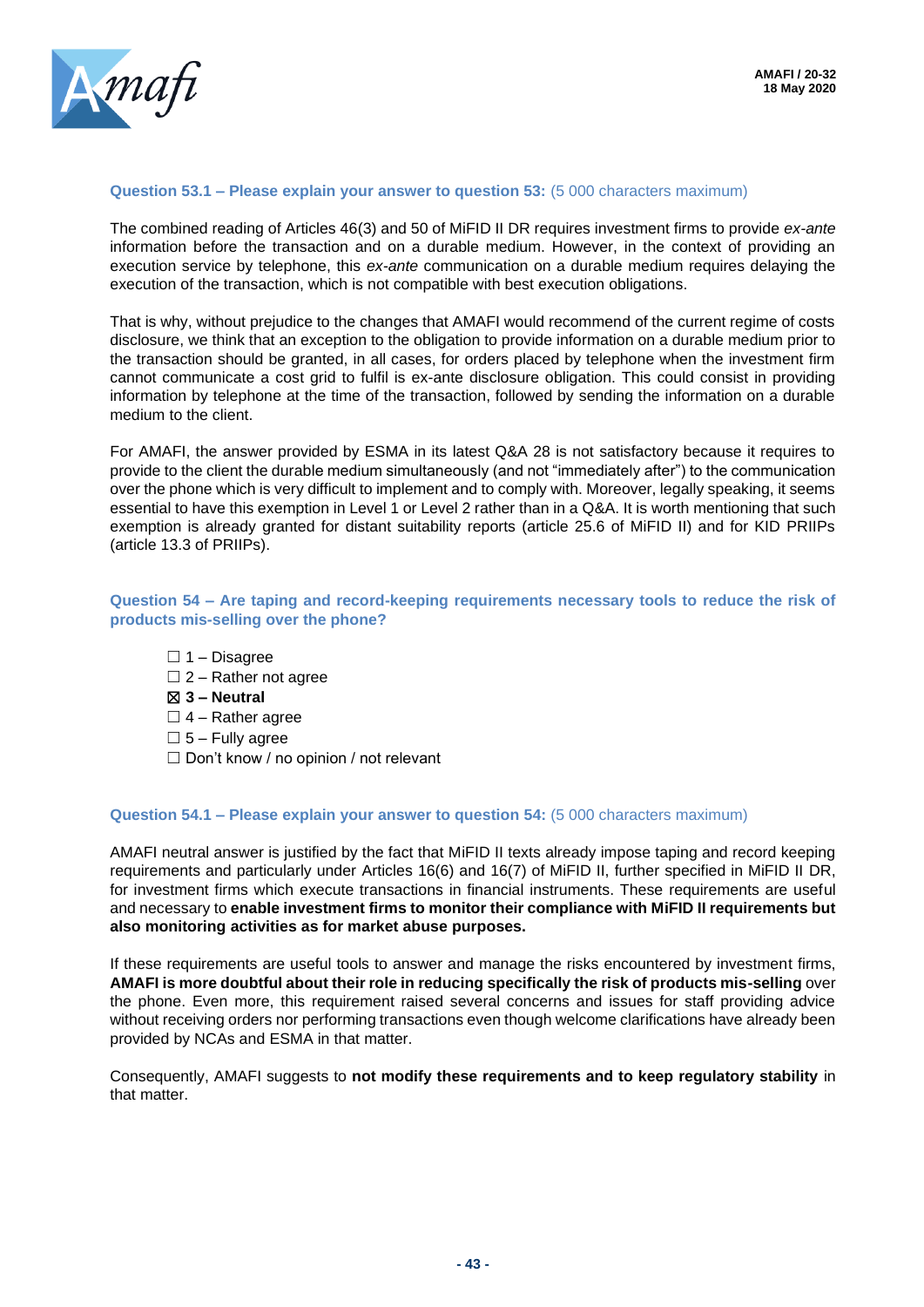

### **Reporting on best execution**

**Question 55 – Do you believe that the best execution reports are of sufficiently good quality to provide investors with useful information on the quality of execution of their transactions?**

#### ☒ **1 – Disagree**

- $\Box$  2 Rather not agree
- $\square$  3 Neutral
- $\Box$  4 Rather agree
- $\square$  5 Fully agree
- $\Box$  Don't know / no opinion / not relevant

#### **Question 55.1 – Please explain your answer to question 55:** (5 000 characters maximum)

Best execution reports established by investment firms in compliance with the Delegated Regulation 2017/576 ("*[RTS 28"](https://eur-lex.europa.eu/legal-content/EN/TXT/?uri=uriserv:OJ.L_.2017.087.01.0166.01.ENG&toc=OJ:L:2017:087:TOC)*) are required "*to enable the public and investors to evaluate the quality of an investment firm's execution and practices and to and to identify the top five execution venues in terms of trading volumes where investment firms executed client orders in the preceding year*" (*RTS 28, Recital 1*).

Considering practical and operational feedbacks, AMAFI observes that these best execution reports are not really taken into account by clients of investment firms. We do not believe that best execution reports are "useful information" for investors as they would not even take them into consideration (*i.e.* wholesale – in particular larger firms - actually have their own tool of transaction cost analysis (TCA) to make their own analyses; and considering retail clients, these reports seem to be too technical to be understandable and useful for them).

|                     | 1<br>(irrelevant) | $\overline{2}$<br>(rather<br>not<br>relevant) | 3<br>(neutral) | 4<br>(rather<br>relevant) | 5<br>(fully<br>relevant) | N.A. |
|---------------------|-------------------|-----------------------------------------------|----------------|---------------------------|--------------------------|------|
| Comprehensiveness   | X                 |                                               |                |                           |                          |      |
| Format of the data  |                   |                                               | X              |                           |                          |      |
| Quality of the data | Χ                 |                                               |                |                           |                          |      |
| Other               | X                 |                                               |                |                           |                          |      |

**Question 56 – What could be done to improve the quality of the best execution reports issued by investment firms?**

#### **Please specify what else could be done to improve the quality of the best execution reports issued by investment firms:** (5 000 characters maximum)

In AMAFI's view, best execution reports issued by investment firms should at the very least, be simplified in order to be more intelligible and relevant for clients (and more especially for retail clients).

AMAFI would like to bring to the EC attention that if these requirements are modified in that way it would generate complementary implementation costs and thus, before trying to modify them (if not remove completely) AMAFI invites the EC to realise a costs analysis and testing in order to ensure that what would be decided will be really qualitative, efficient and effective. The EC should obviously also consider buy-side inputs on the subject.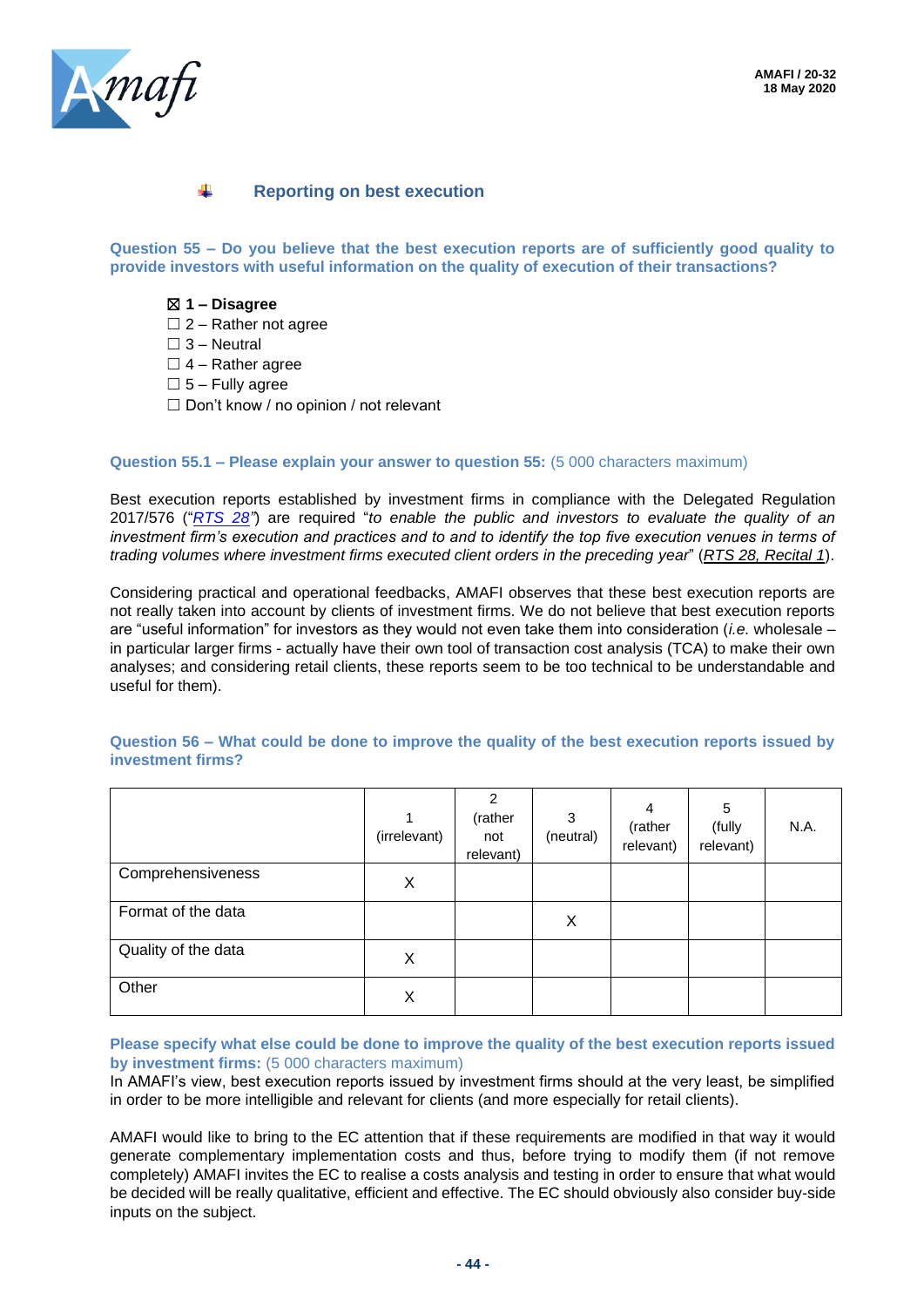

#### **Question 56.1 – Please explain your answer to question 56:** (5 000 characters maximum)

Like said in our answers to questions 55.1 and 56, best execution reports issued by investment firms in compliance with RTS 28, appear to be difficultly intelligible and therefore irrelevant for investors (specifically retail clients).

There is no issue of comprehensiveness nor a quality of data from sell-side activities but to the practical utility of such best execution reports for: (i) wholesale clients (in particular, larger firms) who do not value those and rely on their own TCA tools, and (ii) retail clients who have difficulties in understanding these reports.

**Question 57 – Do you believe there is the right balance in terms of costs between generating these best execution reports and the benefits for investors?**

☒ **1 – Disagree**

- $\Box$  2 Rather not agree
- $\Box$  3 Neutral
- $\Box$  4 Rather agree
- $\square$  5 Fully agree
- ☐ Don't know / no opinion / not relevant

#### **Question 57.1 – Please explain your answer to question 57:** (5 000 characters maximum)

AMAFI disagrees with the fact of saying that there is a right balance in terms of costs. Indeed, in AMAFI's view, these **best execution reports generate significant costs and, again, with very little if no value at all for investors**.

## **III. Research unbundling rules and SME research coverage**

#### **Question 58 - What is your overall assessment of the effect of unbundling on the quantity, quality and pricing of research?**

AMAFI would like to point out that the MiFID II rules on research, which had neither been the subject of political discussions by the co-legislators nor been the subject of serious impact studies, have had a negative impact on the production of research in Europe, particularly for SMEs. It can be considered that this piece of legislation was not introduced in a proper manner.

AMAFI recognizes that the decline in SME coverage was a pre-existing trend to the implementation of MiFID II / MiFIR and that there are geographic divergences about the way investment research is produced and displayed in the UE.

It is assessed in many EU markets major markets that MiFID 2 has had a negative impact<sup>3</sup>, in number and in quality on the SME coverage. It is not easy to give today quantitative evidence of the decline of the coverage.

 $3$  Fang, B., Hope, O.-K., Huang, Z. and Moldovan, R. (2019), 'The Effects of MiFID II on Sell-Side Analysts, Buy-Side<br>Analysts, and Firms,' Rotman School of Management Working Paper No. 3422155. Analysts, and Firms,' *Rotman School of Management Working Paper No. 3422155*, [http://dx.doi.org/10.2139/ssrn.3422155,](http://dx.doi.org/10.2139/ssrn.3422155) accessed 10 September 2019. See also for example the report issued by Assosim in June 2019 : 'The Financial Research in Italy under the MiFID II'. Admittedly, the Financial Conduct Authority (FCA) has published mid-September multi-firm review findings indicating the Markets in Financial Instruments Directive's (MiFID II) research unbundling rules have improved asset managers' accountability over costs, saving millions for investors [\(lien\)](https://www.fca.org.uk/news/press-releases/fca-finds-mifid-ii-research-unbundling-rules-working-well-investors). It is surprising, however, that those findings, published by those who actively supported the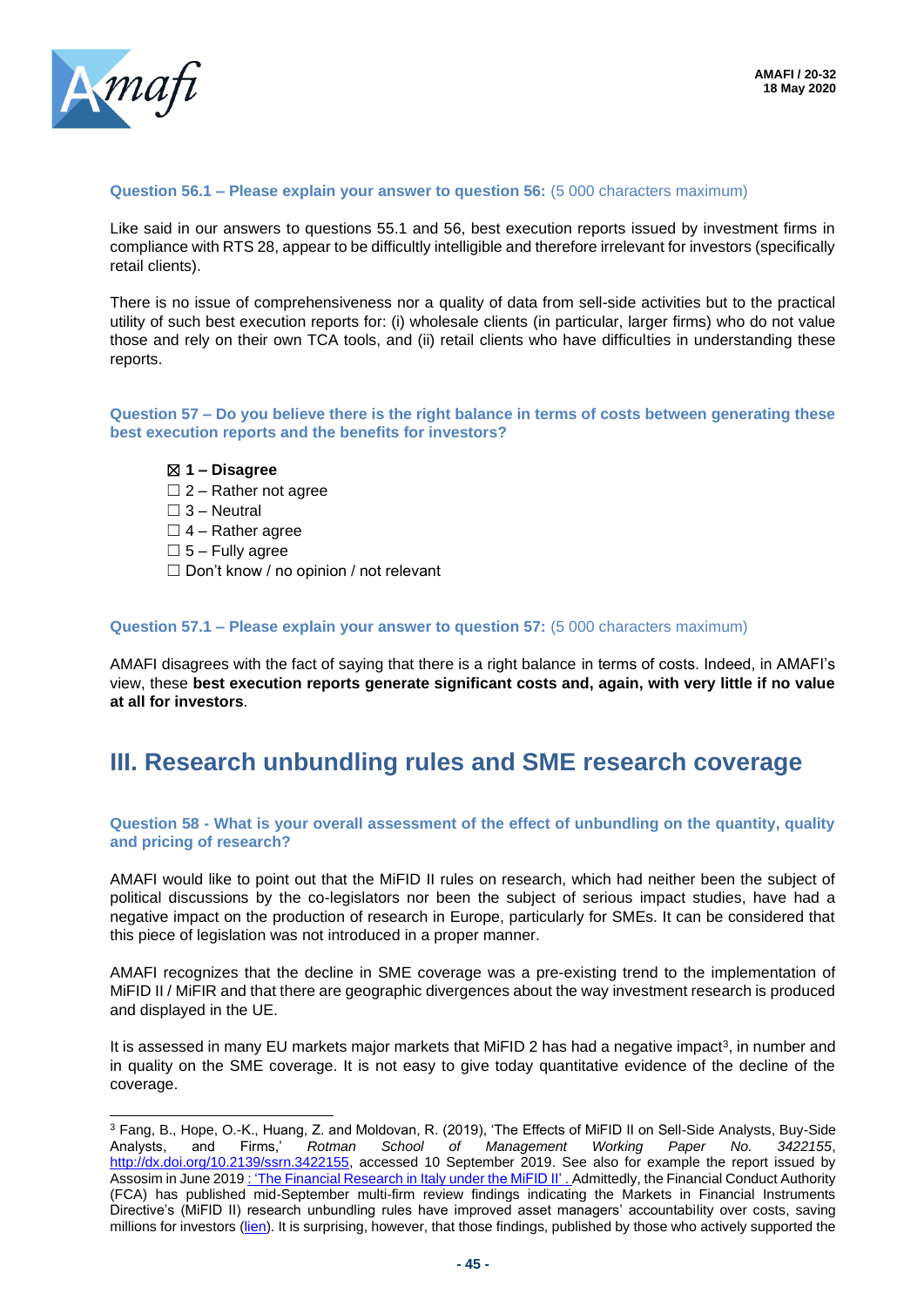

On this topic, AMAFI performed, mid 2018 a study on the coverage of French shares by investment analysts between 2005 and 2017. This analysis highlights as well **several weaknesses** in the supply of financial analysis for small and medium capitalisations:

- The supply is mainly provided by local players, while international players have disengaged from this market segment during the period of observation.
- The supply is more concentrated, creating greater risk of attrition, considering that the 3 more active providers represent 40% of the supply on the capitalisations smaller than 1 Bn  $\epsilon$ .
- The evolution of this supply appears to be largely dictated by a process of creative destruction leading to the emergence of new players replacing those who disappear rather than a mechanism of elasticity by virtue of which the « stable » players increase or decrease their coverage.

In this environment, the new economic conditions introduced by MiFID II for the financial analysis business pose great risks for the prevalent « Schumpeterian » trend that has prevailed for the last decade. In this case, the disappearance of existing players would not be compensated by the emergence of new players, considering the growing weakening of their business model.

### **Increase the production of research on SMEs**

|                                                                                                           | (irrelevant) | 2<br>(rather<br>not<br>relevant) | 3<br>(neutral) | 4<br>(rather<br>relevant) | 5<br>(fully<br>relevant) | N.A. |
|-----------------------------------------------------------------------------------------------------------|--------------|----------------------------------|----------------|---------------------------|--------------------------|------|
| Introduce a specific definition<br>of research in MiFID II level 1                                        | X            |                                  |                |                           |                          |      |
| Authorise bundling for SME<br>research exclusively                                                        |              |                                  |                |                           | X                        |      |
| Exclude independent<br>research providers' research<br>from Article 13 of delegated<br>Directive 2017/593 | X            |                                  |                |                           |                          |      |
| Prevent underpricing in<br>research                                                                       |              | X                                |                |                           |                          |      |
| Amend rules on free trial<br>periods of research                                                          |              |                                  |                |                           | X                        |      |
| <b>Others</b>                                                                                             |              |                                  |                |                           | X                        |      |

#### **Question 59 - How would you value the proposals listed below in order to increase the production of SME research?**

#### **Please specify what other proposals you would have in order to increase the production of SME research**

In addition to the measures proposed in question 59, it must be noted that the development of issuersponsored research is an important alternative way for SMEs research. That is why it is necessary to identify obstacles in MiFID II provisions of such development and modify accordingly, if relevant. Notably, it is crucial to be able to qualify issuer-sponsored research as "investment research" and not marketing communication (as per article 36 and 37 of MiFID II delegated regulation 2017/565) provided that the

new regime, has not been confirmed by these other studies, nor by the feeling of players in the French market : buyside, sell side and small and mid-issuers. On this issue, see also Q 59 and 59.1 and the reasons why sponsored research is developing today.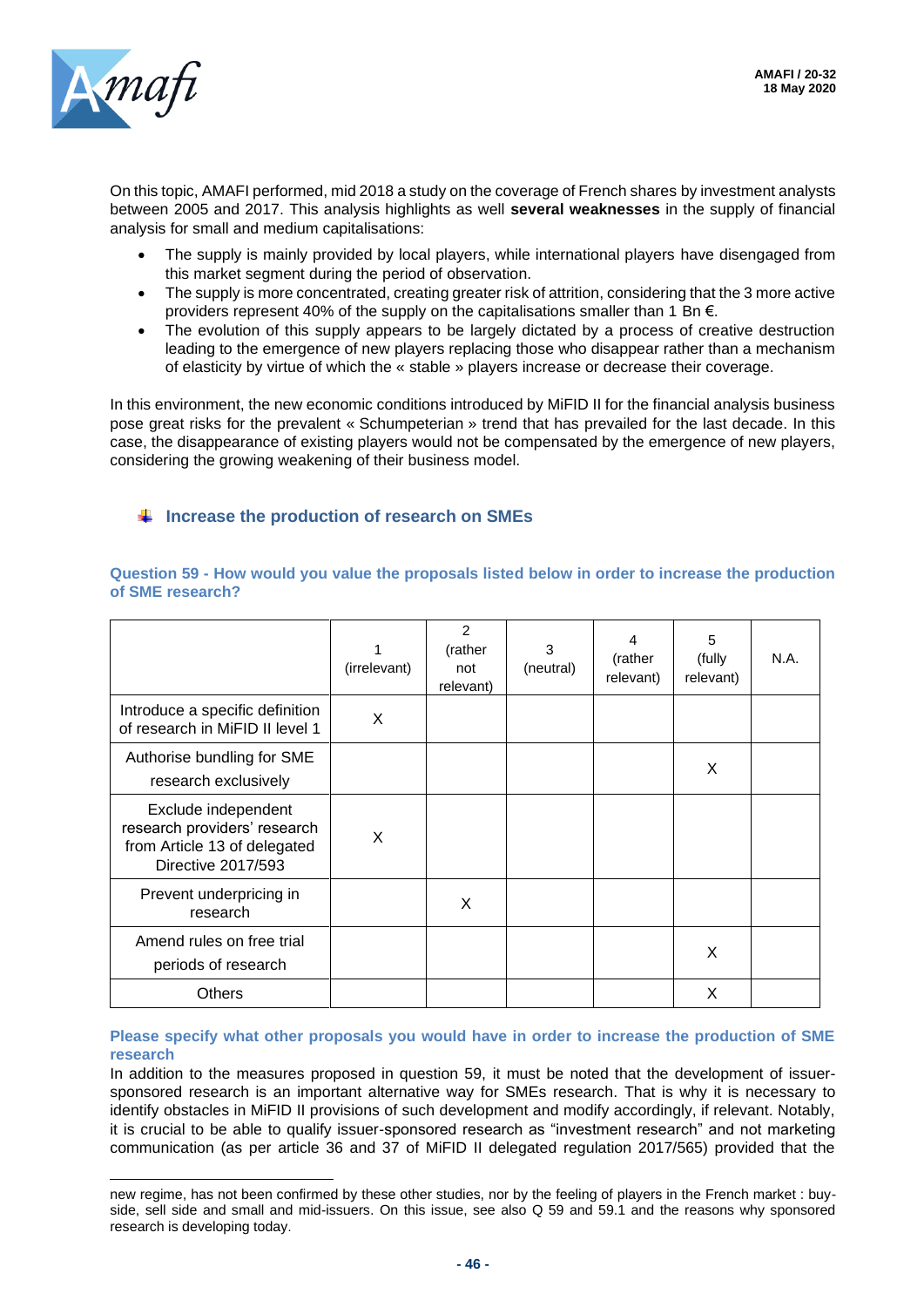

research provider strictly comply with the current MiFID II and MAR rules (see our answer to questions 65 to 67.1).

**Question 59.1 - Please explain your answer to question 59 and in particular if you believe preventing underpricing in research and amending rules on free trial periods of research are relevant:**

#### Introduce a specific definition of research in MiFID II level 1

AMAFI considers that there is no need to introduce a specific definition of research in MiFID II Level 1. Indeed, research covers various and varied services which moreover evolve over time.

For example, we are now witnessing the development of research on sustainable finance, which did not exist a few years ago. It is therefore not appropriate to fix in a Level 1 text a definition of a service that is first and foremost a matter of the commercial relationship between a research producer and its clients.

#### Authorise bundling for SME research exclusively

AMAFI considers it essential to introduce proportionality into the MiFID II rules on research.

This proportionality should be introduced on the basis of the company's capitalisation (below EUR 1 billion) and the size of the management company (depending on the amount of commissions (execution + research) paid by the management company, for instance an annual amount of EUR 500,000).

In these situations, bundling of some activities should be authorised. It should be recalled that before MIFID II, brokerage commissions paid for execution services on the one hand, investment/trading decision support services on the other hand.

Execution services notably encompassed:

- $\triangleright$  the supply of explanatory or forward-looking information about market movements
- ➢ order execution, in any form (DMA, algorithm, discretionary, natural crossing, etc.)
- ➢ follow-up services, e.g. order confirmation, reporting, settlement
- ➢ ….

Investment/trade decision support services notably encompassed:

- ➢ research
- $\triangleright$  financial analysis
- ➢ advice and sales services
- ➢ access to companies and their management
- $\triangleright$  trade analysis
- $\triangleright$  the supply of market information, depending on the situation
- ➢ …

Some jurisdictions, such as France and the UK, had introduced Commission Sharing Arrangements ("CSA") that allowed the remuneration of execution services to be separated from that of other services. This scheme could be put in place again for SMEs.

#### Exclude independent research providers' research from Article 13 of delegated Directive 2017/593

AMAFI totally disagrees with this proposal which would create a non-level playing field between sell-side research providers and independent ones.

#### Prevent underpricing in research

AMAFI considers that the concept of underpricing will be very difficult to prove, as the current discussions at European level on the cost of market data reveal. Indeed, it is not because a service is sold at a low price that its production costs are not covered if the number of customers is large.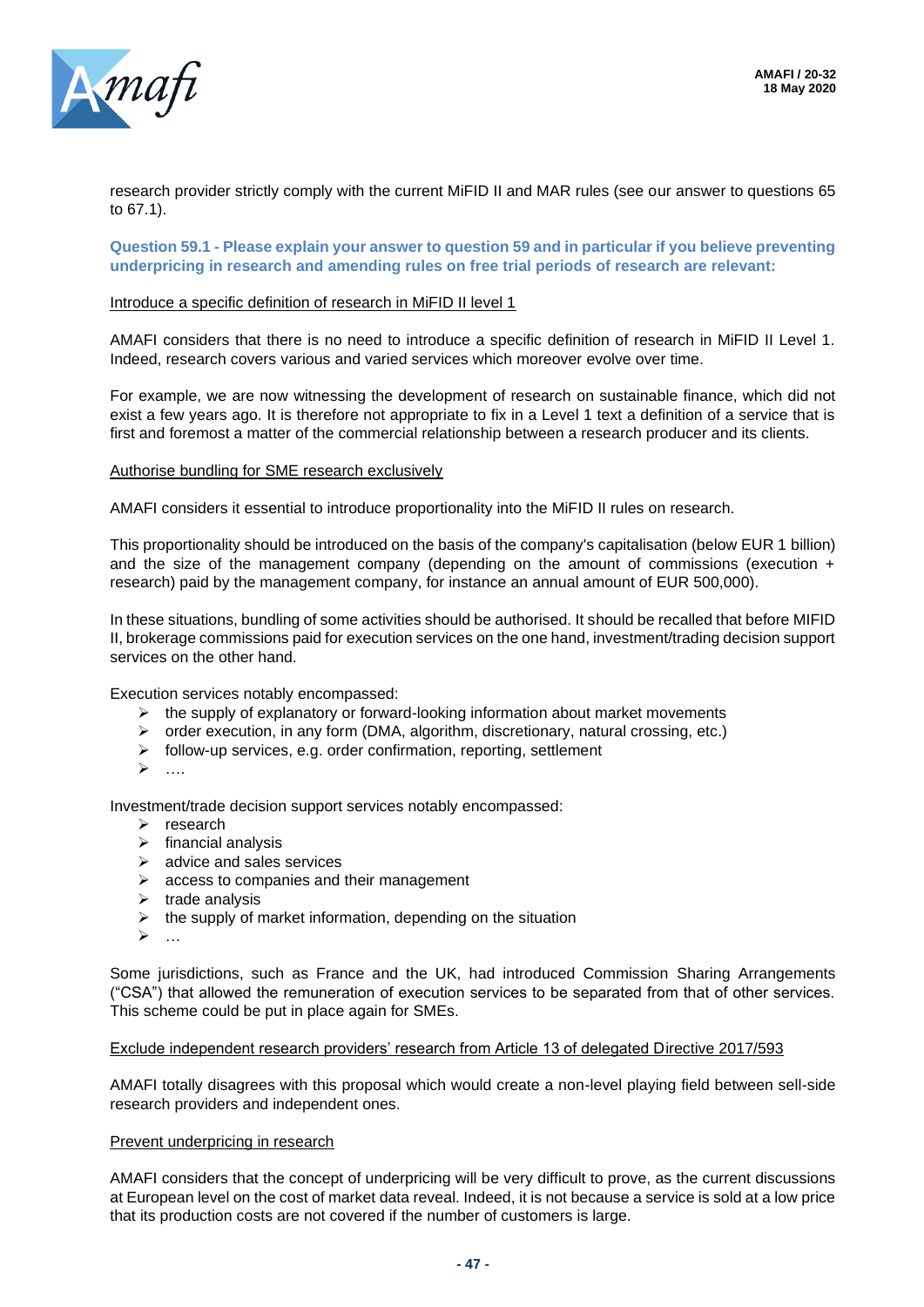

This subject must be examined primarily in the light of the rules of competition law.

#### Amend rules on free trial periods of research

The rules on free trial periods should be amended in order to:

- $\triangleright$  be implemented at the level of each asset class (equities, bonds, derivatives...)
- $\triangleright$  allow free trials for a period of 6 months in order to consider the pace at which the research recipients revise their purchasing policies for the services they subscribe to.

**Question 60 - Do you consider that a program set up by a market operator to finance SME research would improve research coverage?**

#### ☒ **1 – Disagree**

- $\square$  2 Rather not agree
- $\square$  3 Neutral
- $\Box$  4 Rather agree
- $\square$  5 Fully agree
- ☐ Don't know / no opinion / not relevant

**Question 60.1 - If you do consider that a program set up by a market operator to finance SME research would improve research coverage, please specify under which conditions such a program could be implemented:**

No, AMAFI does not consider that such program would improve research coverage.

#### **Question 60.1 - Please explain your answer to question 60:**

AMAFI does not believe that sustainable and relevant business models consisting in having research fully or partially funded by third parties, market operators or public money can be implemented. The economic balance must be struck between stakeholders which have an interest in developing financial research: investors on one side, issuers on the others.

Moreover, adding a new intermediary in the value chain does not go in the right direction in a deflationary market.

However, market operators could be encouraged to make the admission of securities to their market conditional on the company being able to demonstrate that its security will be subject to research coverage for a period of at least three years.

**Question 61 - If SME research were to be subsidized through a partially public funding program, can you please specify which market players (providers, SMEs, etc.) should benefit from such funding, under which form, and which criteria and conditions should apply to this program:**

See our answer to question 60.1.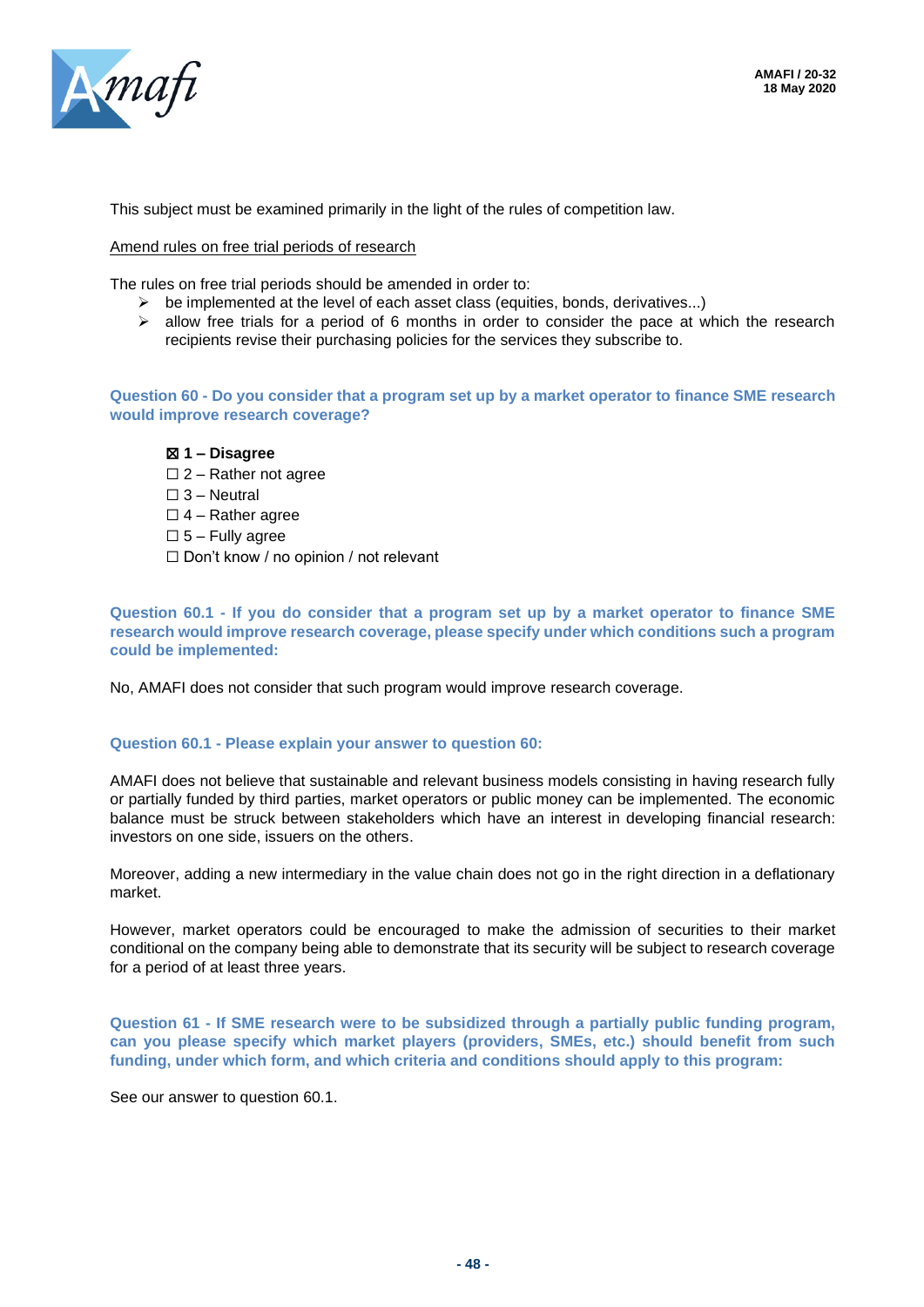

**Question 62 - Do you agree that the use of artificial intelligence could help to foster the production of SME research?**

 $\Box$  1 – Disagree ☒ **2 – Rather not agree** ☐ 3 – Neutral  $\Box$  4 – Rather agree  $\square$  5 – Fully agree ☐ Don't know / no opinion / not relevant

**Question 62.1 - If you agree, which recommendations would you make on the form that such use of artificial intelligence could take and do you see risks associated to the development of AI-generated research?**

#### **Question 62.1 - Please explain your answer to question 62:**

Artificial intelligence and machine learning are probably ways of making the production of research more efficient and less costly. However, we do not believe that at this stage of its development AI has the capacity to implement the processes to produce quality research that creates added value for investors. This may possibly be of assistance to the analyst, but it will take many more years before he/she can be eliminated.

#### **Question 63 - Do you agree that the creation of a public EU-wide SME research database would facilitate access to research material on SMEs?**

#### ☒ **1 – Disagree**

- $\square$  2 Rather not agree  $\square$  3 – Neutral
- $\Box$  4 Rather agree
- $\square$  5 Fully agree
- ☐ Don't know / no opinion / not relevant

**Question 63.1 - If you do agree that the creation of a public EU-wide SME research database would facilitate access to research material on SMEs, please specify under which conditions this database should operate:**

#### **Question 63.1 - Please explain your answer to question 63:**

AMAFI believes that the creation of a European database providing a certain amount of data on companies issuing on the markets would be undeniably useful. However, the contribution of such a database should not be overestimated. In addition to the fact that numerous data is already available to those who know how to look for it, a quality research is not based on raw data but also on contacts with managers, visits to business premises, etc. and, in fine, on the reasoning that will be drawn from the juxtaposition of these various elements. This is what is important for investors.

In any case, it is important to ensure that the cost/benefit ratio of the implementation of such a database remains reasonable.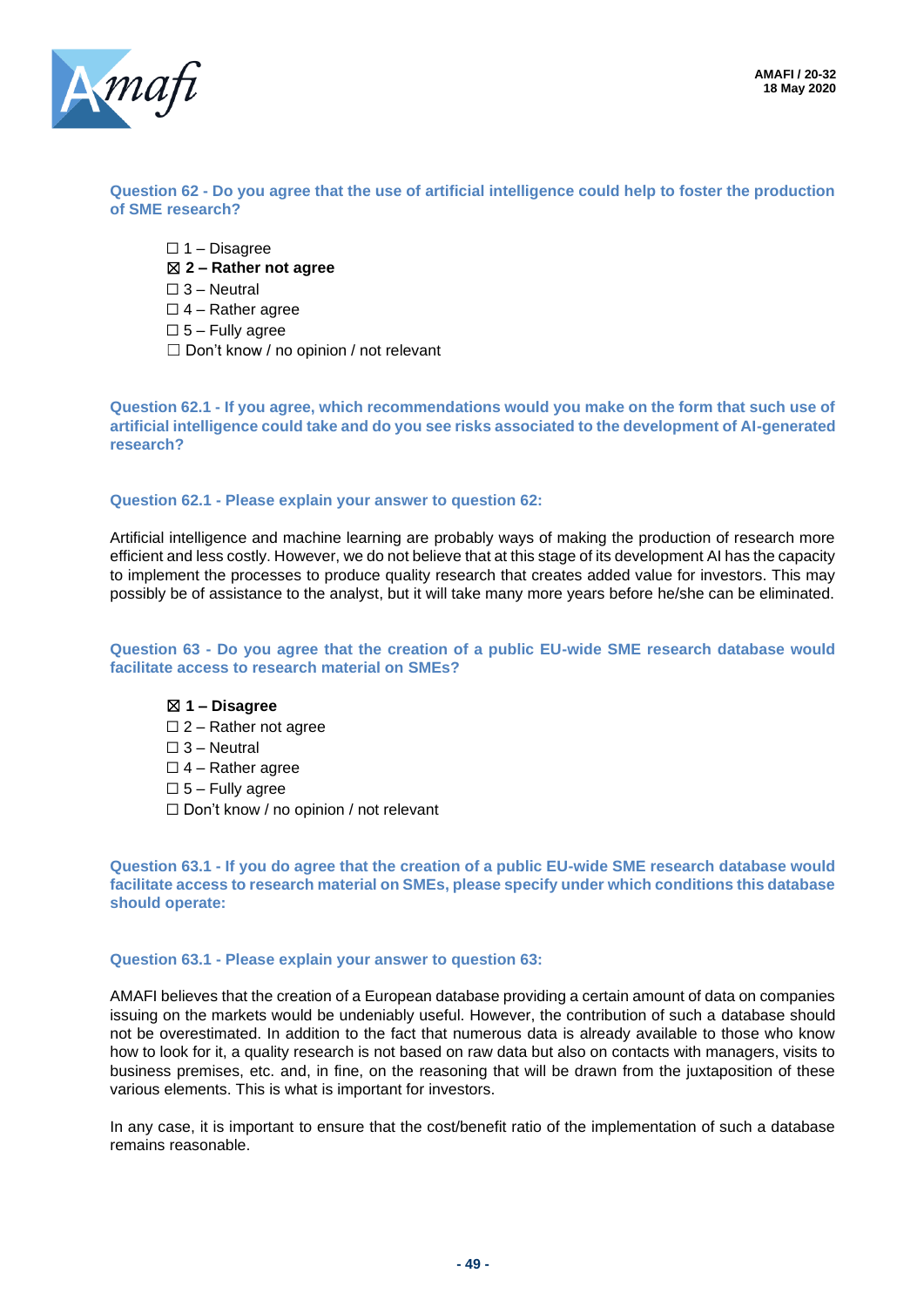

#### **Question 64 - Do you agree that ESMA would be well placed to develop such a database?**

- $\Box$  1 Disagree
- ☒ **2 – Rather not agree**
- $\square$  3 Neutral
- $\Box$  4 Rather agree
- $\square$  5 Fully agree
- ☐ Don't know / no opinion / not relevant

#### **Question 64.1 - Please explain your answer to question 64:**

The data in question are more of an accounting nature, and it is not clear that ESMA is in the best position in this respect. In any event, it should not be a means of creating new red-tape on companies.

Financial research is not a right for investors. It is an intellectual service which, within the limits set by MAR, creates added value in relation to information that must be publicly accessible and must be remunerated as such.

**Question 65 - In your opinion, does issuer-sponsored research qualify as acceptable minor nonmonetary benefit as defined by Article 12 of Delegated Directive (EU) 2017/593?**

 $\Box$  1 – Disagree ☒ **2 – Rather not agree**  $\Box$  3 – Neutral  $\Box$  4 – Rather agree  $\square$  5 – Fully agree  $\Box$  Don't know / no opinion / not relevant

#### **Question 65.1 - Please explain your answer to question 65:**

We consider that this question is not entirely relevant. According to AMAFI, the approach to issuersponsored research should follow the following reasoning:

- $\triangleright$  Issuer-sponsored research provided that the research provider strictly complies with the current MiFID II and MAR rules can be qualified as investment research (see our response to question 66). Notably, the nature "issuer-sponsored" of the research should be clearly disclosednder these conditions, if the issuer-sponsored research is made available at the same time to any investment firm wishing to receive it or to the general public, then it can be qualified as an acceptable minor non-monetary benefit.
- $\triangleright$  This does not mean that, as investment research, it should necessary be the case nor should it be qualified as an acceptable minor non-monetary benefit under all circumstances. It should be kept in mind that Issuers, in most cases only take in charge part of the production cost of the sponsored research. Against this background, most research producers specializing in Small & Midcaps would see their economic situation deteriorate further if they made their research freely available.
- ➢ Indeed, issuer sponsored research should be distributed through the same channels than nonsponsored research, as agreed between the producer and its clients (i.e., either the regime of acceptable minor non-monetary benefit as provided by article 12 **OR** the regime of research payment agreement as provided by article 13). It is worth mentioning as well that all clients are not subject to the ban of inducement and as such, outside the scope of article 12 and 13 of Delegated **Directive**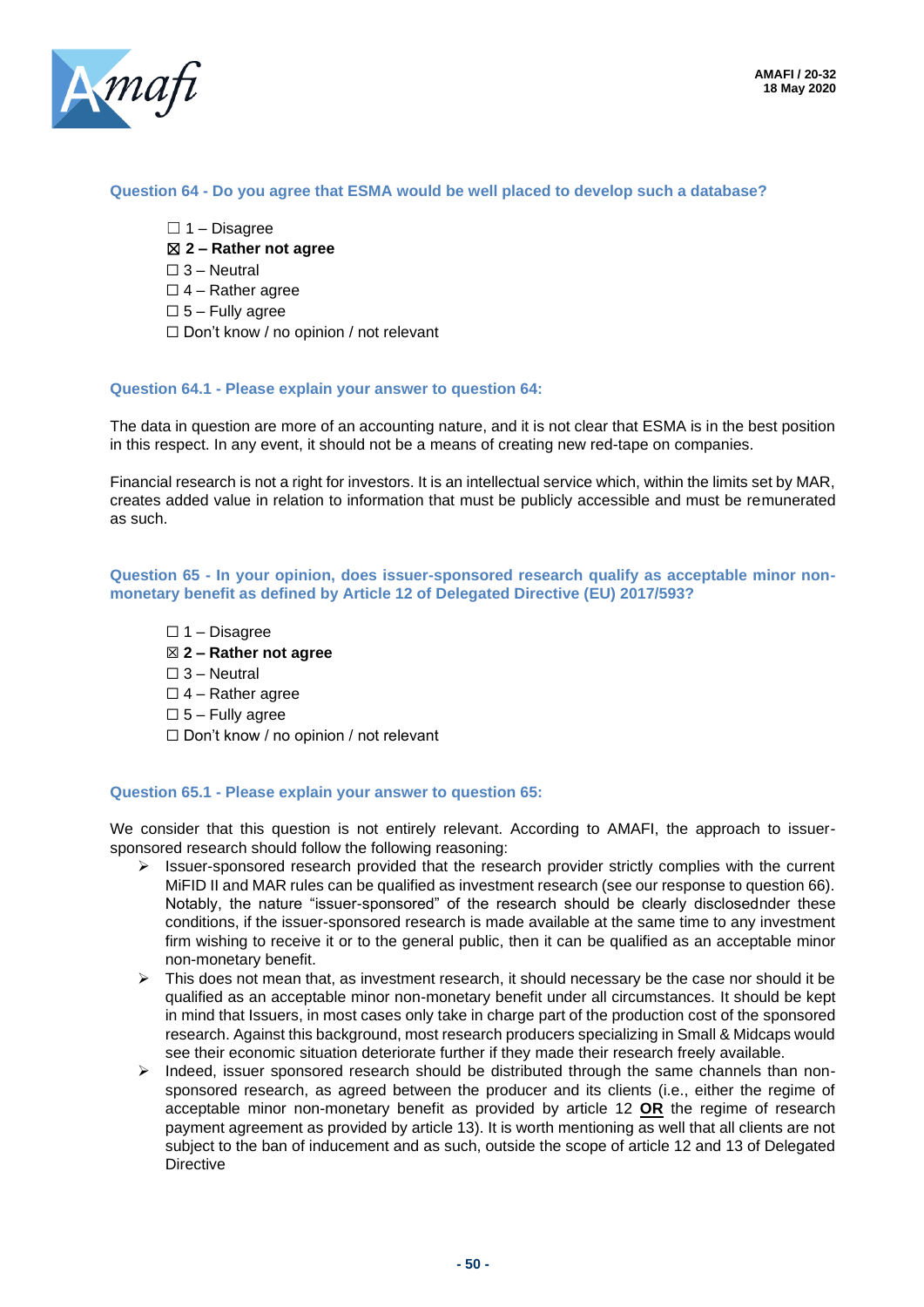

#### **Question 66 - In your opinion, does issuer-sponsored research qualify as investment research as defined in Article 36 of Delegated Regulation (EU) 2017/565?**

- ☐ 1 Disagree
- □ 2 Rather not agree
- $\square$  3 Neutral
- $\Box$  4 Rather agree
- ☒ **5 – Fully agree**
- ☐ Don't know / no opinion / not relevant

**It is absolutely essential for issuer-sponsored research to be qualified as "investment research"** as defined in MiFID 2. Were this research to be treated as "marketing communication" under the provisions of the directive, the effect would be particularly damaging. First of all, for issuers, such a qualification would only lessen the interest of the research. The sums that they pay for this coverage only make sense if they receive a quality service in return. Then for investors, the research would be deemed of lower quality and therefore of less interest to investors.

Given that the various rules resulting from the MAR and MiFID 2 apply in full to sponsored sell-side research, there are no legal or practical grounds to consider that this research could not be identified as "investment research". The fulfilment of MAR and MiFID 2 requirements is a guarantee that the research has been produced under objective and independent conditions.

Notably, Article 37 of the MiFID 2 DR ("Art. 37") specifically sets out strict organisational requirements intended to prevent and avoid any conflict of interest. In particular, the personal transactions of financial analysts are highly regulated. There must also be information barriers between the financial analysts and other persons whose responsibilities may conflict with their interests. **They must not accept "***inducements***"** or promise issuers favourable research coverage. Lastly, they must not submit their research to issuers prior to publication without first removing the recommendation and the target price.

**Compliance with Art. 37 is necessary to qualify sponsored research as "investment research". Otherwise, it would have to be treated as "marketing communication" (MiFID 2 DR, Art. 36).**

**The issue with sponsored research is the requirement of Art. 37 (d) to "***not accept inducement***"**. Hence the question: **"Should the remuneration received by the investment firm form the issuer for producing the sponsored research be considered an "inducement"?** Bearing in mind that the notion of "inducement" in MiFID 2 is a broad concept, various elements nevertheless argue to answer **no**.

Sponsored research should be considered as a service provided to the issuer. As a result, while the remuneration received by the investment firm is linked to the provision of an ancillary service, this remuneration is in fact **paid directly by the client, disqualifying it as an inducement**.

However, research is a service that can also be considered as being provided to investors. From this angle, the payment received – possibly an inducement – must be "*designed to enhance the quality of the relevant service to the client*", and "*not impair compliance with the investment firm's duty to act honestly, fairly and professionally*". Research necessary leads to an improvement in the service provided to the client. As for the second condition, investment firms producing sponsored research necessarily fulfil both the conditions laid down by the MAR – and in particular the fact that its "sponsored" quality is clearly disclosed in the research document – and all the other conditions laid down by Art. 37. We cannot presume that the mere fact of being remunerated by an issuer to produce research prevent the investment firm from acting "*honestly, fairly and professionally*". Therefore, **the remuneration received by the investment firm – and provided that it is clearly disclosed to investors (in compliance with MAR anyway) - is compliant with MiFID inducement regime**.

Lastly, one may argue that a **more literal meaning of the term "***inducement***" used in Article 37 (d) should be applied here**. The aim of this provision is, in fact, not to deprive the investment firm of any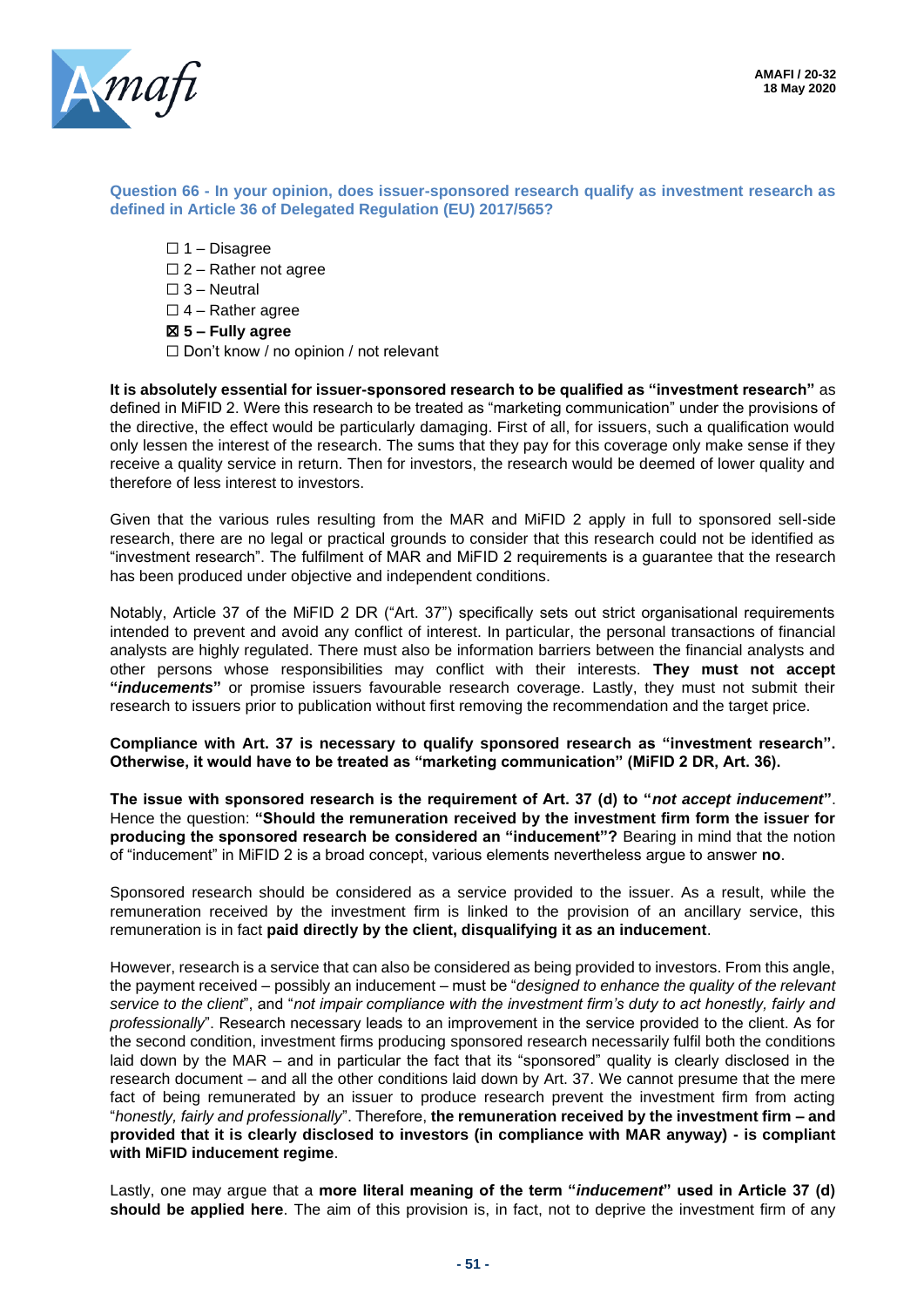

remuneration from the issuer but more likely to prohibit the receipt of benefits by the analyst (probably rather gifts or other non-monetary benefits) that could **undermine the production of impartial research**. The issue of impartiality is so central to the credibility of research (regardless of whether or not it is sponsored) that most of the compliance procedures in that matter provide that analysts must not accept gifts (including invitations to events) from issuers.

To conclude, all those elements **support the analysis that sponsored research could be considered as compliant with Article 37 and therefore qualifies as investment research.** More generally speaking, and as long as it meets the same independence and impartiality requirements as non-sponsored research and produced in compliance with both MAR and MIFID, **there is no reason to treat sponsored sell-side research any differently.** 

#### **Question 67 - Do you consider that rules applicable to issuer-sponsored research should be amended?**

Considering our answer to question 66, under the conditions exposed at question 65.1, both that (*i*) it is absolutely necessary that issuer-sponsored research is qualified as investment research and (*ii*) to avoid unnecessary legal and regulatory risks that could prevent that; AMAFI proposes to slightly amend Article 37 (d) of MiFID 2 DR like below:

*d) the investment firms themselves, financial analysts, and other relevant persons involved in the production of the investment research do not accept inducements non-monetary benefit that may undermine the production of impartial research, from those with a material interest in the subject-matter of the investment research; (…)*

#### 1 (least effective  $\overline{2}$ (rather not effective) 3 (neutral) 4 (rather effective) 5 most effective) N.A. Introduce a specific definition of research in MiFID II level 1 X Authorise bundling for SME research exclusively and the set of the second section of the set of the set of the set of the set of the set o Exclude independent research providers' research from Article 13 of delegated Directive 2017/593 X Prevent underpricing in research X Amend rules on free trial periods of research X Create a program to finance SME research by market operators X Fund SME research partially with public money X

#### **Question 68 - Considering the various policy options tested in questions 59 to 67, which would be most effective and have most impact to foster SME research?**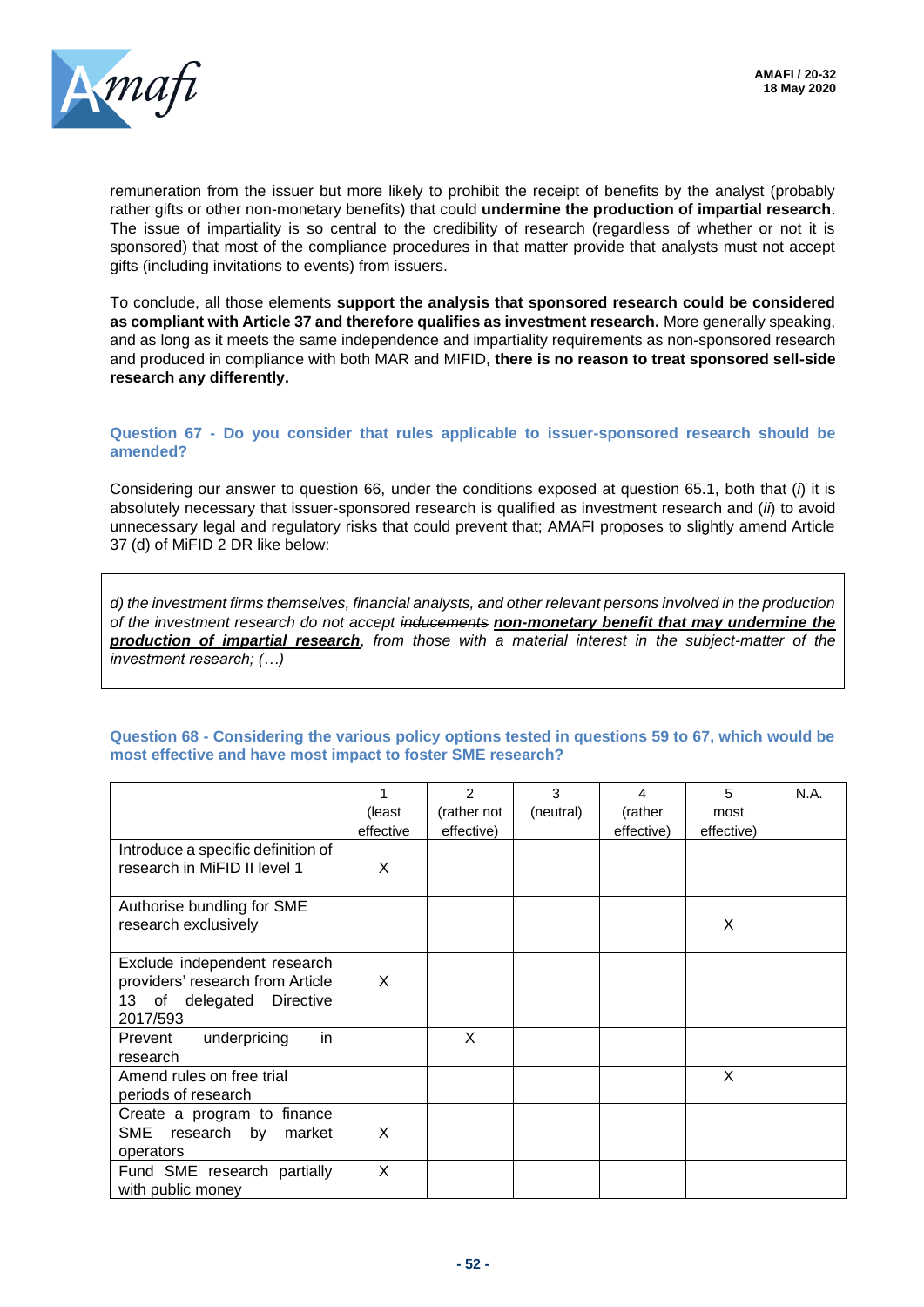

| Promote research on SME<br>artificial<br>produced<br>by<br>intelligence |  |  |  |
|-------------------------------------------------------------------------|--|--|--|
| Create an EU-wide database<br>on SME research                           |  |  |  |
| Amend<br>rules on<br>issuer-<br>sponsored research                      |  |  |  |
| <b>Others</b>                                                           |  |  |  |

**Please specify which other policy option would be most needed and have most impact to foster SME research:**

#### **Question 68.1 - Please explain your answer to question 68:**

See our answers questions 58 to 67.

# **IV. Commodity markets**

**Question 69 - Please specify to what extent you agree with the statements below regarding the experience with the implementation of the position limit framework and pre-trade transparency?**

|                                                                                                                                                                                                                                             | 1<br>(Disagree) | $\mathcal{P}$<br>(Rather<br>not<br>agree) | 3<br>(Neutral) | 4<br>(Rather<br>agree) | 5<br>(Fully<br>agrees) | <b>NA</b> |
|---------------------------------------------------------------------------------------------------------------------------------------------------------------------------------------------------------------------------------------------|-----------------|-------------------------------------------|----------------|------------------------|------------------------|-----------|
| <b>EU</b><br>intervention<br>The<br>been<br>achieving<br>successful<br>in.<br>or<br>progressing towards improving the<br>functioning and transparency of<br>commodity markets and address<br>excessive<br>commodity<br>price<br>volatility. |                 |                                           |                | X                      |                        |           |
| The MiFID II/MiFIR costs and<br>benefits with regard to commodity<br>markets are balanced (in particular<br>regarding the regulatory burden).                                                                                               |                 |                                           | X              |                        |                        |           |
| The different components of the<br>framework operate well together to<br>achieve the improvement of the<br>functioning and transparency of<br>commodity markets and address<br>excessive<br>commodity<br>price<br>volatility.               |                 |                                           |                | X                      |                        |           |
| improvement<br>the<br>The<br>0f<br>functioning and transparency of<br>commodity markets and address<br>excessive<br>commodity<br>price<br>volatility correspond with<br>the<br>needs and<br>problems<br>EU<br>in<br>financial markets.      |                 |                                           |                | X                      |                        |           |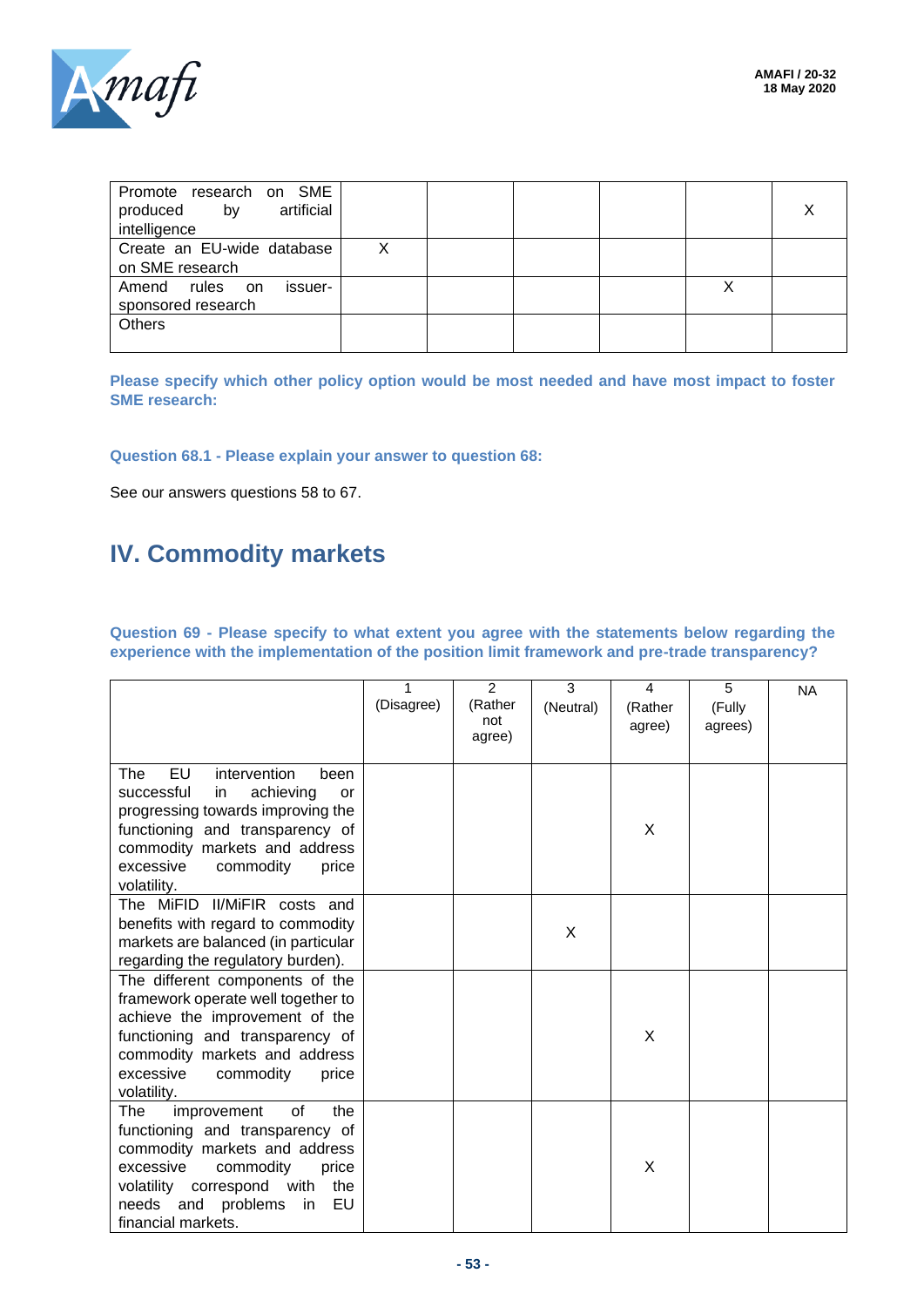

| The position limit framework and<br>pretrade |  |  |  |
|----------------------------------------------|--|--|--|
| for<br>regime<br>transparency                |  |  |  |
| commodity markets has provided               |  |  |  |
| EU added value.                              |  |  |  |

**Question 69.1 - Please provide both quantitative and qualitative elements to explain your answer and provide to the extent possible an estimation of the benefits and costs. Where possible, please provide figures broken down by categories such as IT, organisational arrangements, HR etc.**

We believe that The MiFID II/MiFIR regulatory framework globally served its goals regarding transparency orderly pricing of commodity derivatives. However, we consider that settlement prices cannot not be determined by open positions, contrary to the premise set by the MiFID II framework. As for the functioning of commodity markets, the measures put in place have impacted the development of illiquid and nascent contracts by imposing a position limit on a very large scope of instruments, and have restricted the growth of numerous contracts. Our opinion is that this regime, in its current scope, has affected the competitiveness of the European commodity derivatives markets, and should be reviewed in order to match its initial goal, which is preventing commodity derivatives contracts from influencing the pricing of the underlying commodities. We recommend that the authorities amend this regime in order to narrow it to a list of critical contracts subject to position limits.

We believe that the current regime of position management controls is fairly adequate and does not need to be reviewed.

As for the exemptions to the positions limit regime provided by the regulatory framework, we believe that an extension of the current hedging exemption to financial counterparties, and the implementation of a position limit exemption for both financial and non-financial counterparties under mandatory liquidity provision obligations. We believe that these measures would help bring liquidity necessary to the development of new contracts, and that hey would encourage financial counterparties to increase their key role in granting market access to small commercial entities through their hedging activities.

Finally, we believe that the pre-trade transparency regime could be reviewed regarding the methodologies for liquidity determination and the calculation of LIS thresholds, in order to better match an accurate representation of contracts with a liquid market, and provide for a better use of the transparency waivers set by the regulatory framework.

### **Position limits for illiquid and nascent commodity markets**

#### **Question 70 - Can you provide examples of the materiality of the above mentioned problem?**

AMAFI is not responding to this question

| Question 71 - Please indicate the scope you consider most appropriate for the position limit regime: |  |  |
|------------------------------------------------------------------------------------------------------|--|--|
|                                                                                                      |  |  |

|                                                                          |              |           |              | N.A. |
|--------------------------------------------------------------------------|--------------|-----------|--------------|------|
|                                                                          | (Most        | (neutral) | (Least       |      |
|                                                                          | Appropriate) |           | Appropriate) |      |
| Current scope                                                            |              |           | ⌒            |      |
| designated list of 'critical'<br>A<br>contracts similar to the US regime |              |           |              |      |
| <b>Others</b>                                                            |              |           |              |      |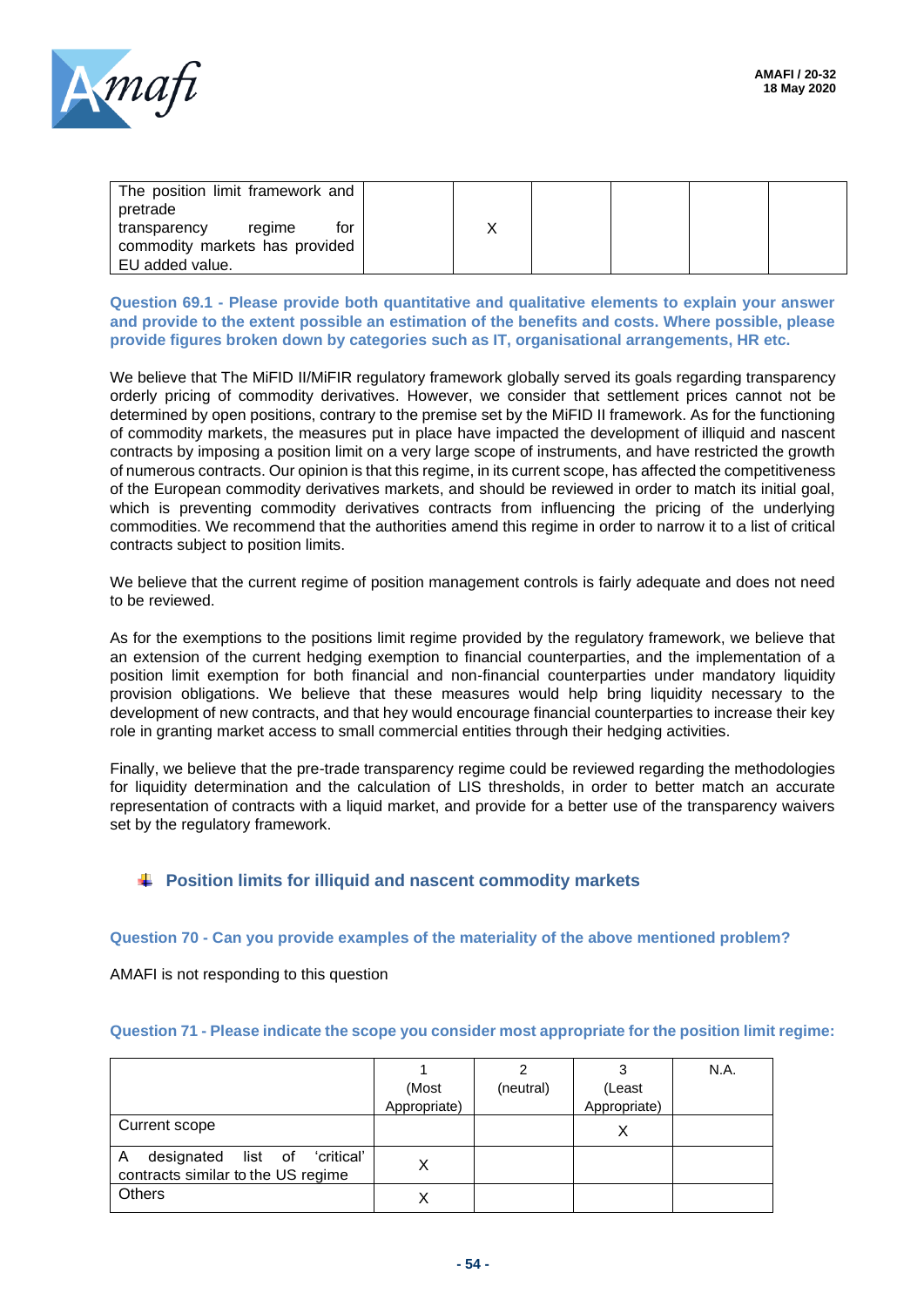

AMAFI believes that the scope for the position limit regime should be narrowed to important benchmark contracts. It is important that only contracts that influence the pricing of the underlying commodity and other commodity derivatives and are undergoing price formation are subject to the position limit regime.

#### **Question 71.1 - Please explain your answer to question 71:**

It is now clear that even with the derogation set out by article 15 of Commission delegated regulation (EU) 2017/591 for new and illiquid contracts, the enforcement of the position limits regime is detrimental to the development of illiquid and nascent contracts. This is mostly due the low thresholds applied by NCAs on these contracts from day 1. ESMA's Q&A on commodity derivatives opens the possibility for the use of different derogations. However, these derogations proved to be difficult to apply in practice, and are not sufficient to counter the negative effects of low positions.

Taking these arguments into consideration, we believe that ESMA should be mandated in order to define critical contracts that should be subject to position limits.

**Question 72 - If you believe there is a need to change the scope along a designated list of 'critical' contracts similar to the US regime, please specify which of the following criteria could be used. For each of these criteria, please specify the appropriate threshold and how many contracts would be designated 'critical'.**

| Open interest                         |
|---------------------------------------|
| Type and variety of participants      |
| Other criterion: Underlying commodity |
| There is no need to change the scope  |

**Open interest:** Several trading venues estimated a potential new threshold at 300 000 lots. Estimates by trading venues expect around 20 contracts would be deemed "critical" following this threshold.

**Type and variety of participants:** Rather than the type of participants, we believe the number of participants could be a more appropriate parameter, even though it is strongly correlated with the open interest. In order to match the proposed open interest threshold, we believe that the minimum number of participants should range between 20 and 50 participants.

**Underlying commodity:** Some contracts with no associated deliverable supply are subject to the position limits regime. We believe that such contracts should not be subject to this regime considering that the main goal of the position limits regime is to prevent commodity derivatives contracts pricing from influencing the price of the underlying commodity. It is also important that commodity contracts with an underlying that qualifies as food intended for human consumption are regarded as critical by nature, considering the importance of preventing speculation activity on these contracts. In that matter, articles 9 and 14 of Commission delegated regulation (EU) 2017/591 already set derogations to the position limits regime regarding this specific type of contracts.

#### **Question 72.1 - Please explain your answer to question 72:**

While it is difficult to make a precise assessment of the number of contracts that would be considered as critical with the combined use of all the above mentioned criteria, the strong correlation between open interest and the number of active participants would suggest around 20 contracts through the Union would be subject to the position limits regime, re-focusing the use of this regime on the important benchmark contracts that have an actual impact on the pricing of the underlying commodities, and allowing for nascent and illiquid contracts to develop. This would also set a comparable regime to that set in the U.S, allowing the European commodity derivatives market to gain competitivity.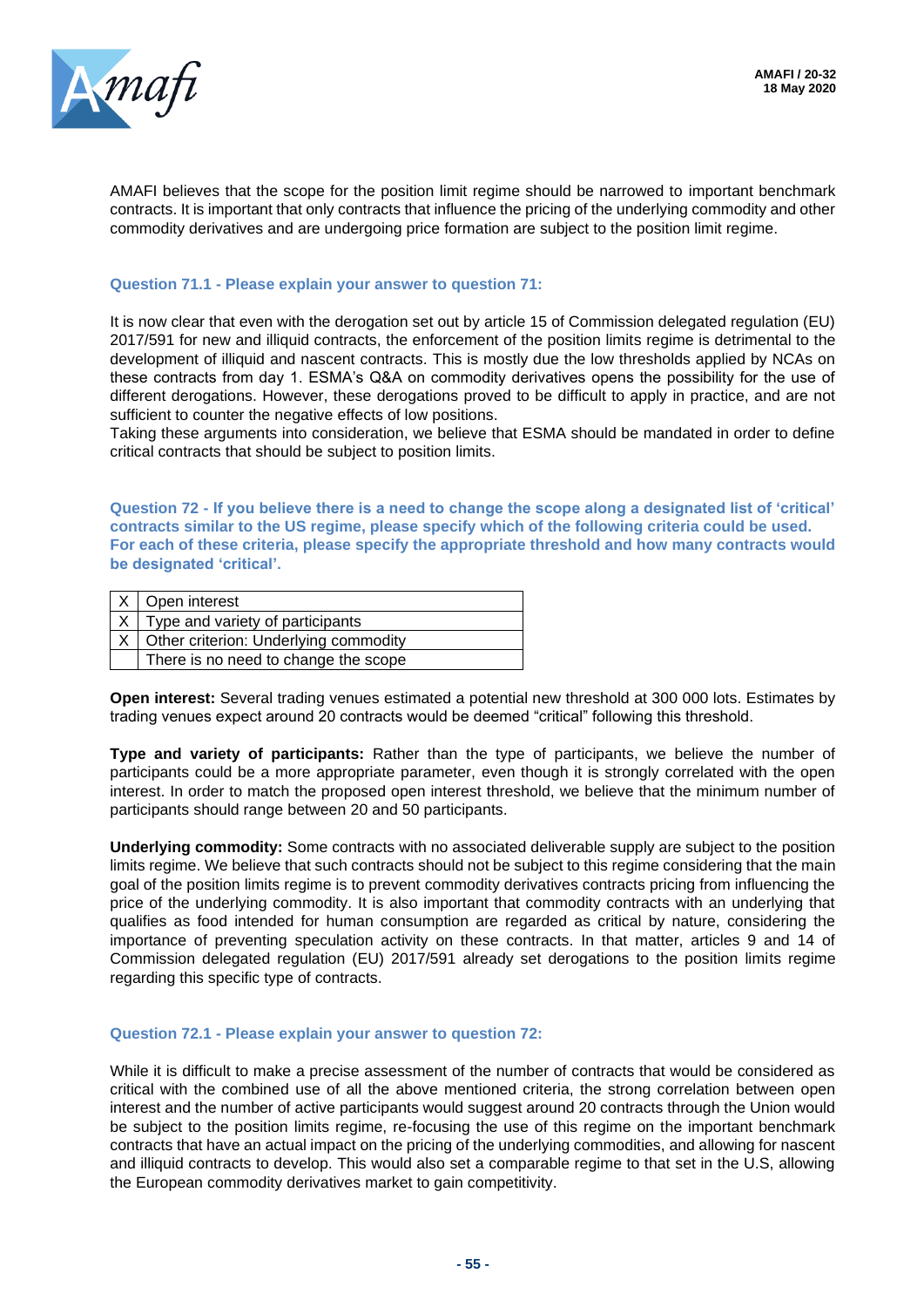

#### **Question 73 - Do you agree that there is a need to foster convergence in how position management controls are implemented?**

- ☒ **1 – Disagree**
- $\square$  2 Rather not agree
- ☐ 3 Neutral
- $\Box$  4 Rather agree
- $\square$  5 Fully agree
- ☐ Don't know / no opinion / not relevant

#### **Question 73.1 - Please explain your answer to question 73:**

We believe that there is no need for a new set of rules aiming at fostering convergence in the implementation of position management controls. Such a measure could push some trading venues to converge towards a regime that is not fit for its participants and their trading activity. We believe that the implementation of position management controls should continue to be enforced by trading venues, through a continuous dialogue with position holders, and a constant adaptation of each regime depending on the evolution of the trading activity in each venue.

**Question 74 - For which contracts would you consider a position limit exemption for a financial counterparty under mandatory liquidity provision obligations? This exemption would mirror the exclusion of the related transactions from the ancillary activity test.**

|                 | Yes | No | N.A. |
|-----------------|-----|----|------|
| Nascent         |     |    |      |
| <b>Illiquid</b> |     |    |      |
| Other           |     |    |      |

#### **Question 74.1 - Please explain your answer to question 74:**

We believe that such an exemption would be appropriate for Nascent and illiquid markets and allow them to attract more liquidity, especially considering the disproportionately low threshold set by the position limits regime. However, we believe that the difficulty to attract liquidity providers for this type of contracts should be taken into consideration, by allowing non-financial counterparties to benefit from such an exemption as well.

#### **Question 75 - For which counterparty do you consider a hedging exemption appropriate in relation to positions which are objectively measurable as reducing risks?**

|                                                                             | Yes | No. | N.A |
|-----------------------------------------------------------------------------|-----|-----|-----|
| A financial counterparty belonging to a predominantly commercial group that | X   |     |     |
| hedges positions held by a non-financial entity belonging to the same group |     |     |     |
| A financial counterparty                                                    |     |     |     |
| Other                                                                       |     |     |     |

#### **Question 75.1 - Please explain your answer to question 75:**

We support the extension of the hedging exemption for financial counterparties, considering that they already perform hedging activities in commodity derivatives markets under the position limits regime.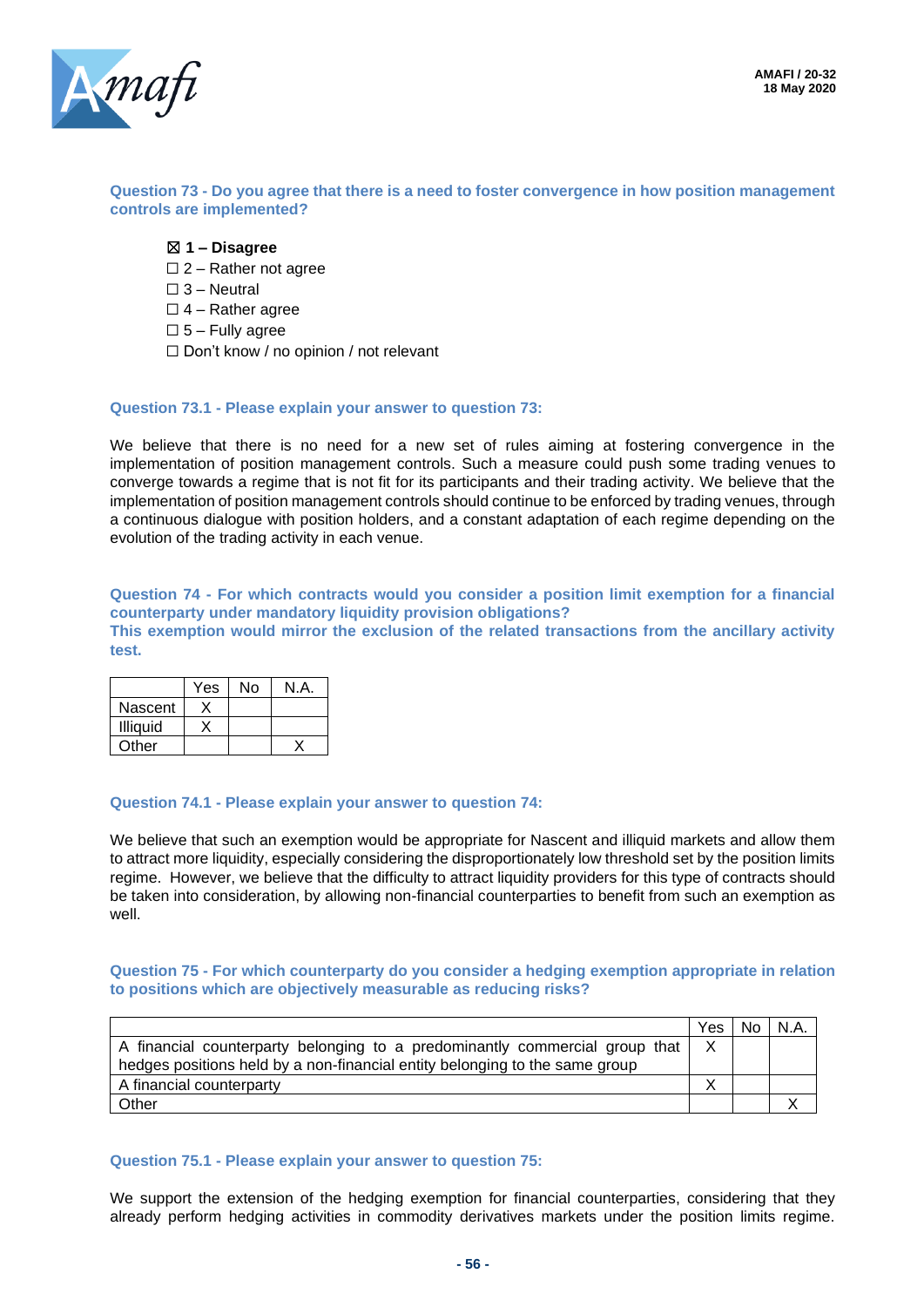

Financial counterparties play a key role in providing market access to small commercial entities, and should therefore be able to use the hedging exemption under the same conditions set by article 8 of MiFIR or article 57 of MiFID II for non-financial counterparties.

#### **FRE-trade transparency**

**Question 76 - Do you consider that pre-trade transparency for commodity derivatives functions well?**

- $\Box$  1 Disagree
- ☒ **2 – Rather not agree**
- $\Box$  3 Neutral
- $\Box$  4 Rather agree
- $\square$  5 Fully agree
- ☐ Don't know / no opinion / not relevant

**If you do not consider that pre-trade transparency for commodity derivatives functions well, please (1) provide examples of markets where the pre-trade transparency regime has constrained the offering of niche instruments or the development of new and/or fast moving markets, and (2) present possible solutions including, where possible, quantitative elements:**

We believe that key indicators calculated for the use of pre-trade transparency waivers are currently using methodologies that lead to an inaccurate representation of contracts with a liquid market, and a rather high pre-trade LIS threshold for illiquid contracts:

- Liquidity determination: The current methodology set out in Commission Delegated Regulation (EU) 2017/583 to determine if a commodity derivative contract is deemed to have a liquid market relies on the average daily notional amount (ADNA) and the average daily number of trades (ADNT) (See Table 7.1 of Annex III of Commission Delegated Regulation (EU) 2017/583). It also relies on qualitative criteria that differ through the different sub-asset classes. While the table details different relatively appropriate qualitative segmentation criteria for the determination of contracts with a liquid market, it sets a unique threshold for the quantitative criteria, set at an ADNA=10 million euros, and an ADNT=10. For certain sub-asset classes, an ADNT set at 10 might be too low, and lead to wrongly classify some contracts as having a liquid market, thus constraining the development of new contracts in these classes.
- Level of pre-trade LIS threshold: The current methodology for the calculation of pre-trade LIS thresholds produces a rather adverse effect from the one initially expected by the regulation. As a matter of fact, data shows that LIS thresholds are higher for less liquid contracts and lower for liquid contracts. This paradox is partly due to the flawed qualitative segmentation criteria, leading to a mix of liquid and less liquid instruments in the same sub classes, and partly due to the quantitative metrics used to assess liquidity, as the ADNA is correlated with the price and might increase following a price increase, and give the impression of more liquidity. As for the ADNT, it might categorize a market with numerous transactions as liquid, not taking into account that the transactions might be small and not representative of more liquidity, and vice versa.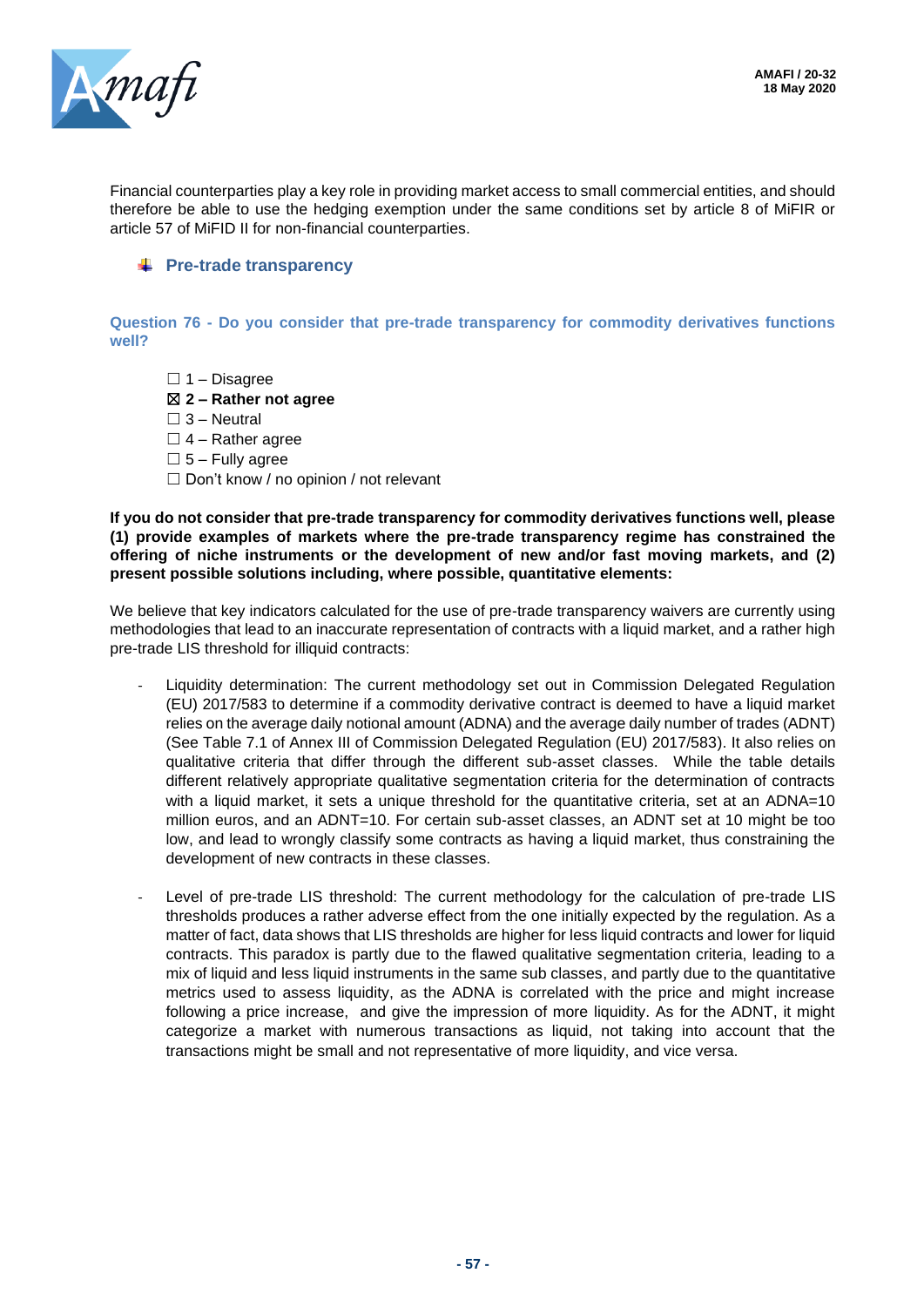

# **V. Derivatives Trading Obligation**

**Question 77 - To what extent do you agree with the statements below regarding the experience with the implementation of the derivatives trading obligation?**

|                                                                                                                                                                                                               | (Disagree | 2<br>(Rather<br>not<br>agree) | 3<br>(Neutral) | 4<br>(Rather<br>agree) | 5<br>(Fully<br>agrees) | <b>NA</b> |
|---------------------------------------------------------------------------------------------------------------------------------------------------------------------------------------------------------------|-----------|-------------------------------|----------------|------------------------|------------------------|-----------|
| <b>EU</b><br><b>The</b><br>intervention<br>been<br>successful<br>achieving<br>in.<br>or<br>towards<br>progressing<br>more<br>transparency and competition in<br>trading of instruments subject to the<br>DTO. |           |                               | X              |                        |                        |           |
| <b>II/MiFIR</b><br>The MiFID<br>costs<br>and<br>benefits with regard to the DTO are<br>balanced (in particular regarding the<br>regulatory burden).                                                           |           |                               | X              |                        |                        |           |
| The different components of the<br>neutral framework operate well<br>together<br>achieve<br>to<br>more<br>transparency and competition in<br>trading of instruments subject to the<br>DTO.                    |           |                               | X              |                        |                        |           |
| More transparency and competition<br>in trading of instruments subject to<br>the DTO corresponds with the<br>needs and problems in EU financial<br>markets.                                                   |           |                               | X              |                        |                        |           |
| The DTO has provided EU added<br>value.                                                                                                                                                                       |           |                               | X              |                        |                        |           |

**Question 77.1 - Please provide both quantitative and qualitative elements to explain your answer and provide to the extent possible an estimation of the benefits and costs. Where possible, please provide figures broken down by categories such as IT, organizational arrangements, HR, etc.**

AMAFI is supportive of the Derivatives Trading Obligation (DTO) which was a G20 commitment following the 2008 crisis. Besides, our members have been fully complying with its requirements under MiFIR.

However, AMAFI remains rather neutral regarding its implementation. Indeed, the main DTO implementation concern remains the on-going threat of a Brexit no-deal scenario in the absence of full equivalence between EU and UK trading venues or, at least, of non-overlapping application of the UK/UE DTO requirements to third countries branches of UE firms (see hereunder response to question 78).

The absence of one of these solutions could have a significant impact for EU investment firms in terms of competitivity, costs, transparency, etc. and therefore modify its position regarding the implementation of EU DTO requirements.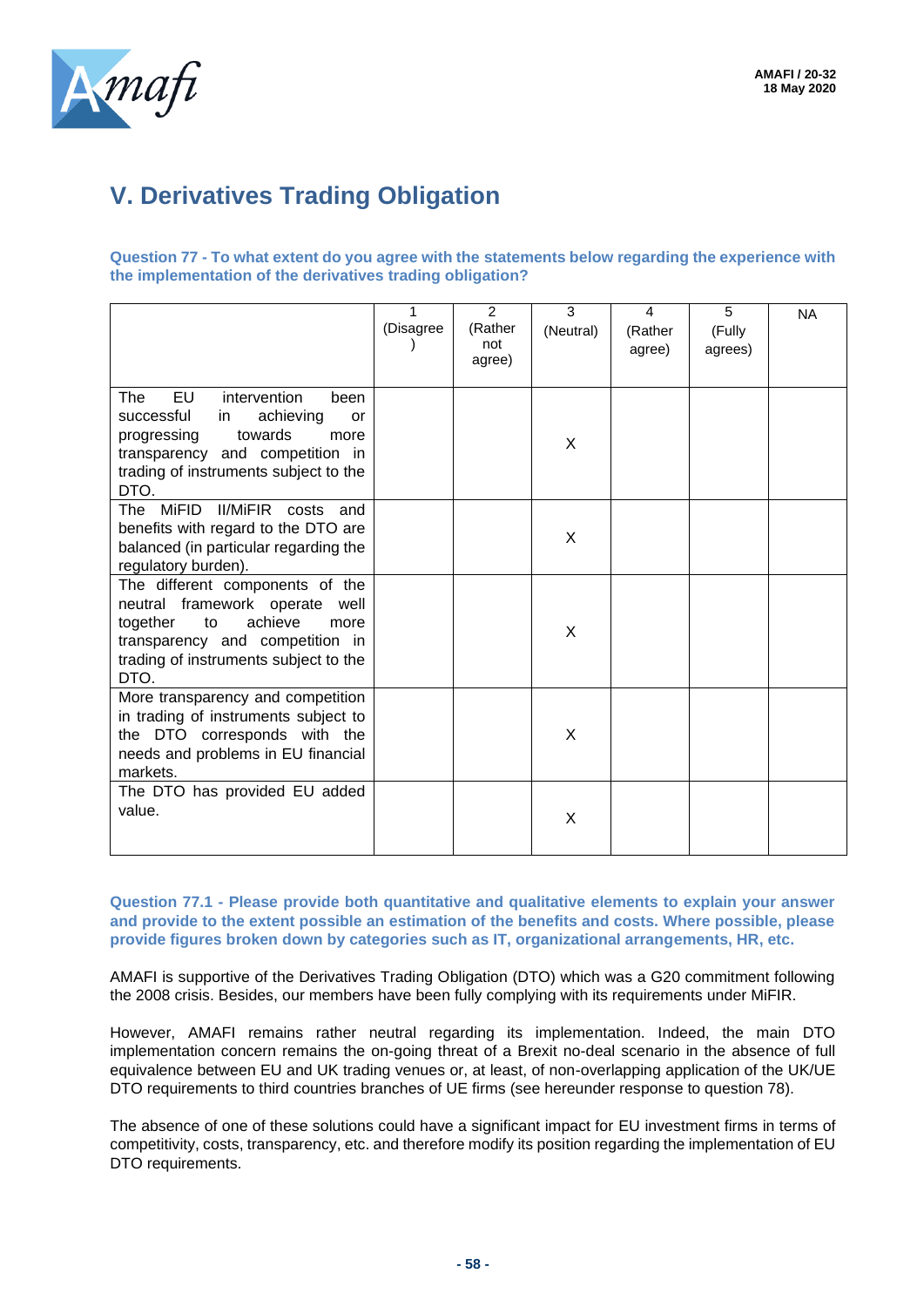

#### **Question 78 - Do you believe that some adjustments to the DTO regime should be introduced, in particular having regards to EU and non-EU market making activities of investment firms?**

- $\Box$  1 Disagree
- $\Box$  2 Rather not agree
- $\Box$  3 Neutral
- $\Box$  4 Rather agree
- ☒ **5 – Fully agree**
- $\Box$  Don't know / no opinion / not relevant

#### **If you do believe that some adjustments to the DTO regime should be introduced, please explain which adjustments would be needed and with which degree of urgency:**

In the context of Brexit, we believe that it is urgent to issue several equivalence decisions in order not to disrupt the efficient provision of financial services after the Withdrawal Agreement transition period. One of the areas for which an equivalence decision is urgently needed is that of the securities and derivatives trading venues.

#### **We would therefore welcome a full equivalence between EU/UK trading venues similarly to what has been granted with US CFTC SEF and MAS Trading Venues in Singapore.**

In the absence of such equivalences, it is likely that after a certain period of time UK DTO requirements will differ from those of the EU and that certain EU or UK trading venues will then not be recognized by both the UK and EU authorities for the purpose of their respective DTOs. These situations may create conflicts of laws, which would be impossible to comply with by the UK branches of EU firms.

Within this context, it is crucial to avoid any concomitant application of EU and UK rules or even a systematic application of the most stringent regulations, which would be unbearable for EU financial firms and detrimental to their competitiveness.

#### **Therefore, we would, at the very least, welcome the amendment of the current MiFID II/ MiFIR rules to make clear that the EU DTO requirements will not apply to transactions carried out by third countries branches of EU firms since they are not providing investment services or core services to EU clients, whether directly or via reverse solicitation.**

In addition, as recently recommended by ESMA (see Consultation paper on the transparency regime for non-equity instruments and the trading obligation for derivatives, p. 104), we also see the benefits of introducing a self-standing suspension mechanism for the DTO. Such mechanism should be modelled on the one introduced by EMIR Refit for the clearing obligation and should allow to suspend the DTO in situations in which: (i) a specific class of OTC derivatives is no longer suitable for the DTO or (ii) there is a serious threat to the orderly functioning of the EU financial markets.

#### **Question 78.1 - Do you believe that MiFID II/MiFIR has increased pre- and post-trade transparency for financial instruments in the EU?**

Please refer to the answer above.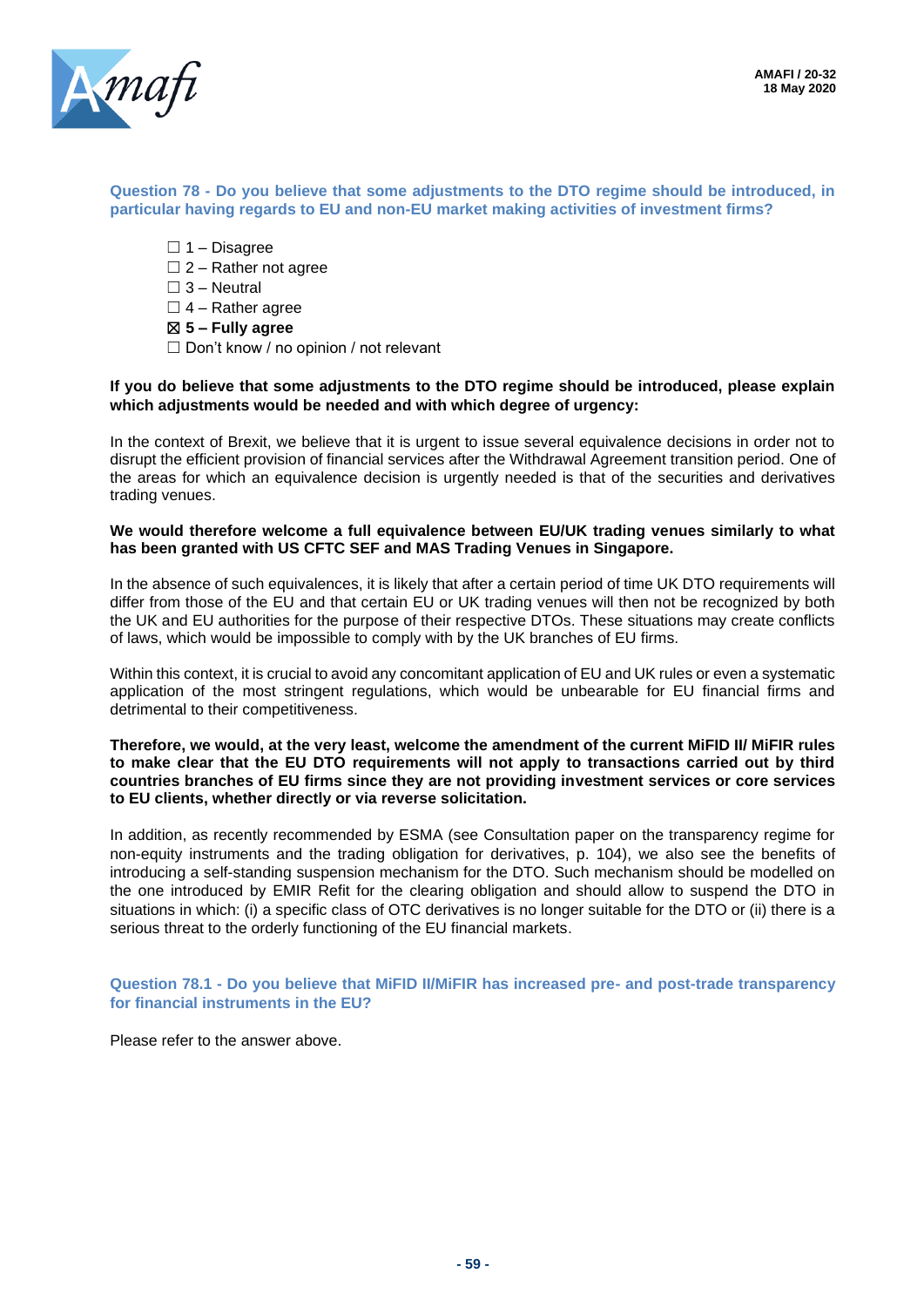

#### **Question 79 - Do you agree that the current scope of the DTO is appropriate?**

- $\Box$  1 Disagree
- ☒ **2 – Rather not agree**
- $\Box$  3 Neutral
- $\Box$  4 Rather agree
- $\square$  5 Fully agree
- □ Don't know / no opinion / not relevant

#### **Question 79.1 - Please explain your answer to question 79:**

AMAFI considers that it would make sense to clarify that the DTO regime is a client protection measure (i.e.: trading in trading venues where pricing and reporting environment can be considered as optimal for the clients), which means that only the DTO regime applicable to the clients, depending of their place of trading/incorporation, would have to be fulfilled.

**Question 80 - Do you agree that there is a need to adjust the DTO regime to align it with the EMIR Refit changes with regard to the clearing obligation for small financial counterparties and nonfinancial counterparties?**

 $\Box$  1 – Disagree

- $\Box$  2 Rather not agree
- $\Box$  3 Neutral
- $\Box$  4 Rather agree
- ☒ **5 – Fully agree**

 $\Box$  Don't know / no opinion / not relevant

#### **Question 80.1 - Please explain your answer to question 80:**

We fully agree with ESMA's following statement (see the abovementionned Consultation paper): "(..) ESMA notes that as per the draft RTS the provisions that apply to the clearing obligation also apply to the trading obligation for derivatives, therefore if an exemption is given under EMIR, that same exemption also applies to the trading obligation."

AMAFI therefore supports the alignment of the DTO regime with changes introduced by EMIR Refit with regard to the clearing obligation for small financial counterparties and non-financial counterparties.

### **VI. Multilateral systems**

**Question 81 - Do you consider that the concept of multilateral system under MiFID II/MiFIR is uniformly understood (at EU or at national level) and ensures a level playing field between the different categories of market players?**

 $\Box$  1 – Disagree  $\square$  2 – Rather not agree  $\square$  3 – Neutral ☒ **4 – Rather agree**  $\square$  5 – Fully agree ☐ Don't know / no opinion / not relevant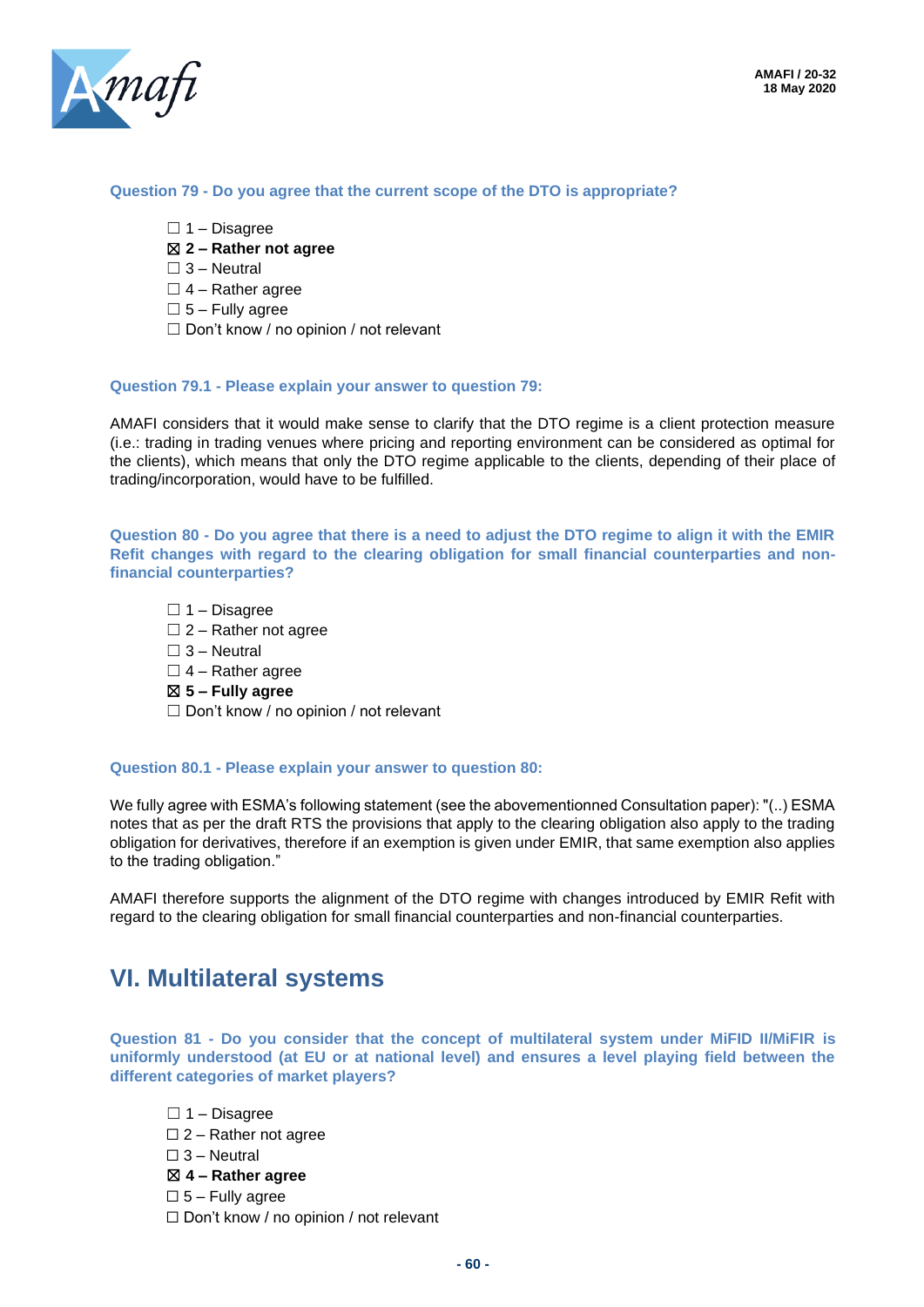

While we consider that the the MiFID II/MiFIR framework provides a clear definition of the notion of "multilateral system", we believe that some systems operating in the fixed income markets can be open to different interpretations regarding their fitness for this definition, thus distorting competition among trading venues.

AMAFI believes that it is necessary to implement supervisory convergence on this issue, and calls on ESMA to issue a clarification to set a unique approach by publishing a Q&A.

# **VII. Double Volume Cap**

**Question 82 - Please specify to what extent you agree with the statements below regarding the experience with the implementation of the Double Volume Cap?**

|                                                                                                                                                         | (Disagree) | $\mathfrak{p}$<br>(Rather<br>not agree) | 3<br>(Neutral) | 4<br>(Rather<br>agree) | 5<br>(Fully<br>agrees) | <b>NA</b> |
|---------------------------------------------------------------------------------------------------------------------------------------------------------|------------|-----------------------------------------|----------------|------------------------|------------------------|-----------|
| The EU<br>intervention<br>been<br>successful in achieving<br>or<br>towards<br>progressing<br>the<br>objective of more transparency<br>in share trading. |            |                                         | X              |                        |                        |           |
| The MiFID II/MiFIR costs and<br>benefits are balanced<br>(in<br>regarding<br>particular<br>the<br>regulatory burden)                                    |            | X                                       |                |                        |                        |           |
| The different components of<br>the framework operate well<br>together to achieve<br>more<br>transparency in share trading                               | X          |                                         |                |                        |                        |           |
| More transparency in share<br>trading correspond with the<br>needs and problems in EU<br>financial markets                                              | X          |                                         |                |                        |                        |           |
| The DVC has provided EU<br>added value                                                                                                                  | X          |                                         |                |                        |                        |           |

**Question 82.1 - Please provide both quantitative and qualitative elements to explain your answer and provide to the extent possible an estimation of the benefits and costs. Where possible, please provide figures broken down by categories such as IT, organisational arrangements, HR etc.**

The establishment of the DVC mechanism was underpinned by the idea that the quality of the priceformation mechanism depended almost exclusively on the transparency of the markets and on pre-trade transparency of open central lit order books (CLOBs).

While it is undeniable that pre-trade transparency is an important element in the price formation process, it is not the only factor. Among others, post-trade transparency, which indicates the volume and price of the latest transactions, is a key element in the price formation process.

Furthermore, AMAFI does not consider that there is a real market structure problem for equities in EU, on the contrary, the current period shows that markets are resilient in highly disturbed and volatile markets.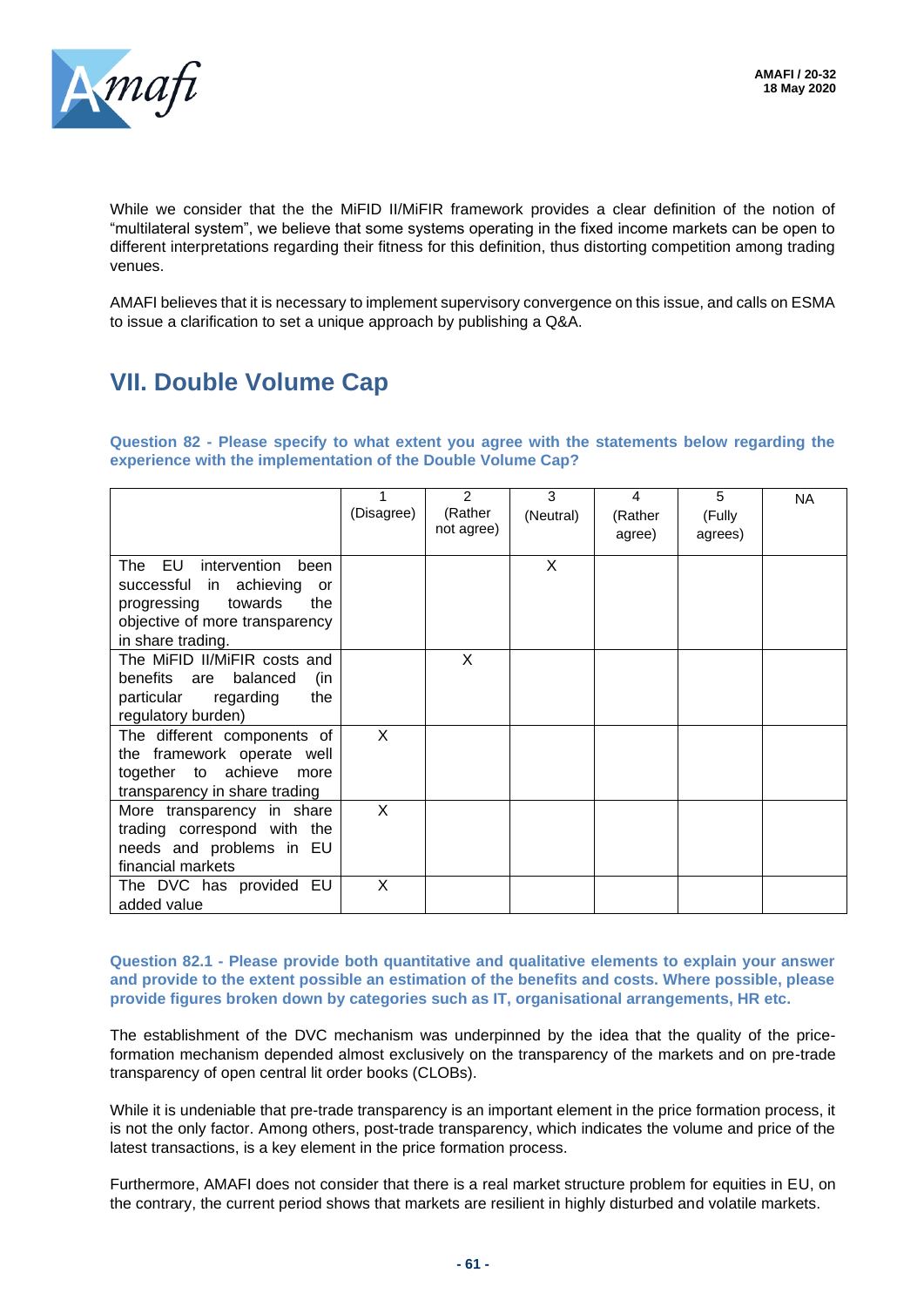

The DVC mechanism has several drawbacks whereas it has not been shown to bring significative beneficial to the European market structure.

On the one hand, it is very costly to implement by both regulators and investment firms. It is very complex and therefore difficult to understand for investors both in Europe and beyond.

On the other hand, it did not really improve the quality of the market structure at a time of low volatility, as shown in the study<sup>4</sup> conducted by AMAFI on the impact of the double volume cap mechanism on the microstructure of the European equity markets.

- Our study focused on the first wave of suspensions under the Double Volume Cap, implemented from 12 March to 12 September 2018. For the shares suspended under the DVC, we analyzed the impact on the market micro-structure, through the evolution of the bid-offer spread and of the size of the available interest at the best limit on the main lit market for each share, keeping in mind that the suspension period was also a period a lower volatility in 2018. We then analyzed a sample of orders provided by an individual member, to assess whether the suspension under the DVC has an effect on the market impact of such orders.
- Our study tends to indicate that the DVC statistically has a positive but very limited impact on the lit market micro-structure for the targeted shares, through the decrease of the bid-offer spreads and the increase of size of the available interest at the best limit. This effect however is of a secondary order relative to the impact of the general level of volatility in the market during the observation period.
- For an "average" user of dark trading (eg for whom the use of dark pools is in line with their global market share), there is no obvious effect of the DVC on the market impact of orders, which appears to be mostly driven, again, by the level of volatility in the market.

In this context, AMAFI considers that the DVC mechanism did not prove useful during the period of low volatility following its implementation.

Finally, should the DVC mechanism be retained, we would support removing the 4% TV threshold as we feel that it does not count among the factors determining the quality of price discovery. However, we think there is room for the 8% threshold to be brought lower, as a mean to incentivise lit trading.

Also, the current DVC mechanism results in a "6-months on, 6-months off" situation in relation to dark trading. There is no doubt that this measure can be improved and dynamized. Instead of looking at the previous 12 months of trading, the regime should look at the previous 12 months of trading that included dark trading. Once a cap is hit, dark trading should be banned for 6 months. After being re-activated, dark trading should be evaluated monthly – covering the last 12 months of trading that included dark trading. If the threshold is hit, then dark trading should be suspended for six months. This would bring the long-term average closer to the limit.

Quantitative elements for question 82.1:

AMAFI is not in a position to answer this question.

<sup>4</sup> *["Impact of the MIFIR volume CAP mechanism on the microstructure of european equity markets"](http://www.amafi.fr/download/pages/d1UWBwfYFt17f4sypgw1Nu11BP82vhbbgaPWbHOV.pdf)*, AMAFI / 19-103, November 2019.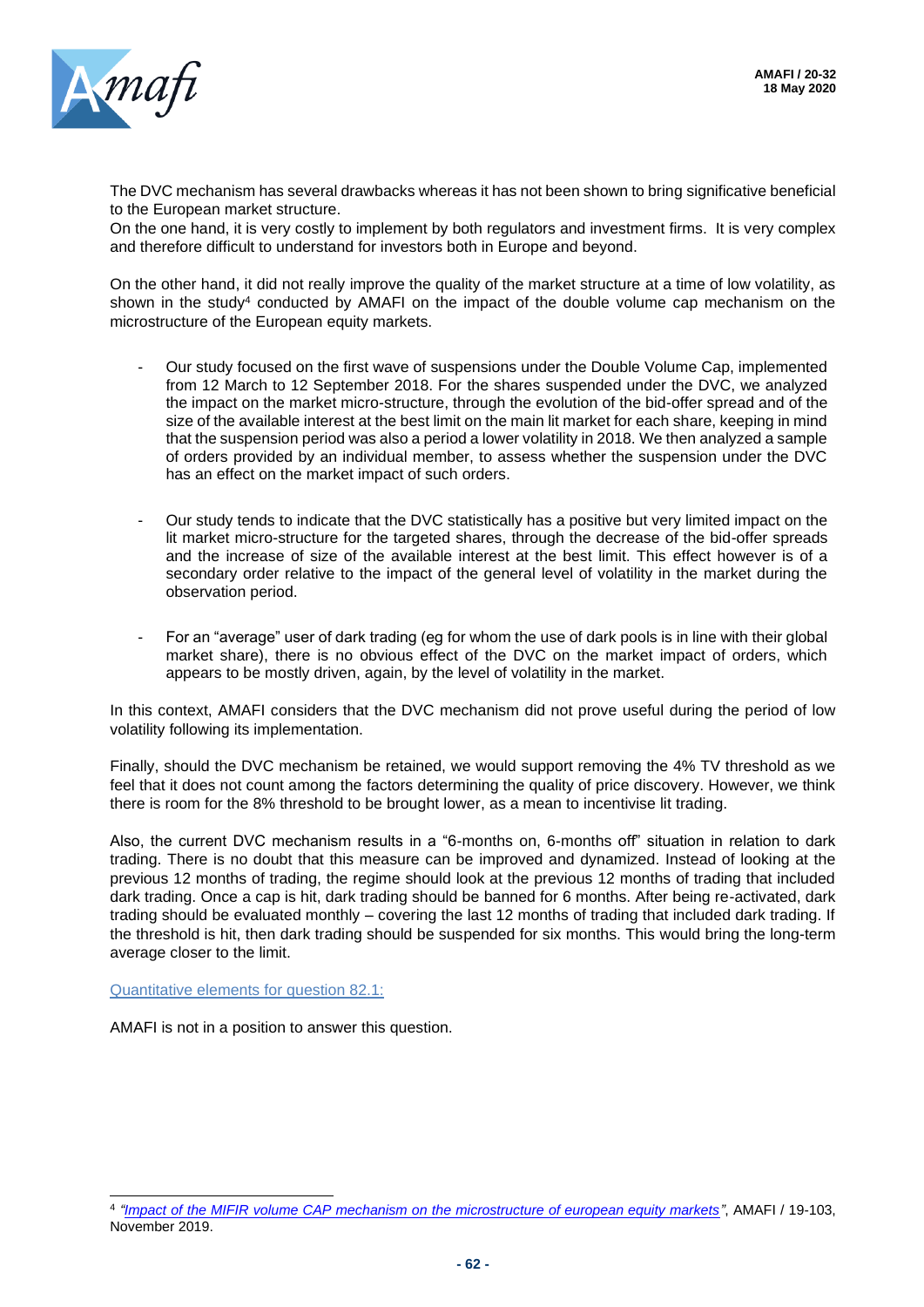

## **VIII. Non-discriminatory access**

**Question 83 - Do you see any particular operational or technical issues in applying open access requirements which should be addressed?**

 $\Box$  1 – Yes ☒ **2 – No** ☐ Don't know / no opinion / not relevant

**Question 83.1 - If you do see any particular operational or technical issues in applying open access requirements which should be addressed, please specify for which financial instrument(s) this would apply and explain your reasoning:**

We do not see any particular operational or technical issues in applying open access requirements which should be addressed.

#### **Question 83.2 - Please explain your answer to question 83:**

Regarding the implementation of open access requirements of articles 35 and 36 of MiFIR, we believe that there are no operational or technical issues ought to be addressed. However, an issue was earlier raised in MiFIR about the possibility of excluding ETDs from the scope of application of these requirements.

As a matter of fact, article 52(12) of MiFIR required the Commission to present a report to the European parliament and the Council by July 2016, assessing the need to temporarily exclude exchange traded derivatives (ETDs) from the scope of the open access requirements set on articles 35 and 36 of MiFIR. For that purpose, the Commission mandated ESMA to carry out a risk assessment to identify risk factors and their potential effects on the stability and the orderly functioning of the financial markets in the Union.

ESMA carried out a risk assessment and consulted with the ESRB on that matter, identifying two main potential risks pertaining to the inclusion of ETDs in the scope of articles 35 and 36 of MiFIR, *i) the concentration of the trading and the clearing activity in vertically integrated groups, and (ii) the potential multiplication of interoperability arrangements that would substantially raise the level of complexity in the overall risk management of interoperable CCPs.*

After examination of these risks, the Commission report came to the conclusion that the MiFIR and EMIR regulations appropriately addressed these concerns. In addition to the standards and rules set by EMIR for CCPs, level 2 MiFIR legislation opens the possibility for CCPs, trading venues and relevant authorities to deny access to the relevant infrastructure, in case they were put at risk (Commission Delegated Regulation 2016/3807).

On a more general scale, AMAFI believes that the MiFID II/MiFIR regulatory framework provides a coherent set of rules balancing the risks and benefits pertaining to the implementation of Open access requirements. We believe that there are no other operational or technical issues that ought to be addressed and support the full entry into force of the open access regime on July 2020.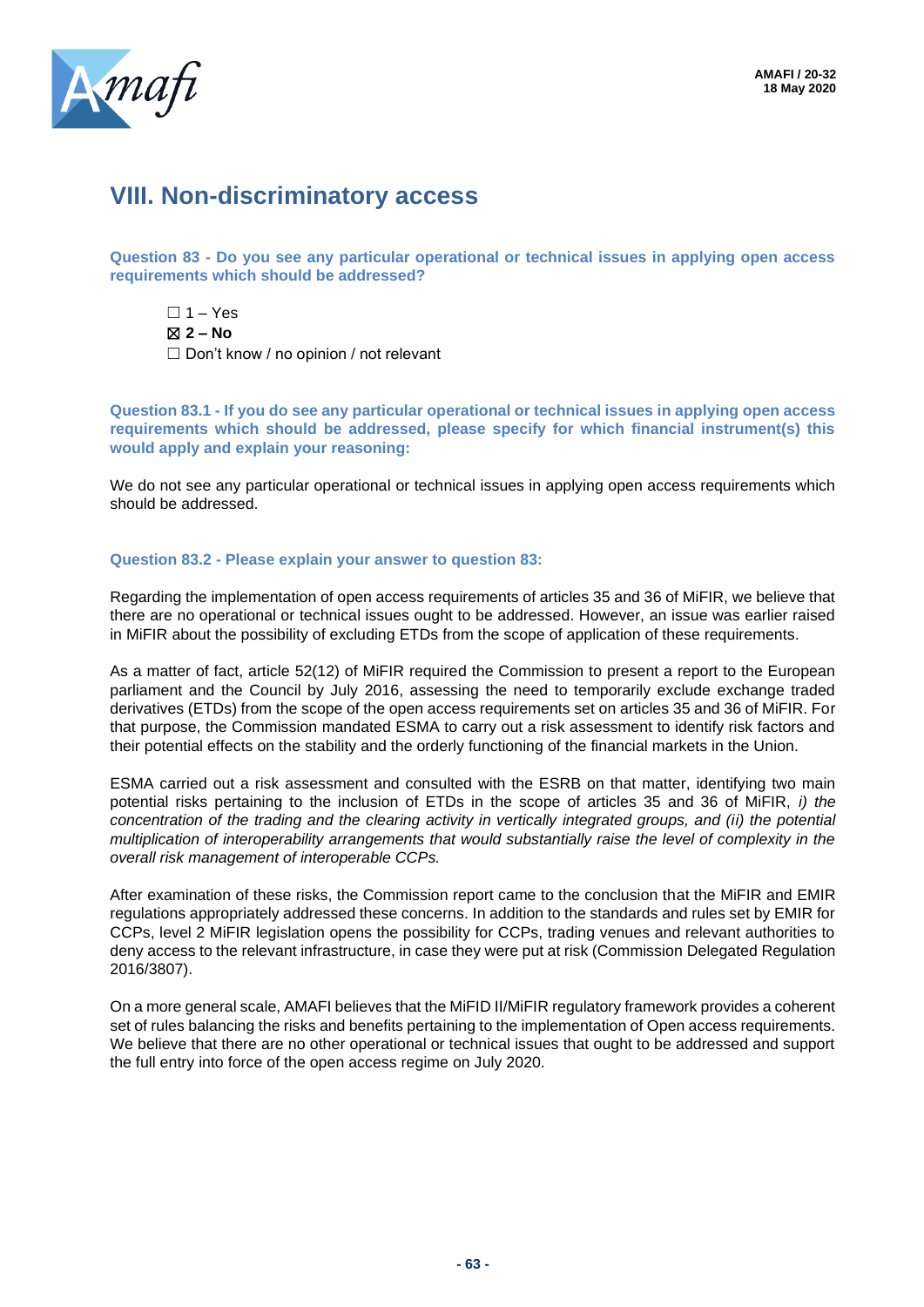

#### **Question 84 - Do you think that the open access regime will effectively introduce cost efficiencies or other benefits in the trading and clearing areas?**

- $\Box$  1 Disagree
- $\square$  2 Rather not agree
- $\Box$  3 Neutral
- $\Box$  4 Rather agree
- ☒ **5 – Fully agree**
- ☐ Don't know / no opinion / not relevant

**Question 84.1 - If you do think that the open access regime will effectively introduce cost efficiencies or other benefits in the trading and clearing areas, please indicate the specific areas (such as type of specific financial instruments) where, in your opinion, open access could afford most cost efficiencies or other benefits when compared to the current situation:**

AMAFI believes that open access to trading and clearing infrastructure will foster competition and provide market participants with choice, therefore pushing for lower costs, deeper pools of liquidity and higher service quality. Greater competition would also encourage innovation among service providers, and lead to concrete transformations of the trading landscape:

- Open access could introduce cost efficiencies for market participants who were previously unable to nett their exposures, being forced to clear the transactions executed in certain venues on predefined CCPs. These firms could then avoid paying extra-margin by clearing instruments traded on different trading venues on a single CCP.
- Removing extra margin payments would also mean that execution venues offering lower cost execution are now in a better position to challenge exchanges that attracted more market participants due to their size advantage. Without open access, lower execution costs are met with higher margin payments and lose any competitive advantage, leading to a concentration of big exchanges with dominant positions on the trading activity and little incentive to improve efficiency or foster innovation.

**Question 84.2 - Please explain your answer to question 84:**

**Question 85 - Are you aware of any market trends or developments (at EU level or at national level) which are a good or bad example of open access among financial market infrastructures? Please explain your reasoning and specify which countries:**

AMAFI is aware of several experiences led by clearing houses that implemented an open access strategy as their business model. One sparking example is the wide range of solutions developed by LCH following this strategy.

On this matter, LCH has developed open access solutions among market infrastructures for multiple instrument classes, attracting more business due to their integrated approach on the markets they operate. Examples of the solutions proposed by LCH like Equityclear, offering clearing services for cash equities on an extensive number of venues, Repoclear for fixed-income, Swapclear for OTC swaps, etc.

These activities, across the financial instruments spectrum, covering a wide range of venues, provided LCH with a solid business model and offered the demonstration that the open access model, when appropriately set-up, can be beneficial to market participants, trading venues and CCPs alike.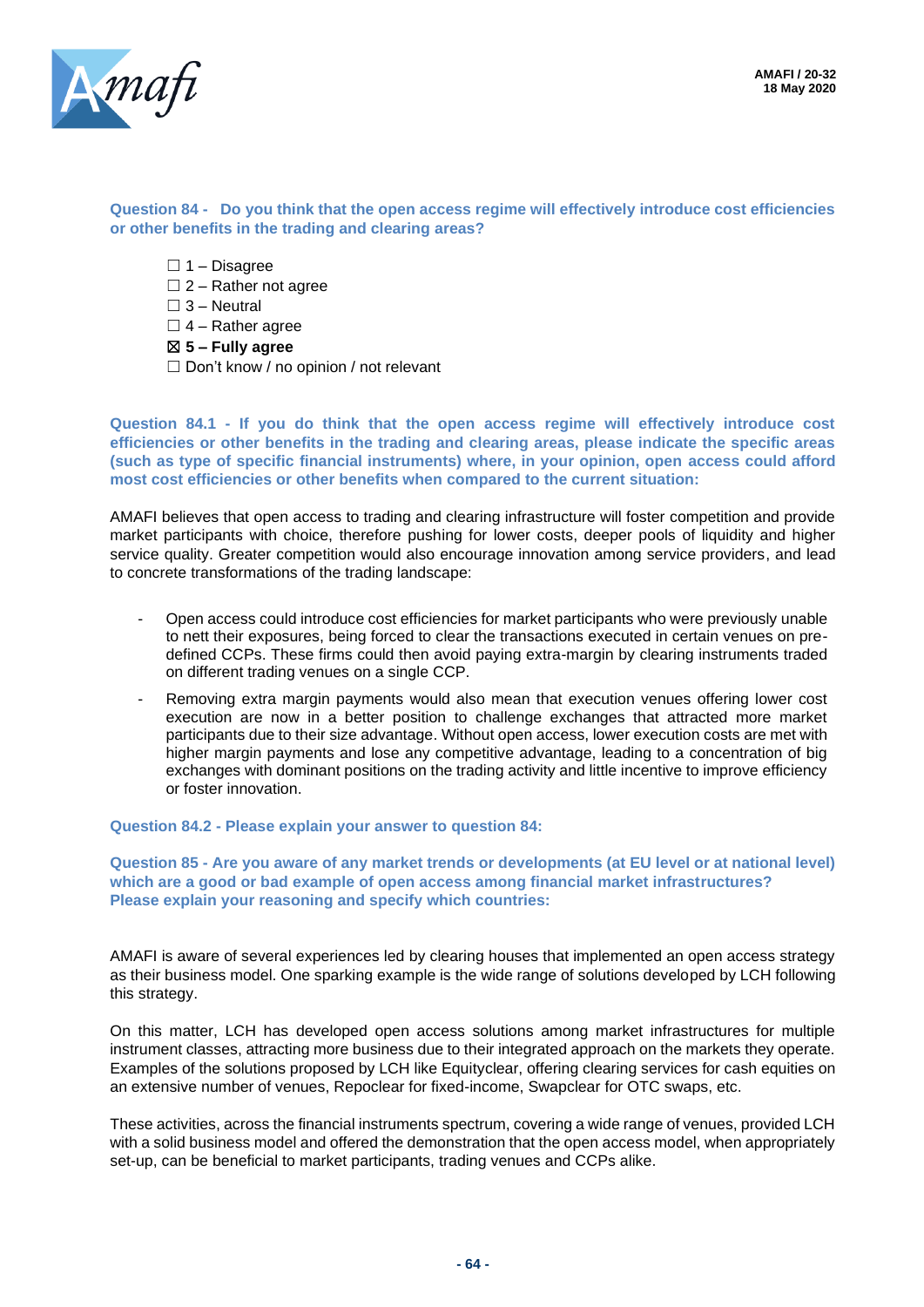

# **IX. Digitalisation and new technologies**

**Question 86. Where do you see the main developments in your sector: use of new technologies to provide or deliver services, emergence of new business models, more decentralised value chain services delivery involving more cooperation between traditional regulated entities and new entrants or other?**

For several years now we have been observing a growing appetite for the issuance of securities and their trading on the basis of blochain technology. These are either new forms of securities (utility tokens, payment tokens) or financial securities (security token).

Several European countries, including France, have begun to amend their legislation to take account of this new situation.

Thus, in France it is now possible to issue securities (non-listed equity/debt securities, negotiable debt securities, units or shares in collective investment undertakings) on a distributed ledger technology.

Moreover, a new optional regime has been put in place for crypto assets providers. Insuance, trading, safekeeping … of utility tokens.

These developments present opportunities for the financial markets as they will ultimately lead to efficiency, security and cost reduction.

#### **Question 87. Do you think there are particular elements in the existing framework which are not in accordance with the principle of technology neutrality and which should be addressed?**

AMAFI fully has identified in various piece of EU legislation where some modification should be made in order to allow the development of security tokens.

| <b>Identified obstacle</b>                        | <b>European regulations</b>                        |
|---------------------------------------------------|----------------------------------------------------|
| Identification of a trading platform manager,     | MiFID II                                           |
| incompatible with decentralized or hybrid         | Article 5 (conditions of authorisation)            |
| platforms                                         | Article 4.1.1 (definition of investment firm)      |
|                                                   |                                                    |
| Identification of a securities settlement system  | <b>CSDR</b>                                        |
| manager for the purpose of authorization by the   | Article 2 1. 1) of the CSDR (definition of CSD)    |
| central securities depository, incompatible with  |                                                    |
| decentralized platforms or platforms operating on |                                                    |
| a public blockchain                               |                                                    |
| Obligation of intermediation to take part in a    | <b>Settlement Finality Directive</b>               |
| securities settlement system                      | Article 2 f) (definition of participant in an SSS) |
| Cash settlement in a securities settlement system | <b>CSDR Article 40</b>                             |

To solve these issues, AMAFI suggests that an experimental period be set up in Europe during which NCAs in coordination within ESMA could grant derogations to given projects. The projects eligible to the experimentation should be limited in size of insurance and number or volume of transaction in order to avoid any systemic risks and AML/FT rules should apply to them.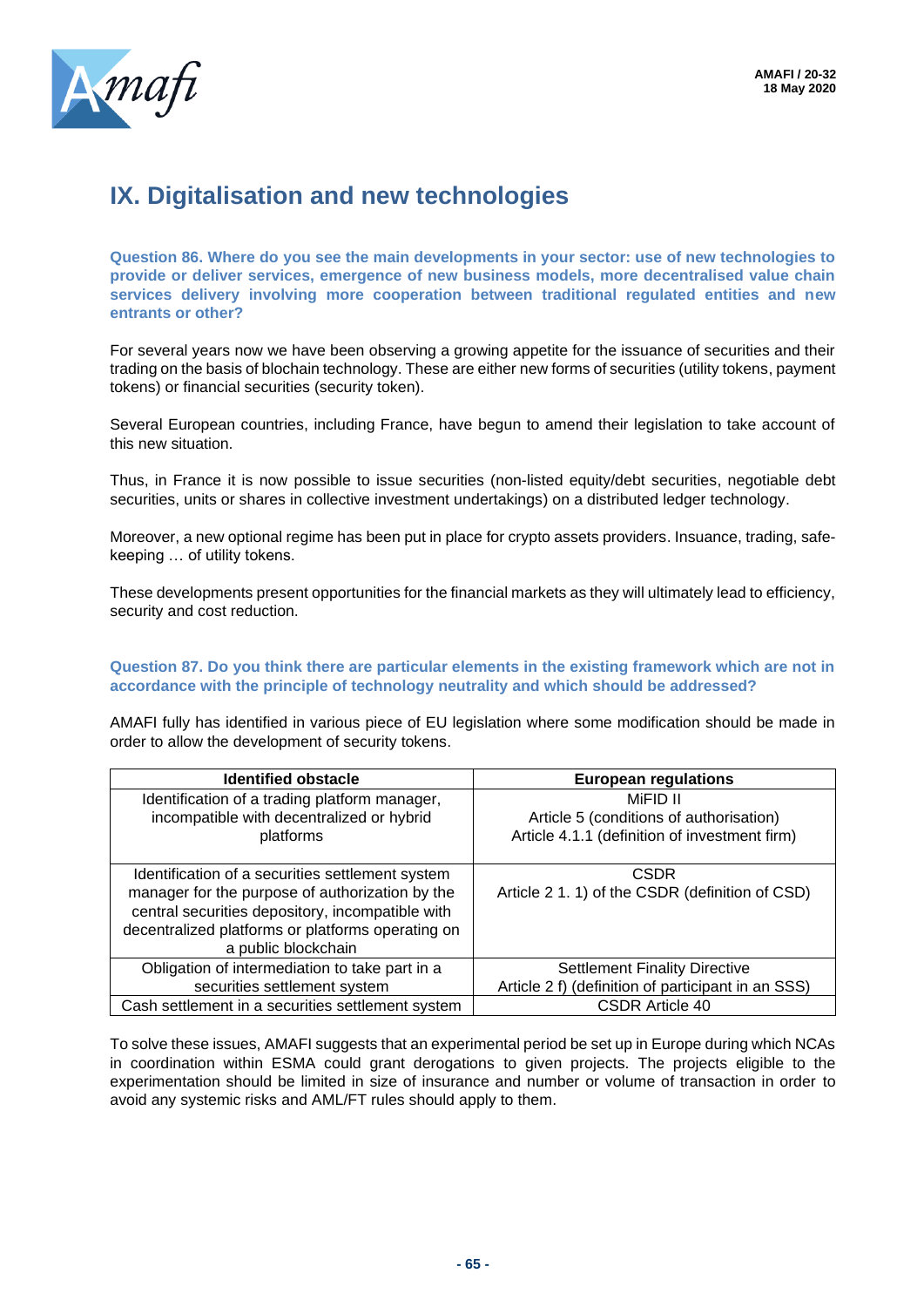

**Question 88. Where do you think digitalisation and new technologies would bring most benefits in the trading lifecycle (ranging from the issuance to secondary trading?**

AMAFI is not responding to this question.

**Question 89. Do you consider that digitalisation and new technologies will significantly impact the role of EU trading venues in the future (5/10 years time)?**

 $\Box$  1 – Disagree

- $\Box$  2 Rather not agree
- $\Box$  3 Neutral
- $\Box$  4 Rather agree
- $\square$  5 Fully agree

☒ **Don't know / no opinion / not relevant**

**Question 89.1 Please explain your answer to question 89:**

AMAFI is not responding to this question.

**Question 90 – Do you believe that certain product governance and distribution provisions of the MiFID II/MiFIR framework should be adapted to better suit digital and online offers of investment services and products?**

☐ 1 – Disagree

- $\Box$  2 Rather not agree
- $\Box$  3 Neutral
- $\Box$  4 Rather agree
- $\square$  5 Fully agree

☒ **Don't know / no opinion / not relevant**

**Question 90.1 – Please explain your answer to question 90:** (5 000 characters maximum)

Rules should be technology neutral in terms of product governance and distribution to ensure a full and convergent protection of investors.

**Question 91. Do you believe that certain provisions on investment services (such as investment advice) should be adapted to better suit delivering of services through robo-advice or other digital technologies?**

- $\Box$  1 Disagree
- $\Box$  2 Rather not agree
- $\square$  3 Neutral
- $\Box$  4 Rather agree
- $\square$  5 Fully agree
- ☒ **Don't know / no opinion / not relevant**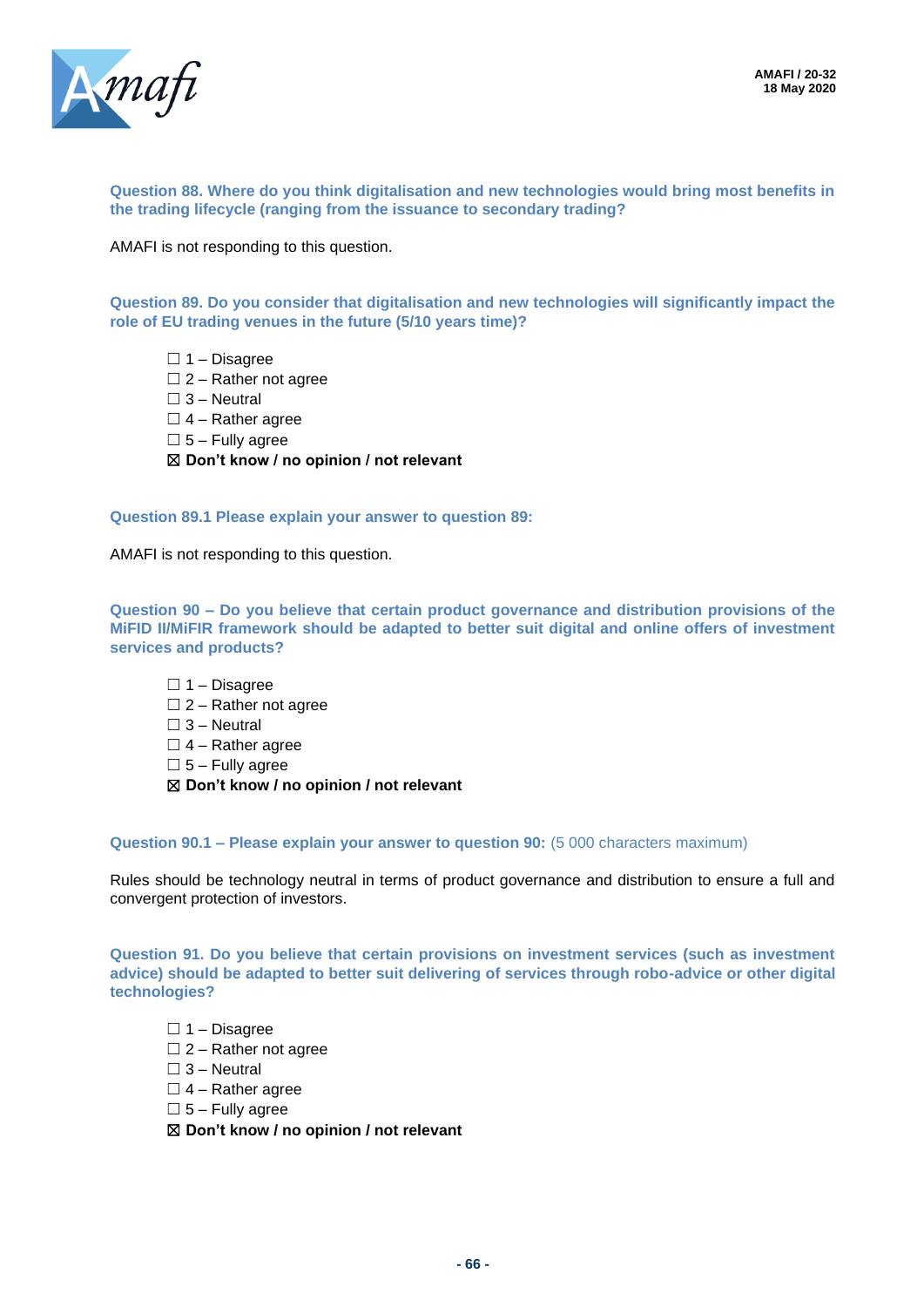

#### **Question 91.1 Please explain your answer to question 91:**

AMAFI is not responding to this question.

# **X. Foreign exchange (FX)**

**Question 92 – Do you believe that the current regulatory framework is adequately calibrated to prevent misbehaviours in the area of spot foreign exchange (FX) transactions?**

 $\Box$  1 – Disagree  $\Box$  2 – Rather not agree  $\square$  3 – Neutral ☒ **4 – Rather agree**  $\square$  5 – Fully agree ☐ Don't know / no opinion / not relevant

**Question 92.1 – If you do not believe that the current regulatory framework is adequately calibrated to prevent misbehaviours in the area of spot foreign exchange (FX) transactions, which recommendations would you make to improve the robustness of the regulatory framework?** 

N/A

#### **Question 92.1 – Please explain your answer to question 92:**

In AMAFI's view the current regulatory framework is rather adequately calibrated to prevent misbehaviours in the area of spot FX transactions.

Indeed, consistent with AMAFI's response to ESMA Consultation on MAR Review (*AMAFI / 19-113*), and considering FX specificities, we wish to outline that a FX Global Code of Conduct was designed especially for FX activities and in line with MiFID II/MiFIR [and MAR] main obligations.

The FX Global Code of Conduct was developed by central banks and market participants to promote higher standards in the wholesale FX market and is today applied by many market participants (included most of AMAFI's members). Moreover, and considering ESMA developments [in its Consultation paper on MAR](https://www.esma.europa.eu/sites/default/files/library/mar_review_-_cp.pdf)  [Review](https://www.esma.europa.eu/sites/default/files/library/mar_review_-_cp.pdf) (see paragraphs 15 to 23), the spot FX market does not currently have the characteristics which would enable it to fit within and meet MiFID II/MiFIR's framework and requirements (*i.e.* the Spot FX market is predominantly an OTC market, where most of the existing trading platforms do not meet the requirements regarding systems and controls, transparency, conduct requirements, and reporting obligations to be considered as MiFID II trading venues).

Moreover, if the EC decided to apply MiFID II/MiFIR requirements to spot FX contracts – inclusion to which AMAFI is opposed – important changes should be done into MiFID II/MiFIR to adapt requirements to FX specificities as well as introducing a proper lever of proportionality for those instruments. If such an amendment would be made, this would imply that spot FX contracts are financial instruments which would have huge and totally undesirable effects on MiFID II/MiFIR scope (which is not applicable to such contracts but only applies to financial instruments).

Finally, there is an upcoming review of this Global Code of Conduct in 2020 by the Global FX Committee [\(https://www.globalfxc.org/press/p190710.htm\)](https://www.globalfxc.org/press/p190710.htm) which implies to wait for the Code to be more deeply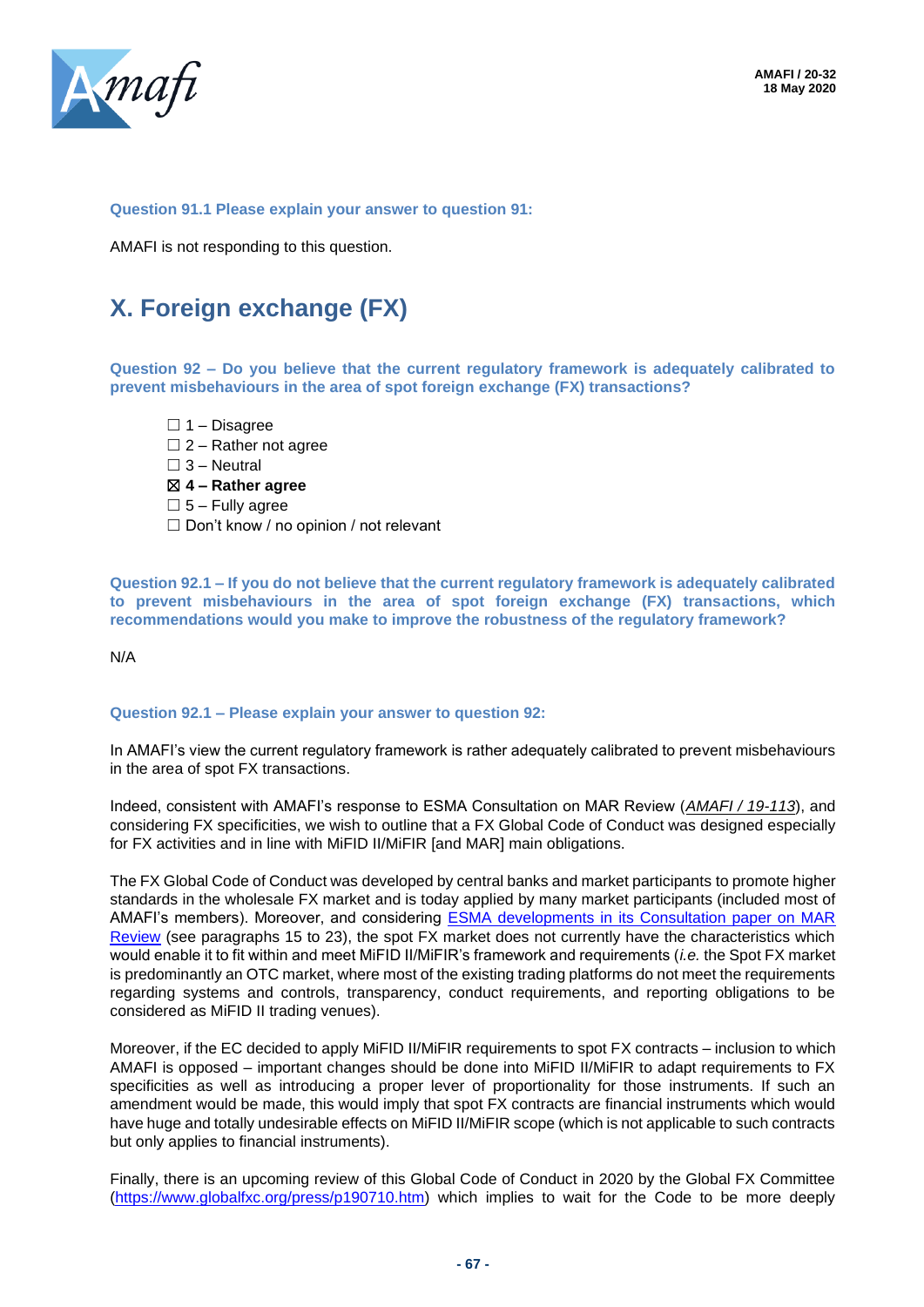

embedded into the market and for those further developments to unfold before promoting any modification of MiFID II.

In any event, while the City has a largely dominant position in the FX market and considering Brexit situation, any evolution of the current framework must carefully consider the competitive challenges that this implies for EU market players.

**Question 93 – Which supervisory powers do you think national competent authorities should be granted in the area of spot FX trading to address improper business and trading conduct on that market?**

In AMAFI's view and consistent with its answer to questions 92 and 92.1, no supervisory powers should be granted in the area of spot FX trading to address improper business and trading conduct on that market as FX transactions are not financial instruments which does not enable spot FX trading to fit within and meet MiFID II's framework and requirements.

AMAFI considers that the only powers that might be granted to competent authorities would be checking the compliance of market participants in spot FX trading with the FX Global Code of Conduct or even oblige market participants which trade significatively on spot FX market to join and apply this Code and then check the adherents compliance with its principles.